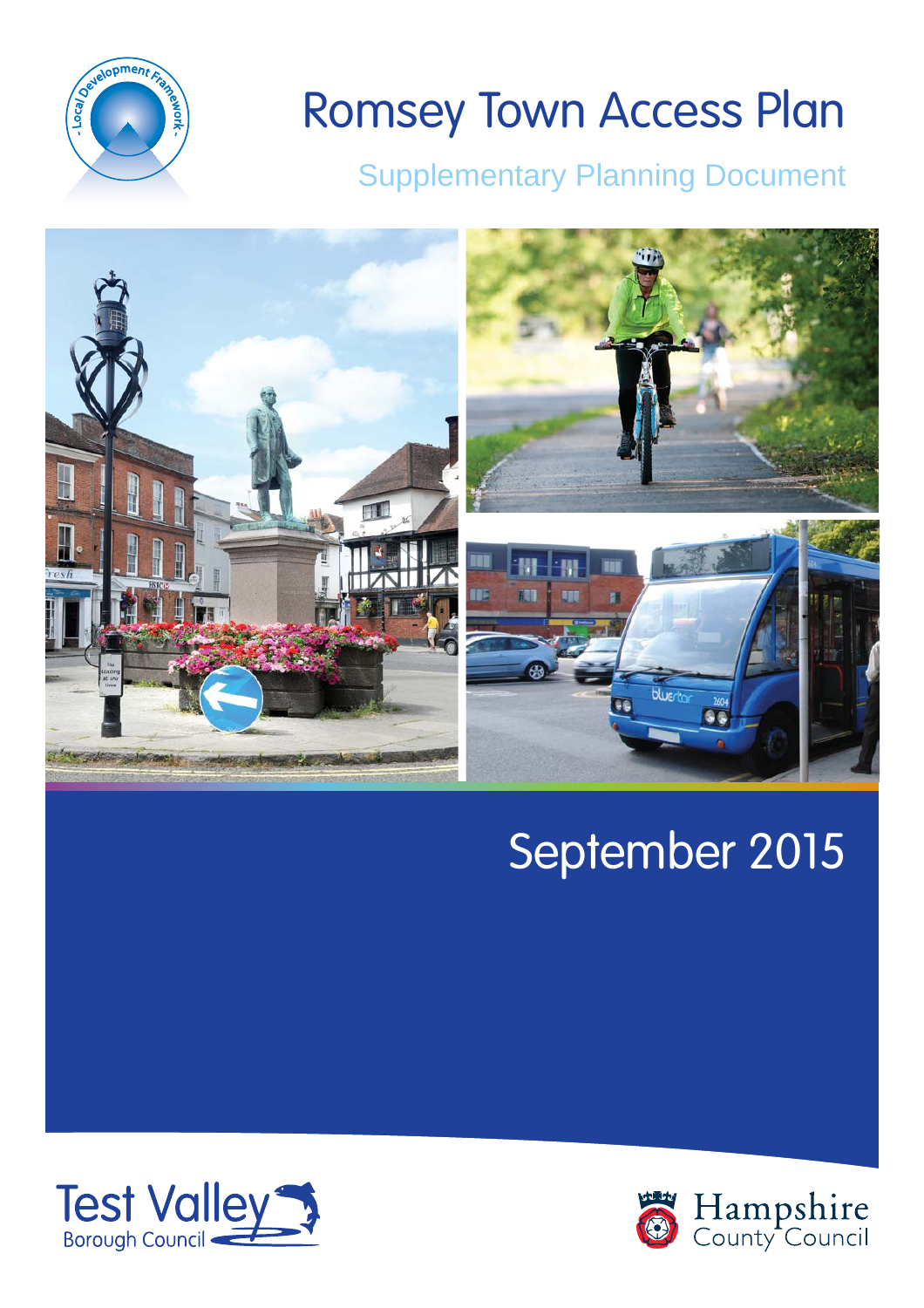### Contents Page

|    | <b>Introduction</b>                                            |    |
|----|----------------------------------------------------------------|----|
| 2. | Romsey – background information                                | 5  |
| 3. | <b>Accessibility in Romsey</b>                                 | 9  |
| 4. | <b>Improving Accessibility in Romsey</b>                       | 19 |
| 5. | <b>Town Access Plan – Issues and Measures</b>                  | 21 |
| 6. | Next Steps, Monitoring and Review of TAP                       | 22 |
|    | Appendix 1 – Schedule of Issues and<br><b>Measures</b>         | 23 |
|    | Figure 1: areas covered by Romsey Town<br><b>Access Plan</b>   | 37 |
|    | Figure 2: Map of parishes and Access Plan<br><b>Boundaries</b> | 38 |

**The original document was adopted by the Council in April 2011. The document has been reviewed to ensure that it is up to date and taking account of the changing transport needs of the Borough. This review takes into consideration changes to transport policy, changes to the local transport network and the Test Valley District Transport Statement endorsed by Hampshire County Council.**

**This Supplementary Planning Document was the subject of public consultation for a period of eight weeks running from 2nd January 2015 to 27th February 2015. It was adopted by Test Valley Borough Council on 16th September 2015.**

**Should you require further information please contact the Council's Transport Planner: Telephone: 01264 368984.** 

**Address: Planning Policy and Transport Service, Council Offices, Beech Hurst, Weyhill Road, Andover, SP10 3AJ Email: planningpolicy@testvalley.gov.uk**

**Section180 (5) (d) Planning Act (2008) removed the compulsory requirement for a Sustainability Appraisal for a Supplementary Planning Document. It is not considered that the SPD z** would have a significant social, environmental **or economic effect, therefore this document had not been subject to assessment under the Strategic Environmental Assessment Directive 2001/42/EC.**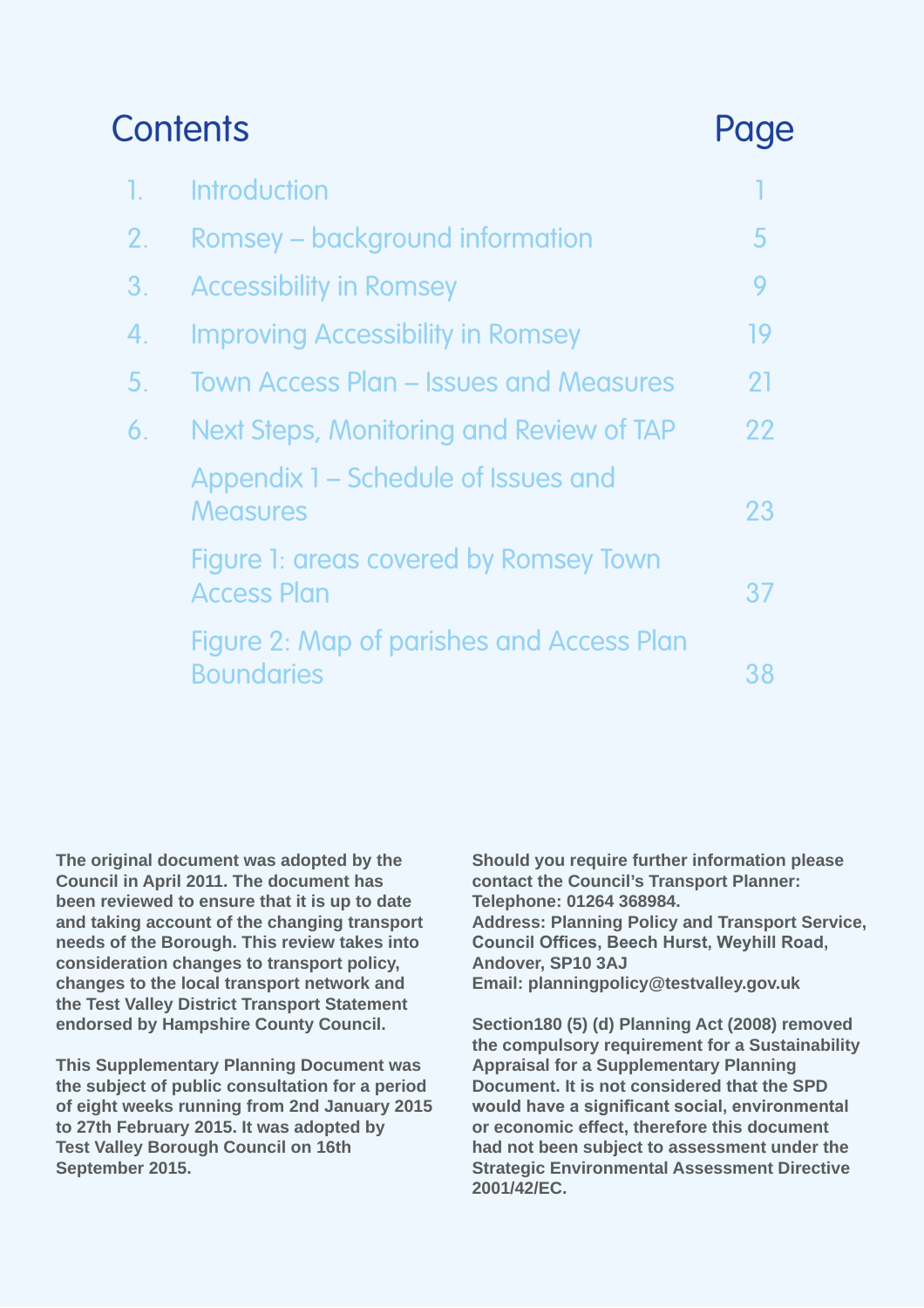## 1 Introduction

#### Purpose of the Romsey Town Access Plan

- 1.1 The Romsey Town Access Plan (TAP) is a strategy which sets out a shared vision for how access to facilities and services within Romsey will be improved. It has been jointly prepared by the Borough and the County Council. Public views have been taken into account through a consultation process and from comments received via the Romsey Future process.
- 1.2 The TAP describes the current accessibility of the town, the transport provision already in place and the relevant policy context.
- 1.3 The barriers or obstacles to access are highlighted and specific schemes or solutions have been identified which will improve and facilitate access for all. From this an action plan outlining issues and measures (section 5) has been developed which will be used to direct funding secured via the County Council's Section 106 Agreement and later from the Community Infrastructure Levy (CIL), and/or other sources, in a way that responds to the accessibility needs within the town. The TAP will be used to ensure delivery of accessibility improvements, improved permeability within the town and the successful integration of new development.
- 1.4 The TAP is an evolving document and will be monitored and reviewed regularly.

#### Scope of the Plan

- 1.5 The TAP covers the built up area of Romsey Town and that part of Romsey Extra immediately adjoining it (see Figure 1). The new residential area of Abbotswood is also included. It does not extend beyond to the surrounding villages to allow the plan to focus on localised issues and improving access to key destinations within the town. It is acknowledged that transport issues by their nature are not necessarily restricted within the boundaries shown and where the issues and potential schemes to overcome them extend over the boundary into adjoining areas they are included within the plan. There are also benefits in providing good access links from the urban area to adjoining rural areas, enabling more people to enjoy the amenity of the countryside close to where they live.
- 1.6 Additional development is envisaged within Southern Test Valley and should this be allocated on the edge of Romsey then the new development will also be covered by the Town Access Plan. The boundary would be extended to include it in future reviews.
- 1.7 There is a separate TAP for Andover and a third Access Plan (Test Valley Access Plan) for other settlements and rural areas within Test Valley (see Figure 2). There may be some overlap between the plans as identified in paragraph 1.5 above.
- 1.8 Romsey has a range of services and facilities to serve local residents within the town. The majority of these are located within the town centre with some local shops, community halls, schools and employment areas spread around the town. There are also bus and railway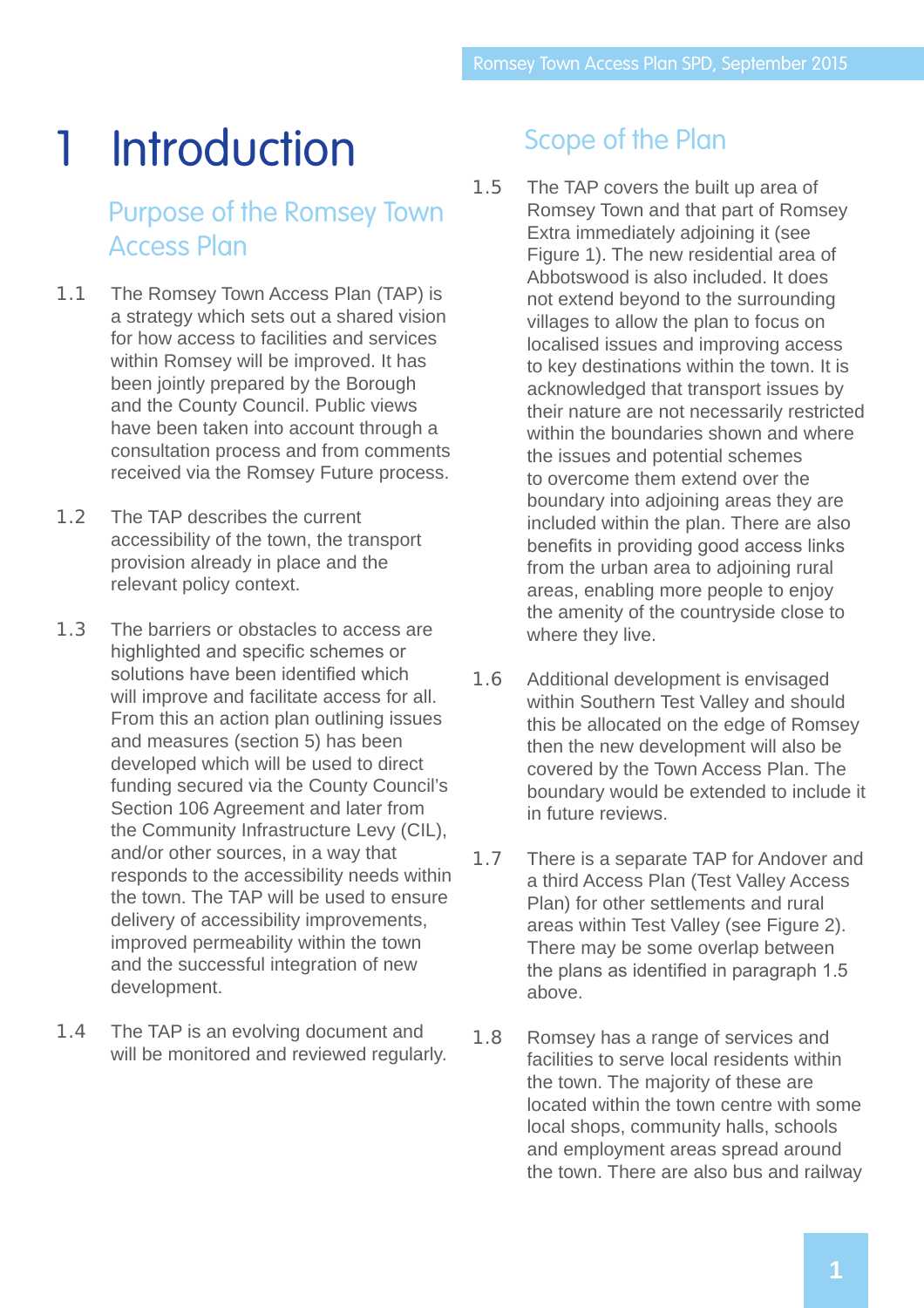stations in the town centre which provide public transport to the nearest main centres such as Salisbury, Southampton and Winchester

- 1.9 The TAP will look at access to all modes of transport and at the accessibility of key destinations from the main residential areas.
- 1.10 The Town Access Plan seeks to:
	- Set out an agreed list of future transport schemes for which funding can be sought and for which contributions can be collected under Section 106 Agreement and later the Community Infrastructure Levy (CIL)
	- Encourage greater use of more sustainable modes of transport,
	- Improve access to public transport
	- Improve personal safety for all highway users and especially pedestrians and cyclists
	- Reduce severance caused by main roads and railway lines
	- Encourage the development of a town wide network of cycle and pedestrian facilities
	- Make the local transport network more resilient
	- Encourage healthier and more active lifestyles
	- Recognise and respond to the needs of those with limited or impaired mobility
	- Enhance and protect the character and setting of Romsey
	- Support enhancements to Romsey urban public realm underpinning the future economic strength of the town

#### Relationship of the Town Access Plan to Other Policies and Plans

- 1.11 Town Access Plans have their origin in the Local Transport Plan (LTP) 2006 -2011. The LTP set out a strategy for addressing accessibility based on the concept of reducing the need to travel, managing the demand for travel and investing where need and demand cannot be satisfied. Improving accessibility was one of the key objectives and a total of 20 Town Access Plans were prepared in Hampshire during the period of the LTP, including this one for Romsey.
- 1.12 The principal role of the TAP is to act as a guide for the way funding is obtained and spent by the Borough and County Councils. It provides a connection between high level strategies and the development of specific local transport schemes to ensure the concerns and aspirations of the community are reflected in decisions made regarding allocation and commitment of financial resources.
- 1.13 Following on from the preparation of the Town Access Plans the County have prepared Transport Statements for each of the districts in Hampshire. The District Statement for Test Valley was prepared in conjunction with the Borough Council and complements the three adopted Access Plans (Andover Town Access Plan, Romsey Town Access Plan and Test Valley Access Plan). It is reviewed on an annual basis to update the policies as strategies emerge or proposals are modified or completed. It seeks to 'help deliver 'safe, efficient, and reliable ways to get around, helping to promote a prospering and sustainable area'. In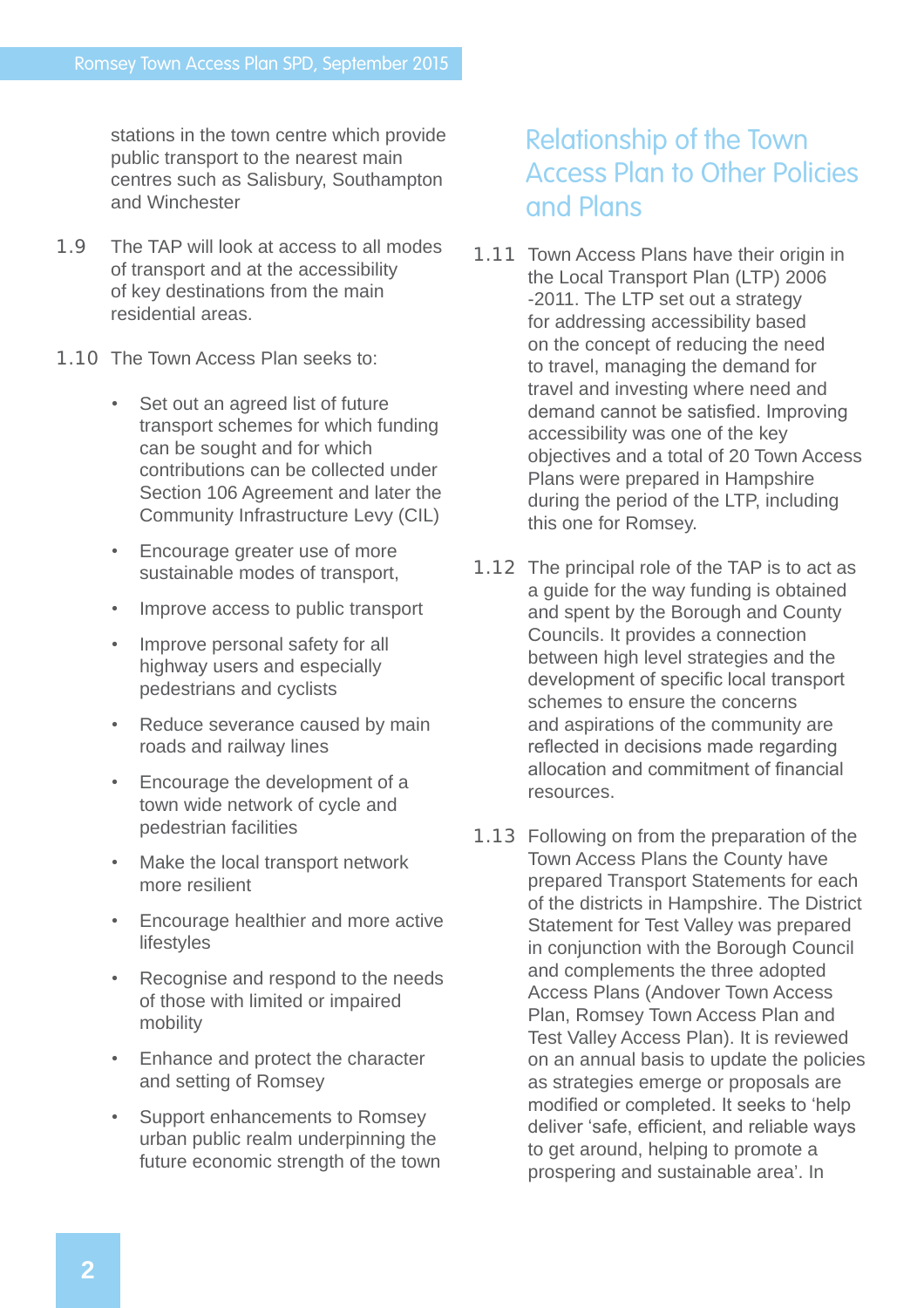particular the priorities and proposals outlined in Test Valley's Transport Statement look to:

- Promote economic growth by maintaining a safe and efficient highway network, reducing casualties and tackling congestion on the transport network
- Improve access to jobs, facilities and services by all types of transport
- Facilitate and enable new development to come forward
- Reduce carbon emissions and minimise the impacts of transport on the environment.
- 1.14 The TAP reflects other key strategies both at the County level and the local level. The County's Corporate Plan and Hampshire Strategic Partnership's Community Strategy have influenced the content of the document as have local aspirations and concerns that have emerged such as those expressed through Test Valley Partnership's Community Plan, the Look at Romsey Project and Romsey 2020 and Romsey Future.
- 1.15 The Transport Statements link to current economic policies, including those being developed by the Local Enterprise Partnerships (LEPs). The Solent LEP covers the southern most part of Test Valley including Romsey. It is also based on the updated Local Transport Plan (LTP3) which contains the County's long term strategy between 2011 and 2031 and an Implementation Plan looking three years ahead, 2014 – 2017. Other important documents include the Revised Test Valley Borough Local Plan (2014) and Cycle Strategy and Network (2015).
- 1.16 Central Government published the local transport white paper 'Creating Growth, cutting carbon' in January 2011 placing localism at the heart of the transport agenda in order to cut carbon emissions and create local growth. The Local Sustainable Transport Fund (LSTF) was set up to support and encourage sustainable transport travel choices. Transport for South Hampshire, now Solent Transport, within whose area Romsey is situated obtained funding from this scheme to implement a smart travel card scheme in the area and to improve some sustainable transport links and to promote the use of sustainable travel in the area.
- 1.17 Both Hampshire County Council and Test Valley Borough Council are committed to reducing CO2 emissions and promoting sustainability. The measures contained within the Romsey TAP reflect those aims by seeking to improve public transport and make better provision for pedestrians and cyclists thus encouraging more people to use these modes.

#### The Town Access Plan, Local Development Framework and Section 106 Agreements

1.18 The current mechanism for securing funding from developers' contributions to implement the TAP's Section 106 agreements. It may be necessary to amend the TAP as and when the CIL charging schedule has been adopted. The Council has consulted on the Preliminary Draft Charging Schedule (PDCS) detailing the proposed rates of CIL across Test Valley in early 2014. The Regulation 123 List was also published in draft alongside the PDCS information.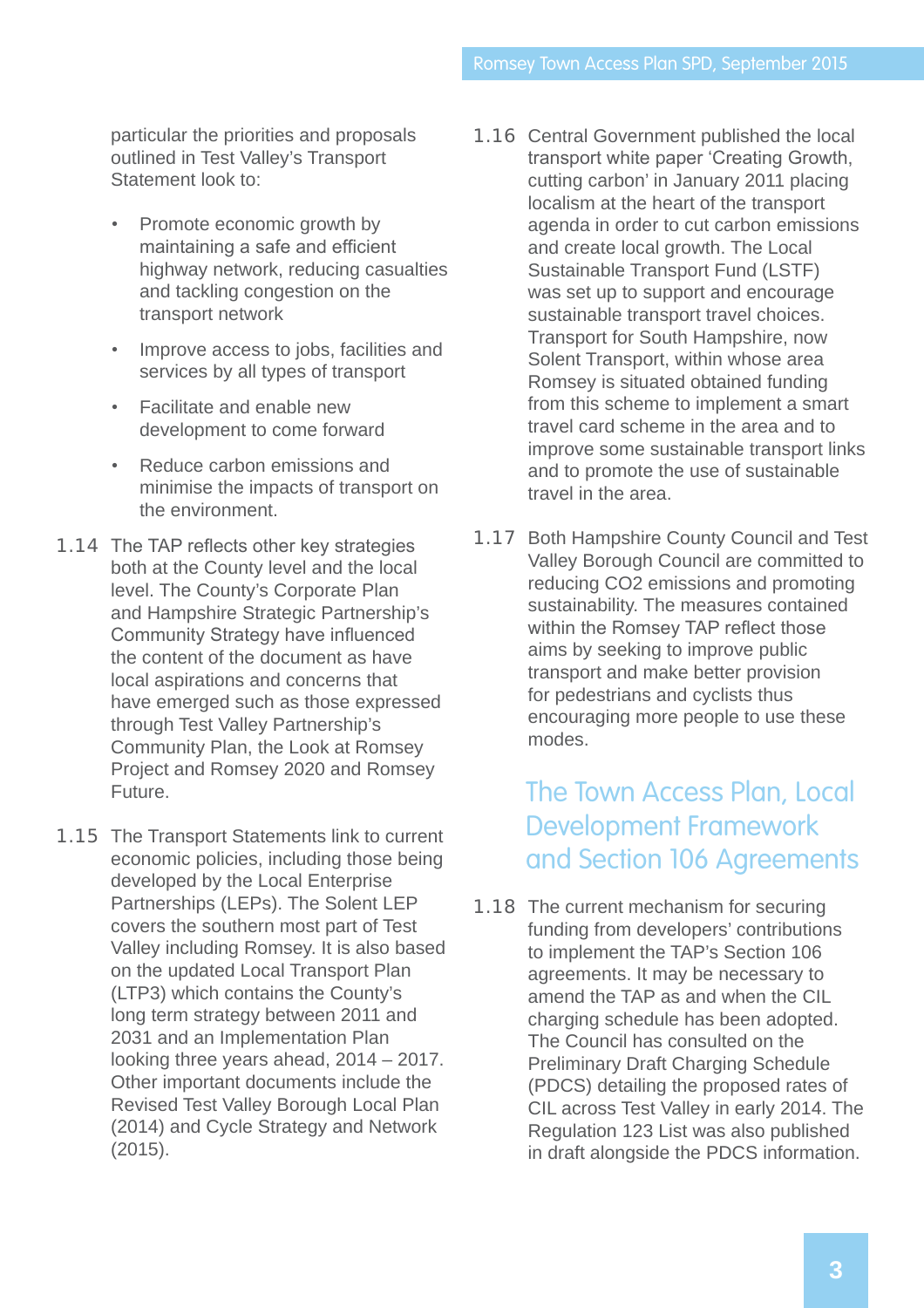Subject to examination and an Inspector's Report, the Council proposes to adopt a CIL Charging Schedule in early 2016.(the following documents can be found on the Council's website A brief guide to CIL, the Preliminary Draft Charging Schedule Consultation Document, the Draft Regulation 123 List, the CIL Viability Study).

1.19 The TAP includes the area within the town and the new residential site at Abbotswood. Ensuring that both new and existing communities in Romsey can access key facilities and services provided within the town is essential for the delivery of sustainable and prosperous growth.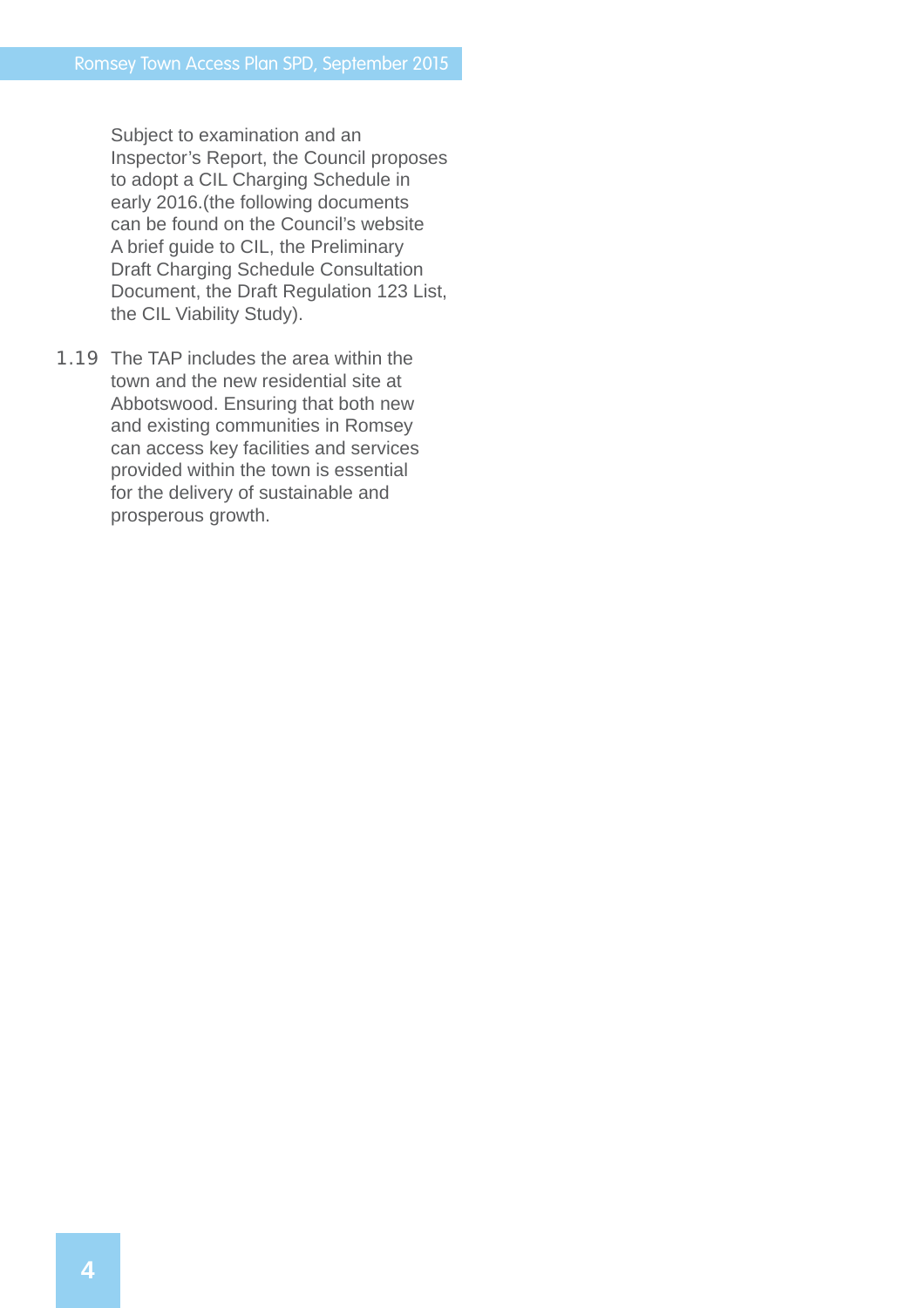## 2 Romsey – Background Information

#### Romsey's Development

- 2.1 The town grew up in the latter part of the 10th Century based around an abbey of nuns with the original settlement built on the valley floor. Subsequently the town has extended northwards along the river valley and eastwards up the valley sides to the level land beyond.
- 2.2 The Abbey, located just to the east of the River Test, is still the dominant building within the settlement and many of the streets in this part of the town retain the old street pattern. The Market Place is located close by and provides the focus for the historic core of the town. There are very few gaps between the buildings along the street frontages leading into the Market Place and the roads are generally restricted in width, and winding in nature with narrow footways. The street patterns and many old buildings in this area are an integral part of the character of the town.
- 2.3 The Market Place itself is a large open area with shops, other commercial businesses and the Town Hall located around it. Originally the location for the town's market, a small square with Lord Palmerston's statue is located in the centre, which currently acts as a roundabout for traffic movement from the four roads feeding into the space. The smaller Cornmarket adjacent to the Market Place, where traffic has been restricted, now accommodates

the market held twice weekly. The Market Place is an important part of the town both environmentally in terms of the historic buildings around it and economically given its location in the central shopping area. The appearance of this area and accessibility to shoppers and tourists is very important to ensuring the vitality of the town.

- 2.4 The town grew little after the 16th Century until the end of the 19th Century. The railway lines were built in 1847 and 1865 on the eastern side of the town with new roads leading to the station. The railway lines were built on embankments which acted as the outer edge to the town until the interwar years when some ribbon development occurred and then substantial building in the form of new housing estates in the years after 1960. The railway embankments have created a physical barrier to the north and east of the town with restricted access via bridges or tunnels for pedestrians and vehicles. Some of the bridges are low (the Sun Arch in particular) restricting movements of high vehicles.
- 2.5 The style of the later residential developments varies reflecting the different styles at the time. Some areas are laid out in discrete cul-de-sacs, others were provided with generous footway links between housing areas, and others were built using a Radburn style layout with many footways away from roads and the traffic separated into rear access routes.
- 2.6 Employment in the town has changed over time. Industrial activity, largely related to agriculture, such as paper making, milling, timber yards and leather processing developed during the late 18th Century. There were also breweries, a jam factory and a boat yard. Gradually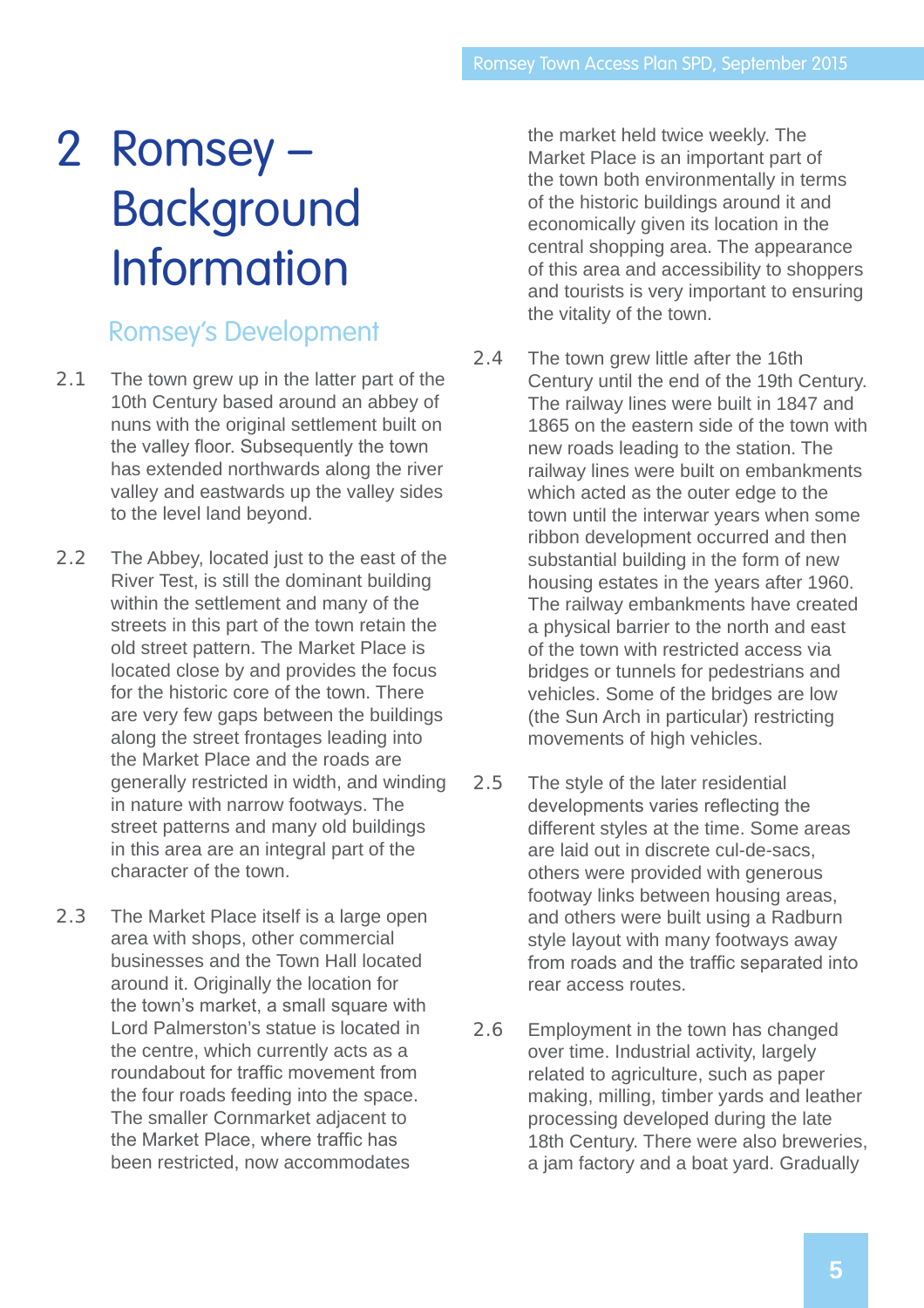many of these businesses closed or relocated. The former Strong's brewery in the centre of the town, closed in the late 1980s and the site now has planning permission to be redeveloped for housing. In later years industrial estates with a variety of new employment uses have developed on the outskirts of the town. Within the town centre employment is mainly in offices, shops and small businesses.

- 2.7 In addition to the River Test which forms the western edge of the town there are many smaller waterways and braids of the river which flow through the town and have helped to shape the way it has developed. Several main walkways and paths run alongside the banks of these waterways which add considerably to the character of the town. The Test Way, a 44 mile long distance footpath mainly following the course of the River Test runs along the western edge of Romsey.
- 2.8 The large number of older buildings and remnants of the older street patterns in the centre of the town add considerably to the character and quality of the historic centre. Retaining this character and the attractiveness of the town to both residents and visitors will need to be taken into account in any future transport proposals.

#### Demographic Profile

2.9 The population of Romsey and Romsey Extra in 2014 was estimated at 17,859 18,920 (HCC small area population forecast). The population had been reducing slightly in recent years even as small new housing developments have taken place, because the numbers of residents in each household has been falling in line with national trends but it

is now increasing, mainly due to the large new housing development in Abbotswood.

- 2.10 The numbers of older residents is increasing, again in line with national trends, which is significant since they tend to rely on walking, and community and public transport more. The Abbey Ward has a particularly high number of elderly residents.
- 2.11 The number of households without access to a car has increased marginally and those with two or more cars has slightly been decreasing in Romsey.(see table 1 below):

| $%$ of<br>households<br>with | <b>Romsey</b> |      | <b>Hampshire</b> |      | <b>England</b><br>(South East) |      |
|------------------------------|---------------|------|------------------|------|--------------------------------|------|
|                              | 2001          | 2011 | 2001             | 2011 | 2001                           | 2011 |
| no car                       | 16.2          | 17.2 | 15.6             | 18.5 | 26.8                           | 25.7 |
| with 1 car                   | 44            | 44.6 | 42               | 41.7 | 43.7                           | 42.1 |
| with 2 cars                  | 31.1          | 29.9 | 33               | 29.7 | 23.6                           | 24.6 |
| with 3 or<br>more cars       | 8.7           | 8.2  | 9.4              | 9.9  | 5.9                            | 7.4  |

#### **Table 1**

2.12 There is high car usage for journeys to work, however within the town car usage is significantly lower than for trips in and out of the town. There is a high level of walking and cycling within the town and a good level of cycling. Bus usage is relatively low both within and in and out of the town. Train usage is comparable to bus usage for trips in and out. (see table 2 below). Figures from the Office of Rail regulator indicate that station usage in general at Romsey has risen from 305,054 2002/03 to 477,146 in 2013/14.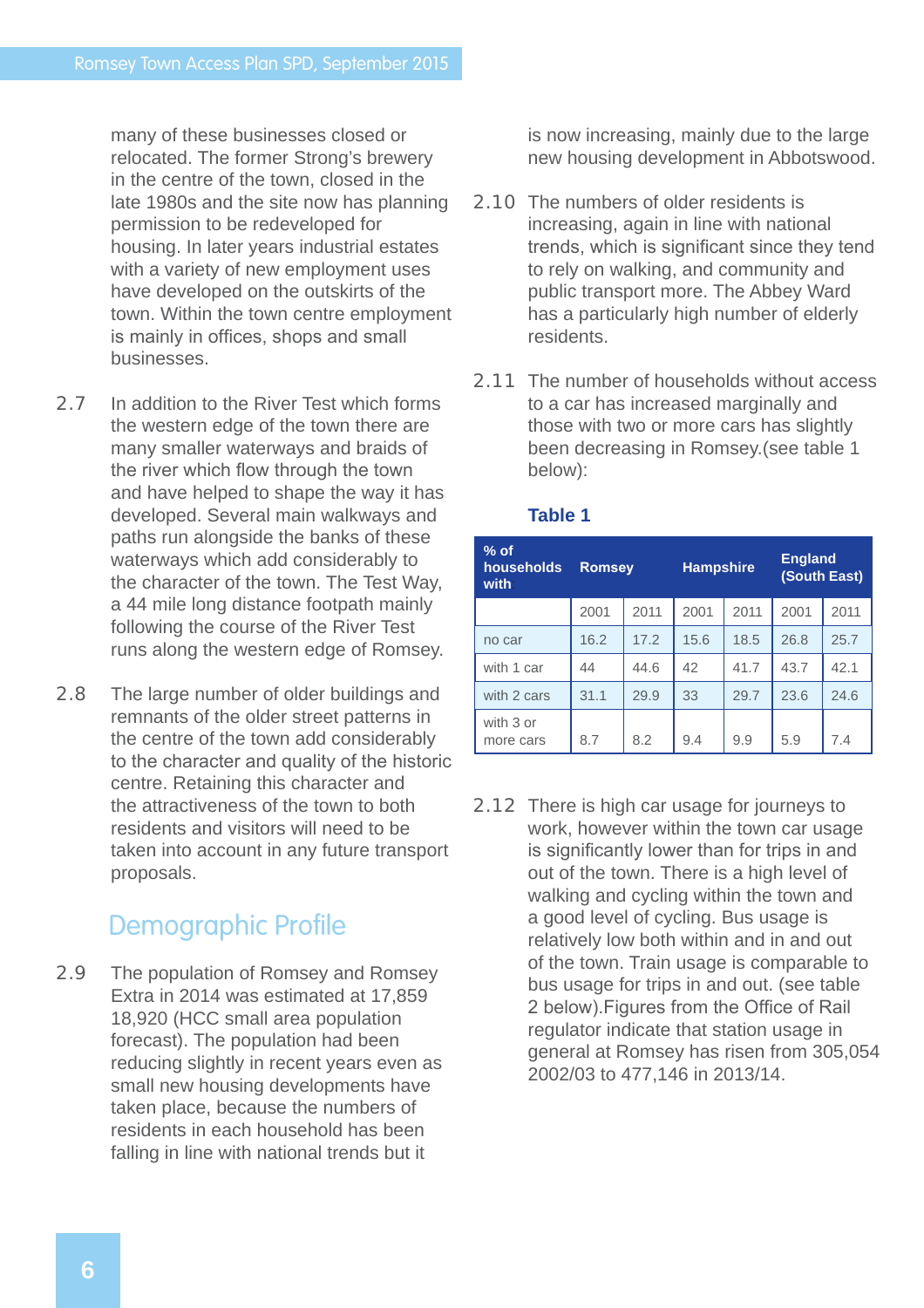#### **Table 2**

| Journeys to work (%) |                  |                  |                |  |  |
|----------------------|------------------|------------------|----------------|--|--|
|                      | Within<br>Romsey | Out of<br>Romsey | Into Romsey    |  |  |
| <b>Car Driver</b>    | 52               | 80               | 82             |  |  |
| Car<br>Passenger     | 6                | 7                | N/A            |  |  |
| Train                | 1                | 1                | $\overline{2}$ |  |  |
| <b>Bus</b>           | 3                | 4                | 5              |  |  |
| Taxi                 | Less than 1      | Less than 1      | 1              |  |  |
| Motorcycle           | Less than 1      | $\overline{2}$   | 1              |  |  |
| <b>Bicycle</b>       | 8                | $\overline{2}$   | 1              |  |  |
| On Foot              | 30               | 3                | 4              |  |  |
| Other                | 1                | $\Omega$         | 4              |  |  |

#### Services and Facilities

- 2.13 There are a wide range of services and facilities provided within the town which can meet many of the needs of the local population.
- 2.14 There are a variety of shops including a small department store, several national multiples and numerous independent retailers. The majority are in the town centre but local shops are also available within the adjoining residential areas. The town centre has both smaller independent foodstores, and Co-op, Aldi, and Waitrose supermarkets.
- 2.15 The town centre has a post office and a number of banks, building societies, estate agents, solicitors, hairdressers, travel agents, and other services. There are health facilities including dentists located within the town centre and two doctor's surgeries on the edge of it with a third surgery and the local hospital just outside it. The library and Council Offices are in the town centre.
- 2.16 The town's War Memorial Park with bowling club and tennis courts is just to the west of the town centre and the Rapids leisure pool, and sports facilities are just to the south of it. Smaller play areas and open spaces are located throughout the residential areas of the town.
- 2.17 Within the town centre there are numerous restaurants and pubs and others are spread further out on the edge of the town. There are hotels and visitor accommodation which cater for social functions and local tourists. The Plaza Theatre to the east of the town centre and both the Abbey in the town centre and Broadlands on the edge of it regularly provide venues for concerts and other functions. There are a number of community halls and private clubs catering for a range of local functions in the town.
- 2.18 There are employment areas located on the edge of the town at Budds Lane, Romsey Industrial Estate, Belbins and Abbey Park. There are a number of schools within the town including two secondary schools which are also attended by children travelling from outside the town. There is no provision for education post 16 within the town and students travel to a number of colleges in nearby towns and cities.
- 2.19 There is a bus station within the town centre and bus services are available to Salisbury, Southampton, Winchester and Eastleigh and some of the villages en route. There are also limited bus services which serve some of the residential areas within the town. The railway station is located a ten minute walk away from the Market Place. There are regular services to Southampton, Salisbury, Eastleigh with connections to London, West Midlands, the West Country and South Wales.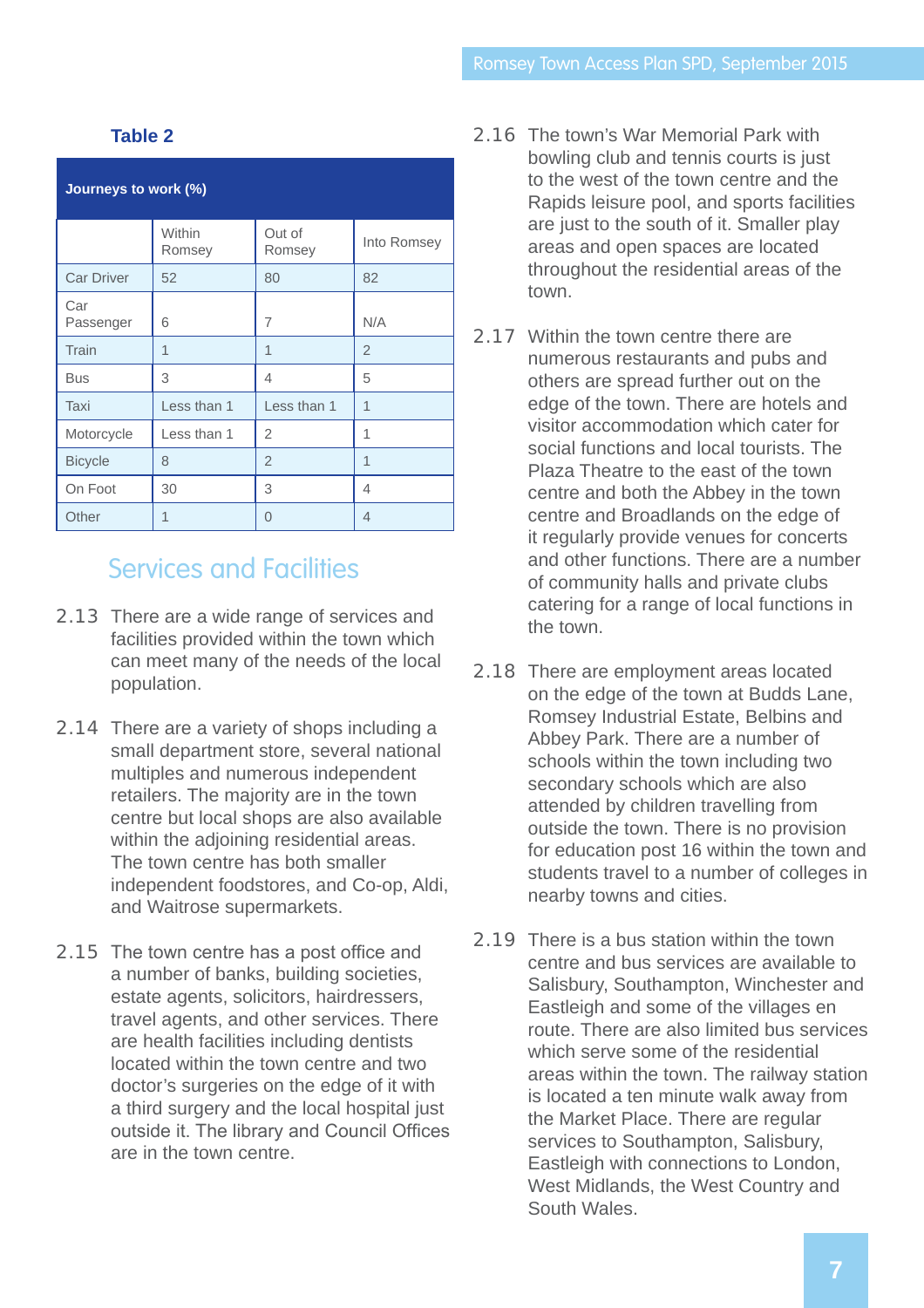- 2.20 The town acts as a centre for a wider rural area and serves a number of nearby villages for secondary education and local services. Many of these have limited public transport and access by car is particularly important for these residents. The town also attracts a number of visitors from further afield for day trips and easy access by car and public transport is important to cater for this. Ensuring that the transport links enable and encourage these trips to be made is important for the vitality and economic viability of the town.
- 2.21 There are good links to the surrounding countryside via the local Rights of Way network. There are links out from the town to the Test Way which follows the valley of the River Test both north and south. There is scope for some of these footpath links or other rural lanes to be improved for cyclists and pedestrians to provide safer and easier access to adjoining rural areas from the town.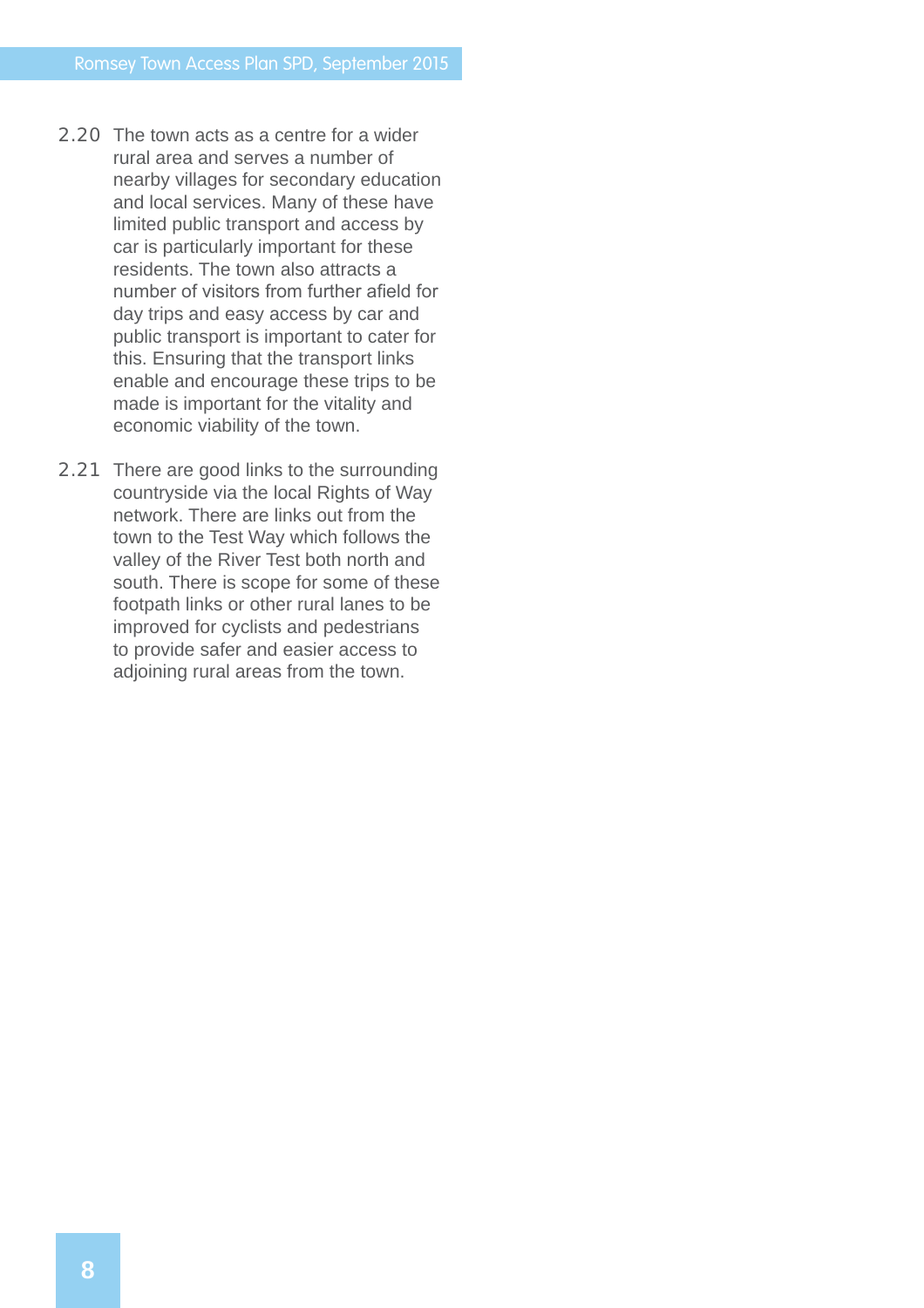## 3 Accessibility in Romsey

- 3.1 Accessibility describes the ease with which a person can access or use services and activities such as jobs, education, leisure facilities and shops. This includes enabling access to the recreational and health benefits of walking and cycling to and within the countryside around Romsey. It is determined by a number of factors that range from the location of services and the means of transport available to reach them, to individual factors such as a person's physical mobility and fitness and their ability to pay for transportation. This TAP considers these issues in Romsey in order to identify and address barriers to access thereby promoting good accessibility for all to a range of services and destinations.
- 3.2 Improvements to accessibility are particularly important to the young, the elderly, those who are less mobile and those without access to a car. Improving access to key facilities can provide a choice of travel modes which in turn can promote and support sustainable travel. This can assist in maintaining and enhancing healthy, vibrant and prosperous communities.

#### Assessing Accessibility

3.3 In order to improve accessibility in Romsey it is necessary to identify the transport issues and barriers that currently exist and how these impact on the ease with which people can reach destinations in the town. Several sources of information and methods of investigation have been used to inform the Council's understanding of the issues.

#### **Consultation**

3.4 The community of Romsey has been widely consulted on transport issues over recent years. There have been a number of different surveys carried out by a variety of local groups which have contained a transport element within them (see paragraphs  $3.9 - 3.12$ ). The Romsey Future group which comprise representatives from a number of organisations in the community have also helped to inform the preparation of this update to the document.

#### Accession

3.5 Accession was the first software package to fully address all aspects of travel time and cost mapping using digital road networks, public transport timetable data and flexible, on-demand transport. It was based on geographical information systems (GIS) and quantified accessibility levels. This software has now been superseded by TRACC (Transport and Access) a new multimodal transport accessibility tool. It is designed to quickly generate travel time or distance using a multitude of public transport and road modes to give accurate journey times from many origins to many destinations in one calculation. The software covers a full range of transport modes such as walking, cycling, driving and public transport. TRACC will help to ascertain problems with the network such as gaps in the network, or could help look into the effectiveness of a new public transport route.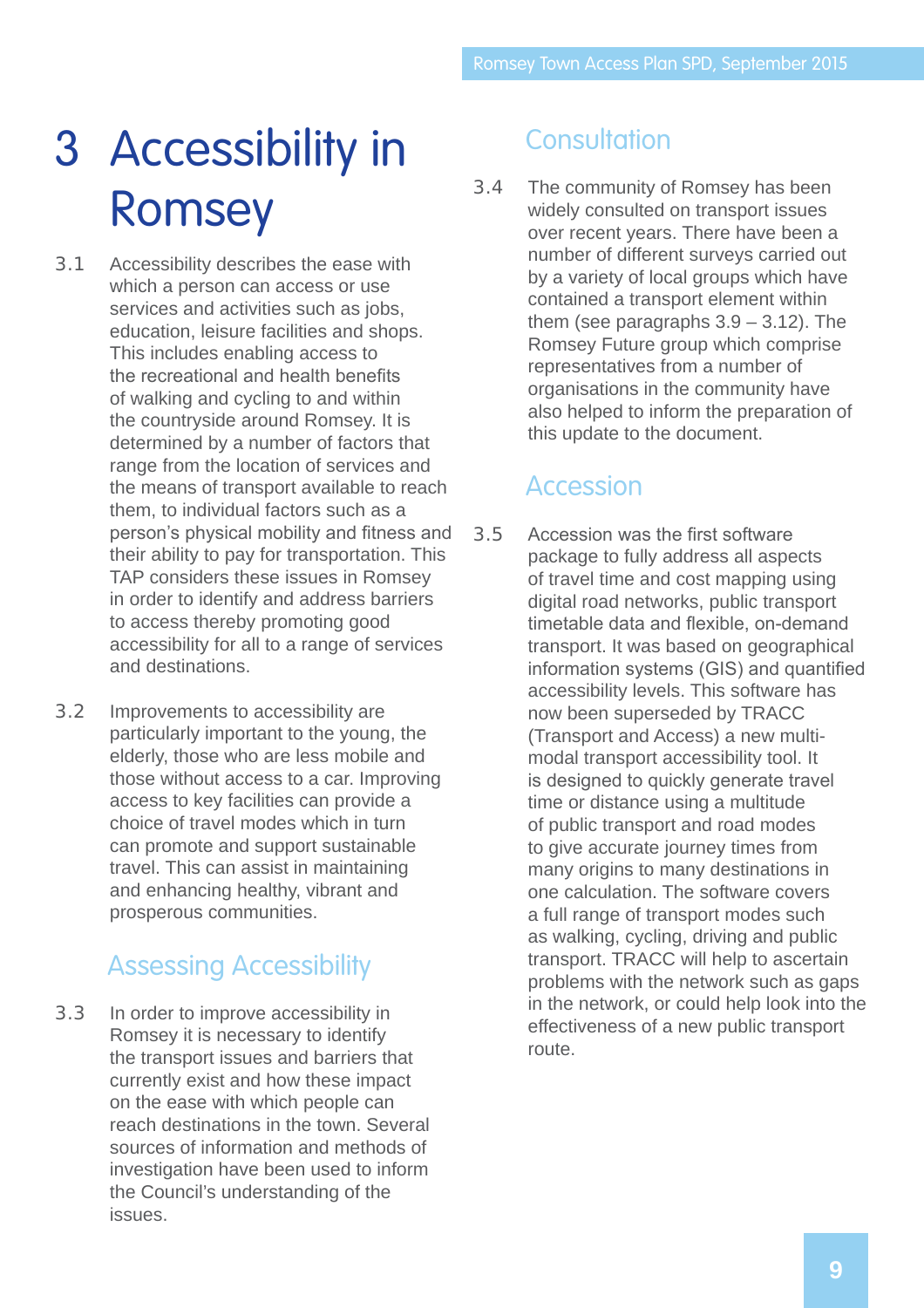#### Qualitative Assessment

3.6 The geography of the area, resident's perceptions and detailed information on local factors will influence accessibility to different destinations. Some local knowledge of these is an important part of being able to identify the range of difficulties and barriers which individuals may encounter in reaching their destinations. Information has been gathered through a range of informal consultations held with the different services responsible within the County Council and Borough Council and wider consultation.

#### Travel Surveys

3.7 The County Council commissioned a travel survey in 2003 which provides information about travel behaviour in Romsey (Atkins 2003 Transpol Report). They also keep data on accident records and traffic counts in the area. Further information on travel is available from the Census and Department for Transport National Travel Surveys. Monitoring is also carried out by the County Council of Travel Plans submitted by businesses and in new larger residential developments where Travel Plans have been prepared, such as Abbotswood.

#### Romsey Movement and Access Review

3.8 A review was undertaken in 2006 of the Romsey Movement and Access study prepared in 1998. The Review undertook a series of traffic counts and considered the existing transport situation in Romsey. It investigated the impact of the measures implemented since the date of the first study in the light of

current transport policies and outlined some future options. This review was then updated in 2012 to take account of any changes and provided a general indication of the impact from proposed new development on the transport network , with some suggested potential measures to accommodate this. Further detailed transport assessments and appropriate measures to accommodate any additional movements will be required when planning applications for new large scale developments are received.

#### Romsey Railway Station Surveys

3.9 The Three Rivers Rail Partnership undertook a survey of rail passengers at Romsey railway station in 2008 and a further survey was carried out in 2009. Information was obtained relating to modes of travel to and from the station and views on the railway station facilities. Romsey Arthritis Care Group also visited the railway station to survey whether the needs of less mobile passengers were being met.

#### Romsey Healthcheck (Romsey 2020) and Romsey Future

3.10 A large amount of information on transport was collated as part of the Romsey Healthcheck. The group Romsey 2020 also undertook further work including holding a public exhibition to obtain feedback from the local residents on various transport issues. Further views on transport in the town were obtained during a special forum set up to allow the youth in Romsey to have their viewpoint heard. Recently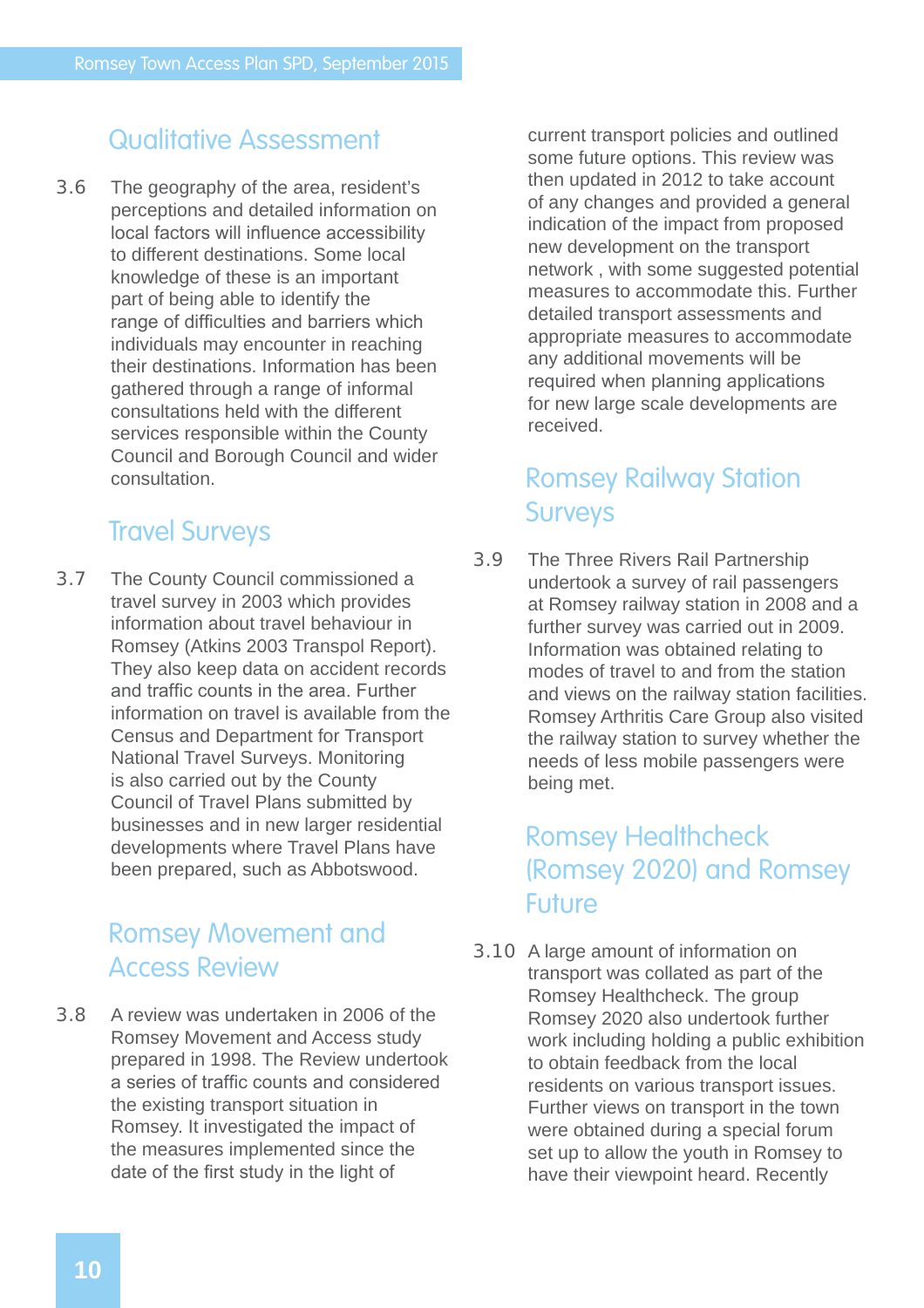the Romsey Future Group, which has representatives from various community groups in the town, has been meeting to discuss transport issues in the town. From the discussions that have taken place a number of transport issues have been identified which have been included in the issues and measures tables.

#### Look at Romsey

- 3.11 Look at Romsey was a study carried out by Romsey and District Society to prepare a Town Design Statement for the town. The work involved questionnaires, surveys, public meetings and exhibitions and information was obtained on various transport issues as part of the process and this resulted in a series of documents published for each of the areas within the town.
- 3.12 There have been other strategies prepared such as the Romsey Waterways and Wetlands Enhancement Strategy, River Test Countryside Access Plan and Test Valley's Green Infrastructure Plan which have also helped to identify specific access issues in, and near, the town.

#### Community Street Audits

3.13 In the summer of 2009 a series of Community Street Audits (CSA) were undertaken in Romsey. The information obtained on the four walks along main routes into the town centre has been used in the preparation of the TAP. They have helped in identifying the main barriers to access and movement within the town particularly for cyclists and pedestrians. Identifying and understanding the problems encountered on the ground in detail is crucial and the CSA play an important role in this.

- 3.14 The CSAs were held on four separate days in June 2009 and were attended by representatives from a range of different local community groups. A series of walkabouts took place and the participants provided comments and photographic evidence of the features of each route which made journeys difficult or unattractive. There were a number of common issues identified across all four routes which included poor maintenance, obstructions to footpaths, inadequate signage and also other factors which were unique to each of the particular routes in question.
- 3.15 Since then further street audits have taken place in Church Street , Market Place and Bell Street in 2013 and more are planned for other areas in the town to help identify issues relating to accessibility.

#### Current Provision

- 3.16 Romsey has good transport links, in particular with other parts of southern Hampshire, and these links have played an important part in the town's development and prosperity.
- 3.17 Within the town there are several constraints on the transport network with the barriers of the two railway embankments, the River Test to the west, and the older medieval street patterns within the town centre, all restricting movement in various ways. At the same time these features add to the character of the town and have been instrumental to the way in which the urban form has developed over time.
- 3.18 Romsey is a relatively prosperous area and there is high car ownership and car usage. The town provides the services for a number of rural villages in southern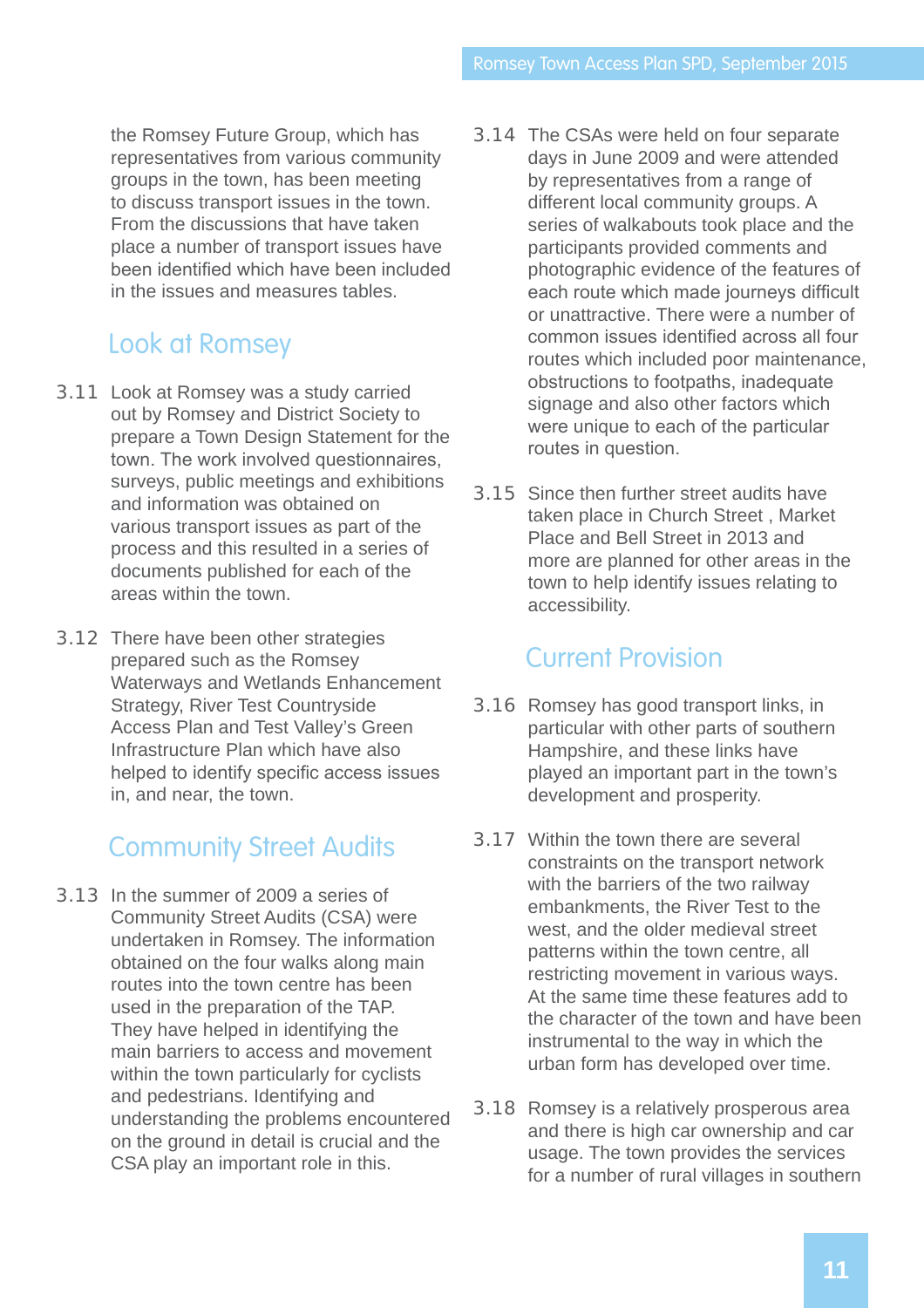Test Valley where there are few options of public transport to replace the car. The challenge is to accommodate the required vehicle movements within the town whilst ensuring the character and quality of the environment is maintained and enhanced.

- 3.19 The town is relatively compact in size and the town centre is within a reasonable walking and cycling distance of most of the residential areas. There is potential to increase the number of journeys made by pedestrians and cyclists. Whilst some people live and work within the town a larger number commute to other towns and cities generally within the south Hampshire area. These journeys are longer and are more likely to be undertaken by car but there is some potential to divert some of these journeys to non car modes with improved access to alternative transport.
- 3.20 The following paragraphs set out a summary of the current position for different modes of transport within the town.

#### Roads and Traffic

- 3.21 There is some congestion on the town's road network in the morning and evening peak times although it is not significant in terms of delay in journey times relative to other larger settlements. There are limited alternative routes and traffic flows are fairly high which can mean inconsistent journey times when problems do occur, leading to concerns about journey delays from local residents. The limited number of alternative routes means that if there is an incident on the network it can lead to major congestion.
- 3.22 The introduction of traffic signals on Alma Road has been generally effective in managing the flows and improving conditions for pedestrians and cyclists crossing the road although there is still some congestion at peak times. Other junctions along Winchester Road such as Plaza Roundabout, Botley Road Roundabout and the junction of Winchester Road and Cupernham Lane can also lead to delays for drivers but traffic lights were introduced in 2014 at the junction of Winchester Road and Cupernham Lane which has improved the flow through this junction and provided a controlled crossing point for pedestrians. Further improvements will be implemented to the road network linked to the Abbotswood development with traffic lights also planned for the junction of Braishfield Road and Winchester Road and alterations to other road junctions. As levels of car use increase there is greater pressure for changes to be made to ensure the main routes of the A3090, A3057 and A27, in particular, are not too heavily congested. At the same time there is a need to ensure that they do not form a barrier to pedestrians and cyclists accessing the town.
- 3.23 Romsey has a total of eight public car parks, providing a total of 951 pay and display spaces in a mixture of short and medium and long term spaces. In addition to this there are 4 car parks used for season ticket holders with a total of 45 spaces. There are also a number of private car parking areas and spaces associated with businesses and commercial properties in the town, and parking at the railway station and the Sports Centre.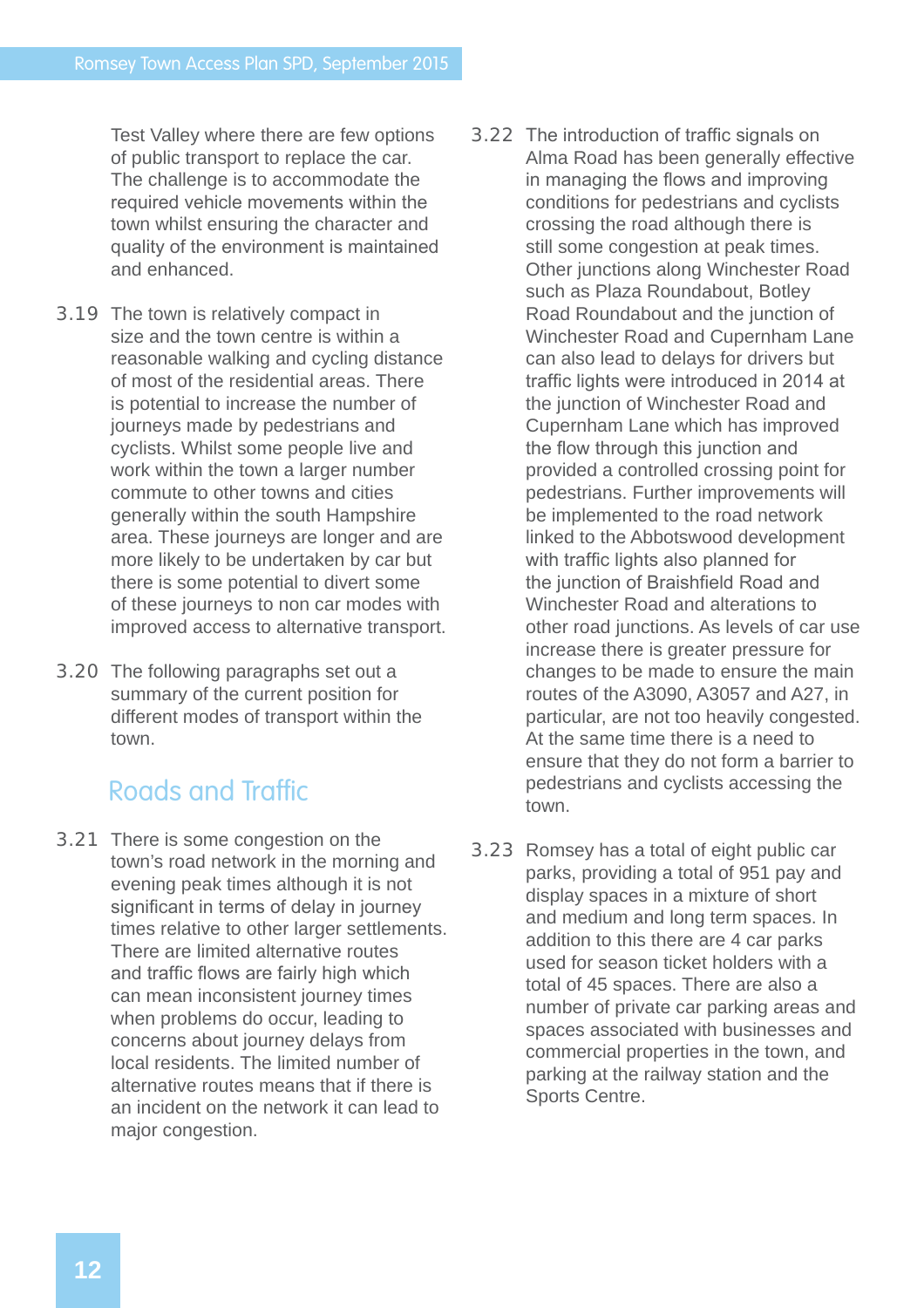- 3.24 Availability of car parking is important to ensure the vitality of the town as a local service centre. All public car parks are pay and display and are managed by the Borough Council and their use is regularly monitored. Currently this indicates that the most popular car parks close to the town centre can be full at peak times and although at all but the busiest part of the Christmas period there is generally some parking available this may not be the perception of visitors to the town. Additional public car parking has been added recently to the town at Romsey Rapids and in Church Street. A few additional parking spaces have also been added at the Railway Station.
- 3.25 The Council's policy is to allocate short and medium spaces to shoppers closest to the town centre. Those commuting to work, who park all day are accommodated further out. This is achieved through price and duration of stay. Season tickets are allocated to spaces in those furthest from the town centre. Providing long stay parking for commuters further out also helps to reduce congestion within the town centre at peak times. Romsey Future suggested a strategic car parking study and review of how people move around the town be undertaken which could help inform any future requirements.
- 3.26 On street car parking was reviewed in 2014/15 regularly within the town and measures put in place to address problems that are identified. Parking permits are used to enable residents to park on street whilst for other drivers there are time restrictions in place. Some other roads have changed from restricted for access only, to permit parking zone.

#### **Walking**

- 3.27 Walking is the most popular means of travel after the car. Residents choose to walk for a number of reasons but generally to keep fit and because it is convenient.
- 3.28 The provision and condition of footways within the town varies. In the town centre, particularly in the older streets, some of the pavements are very narrow. Greater priority has been given to pedestrians in the main shopping area of The Hundred and Latimer Street in an enhancement scheme which included increasing footway widths, providing crossing points and reducing vehicle speeds. The upper end of The Hundred, Market Place, Bell Street and Church Street however have not been improved and here the provision for pedestrians is not as good and could be enhanced to make the area safer and more attractive to those who are walking and cycling. There are problems of sloping footways due to historic street levels, poor crossing facilities and wide areas of highway separating the businesses around the Market Place. There are imporovements to Church Street, with further feasibility work planned to improve Bell Street and Market Place afterwards.
- 3.29 Routes leading into the Market Place have narrow footways and road widths. There can be problems with unloading and vehicle circulation and there is limited space for pedestrians and a need to enhance their environment. Part of The Hundred is closed to vehicular traffic for special occasions such as the Beggars Fair and Christmas events and there may be scope to trial some further closures on Saturdays when the shopping area is busiest to improve the environment for pedestrians.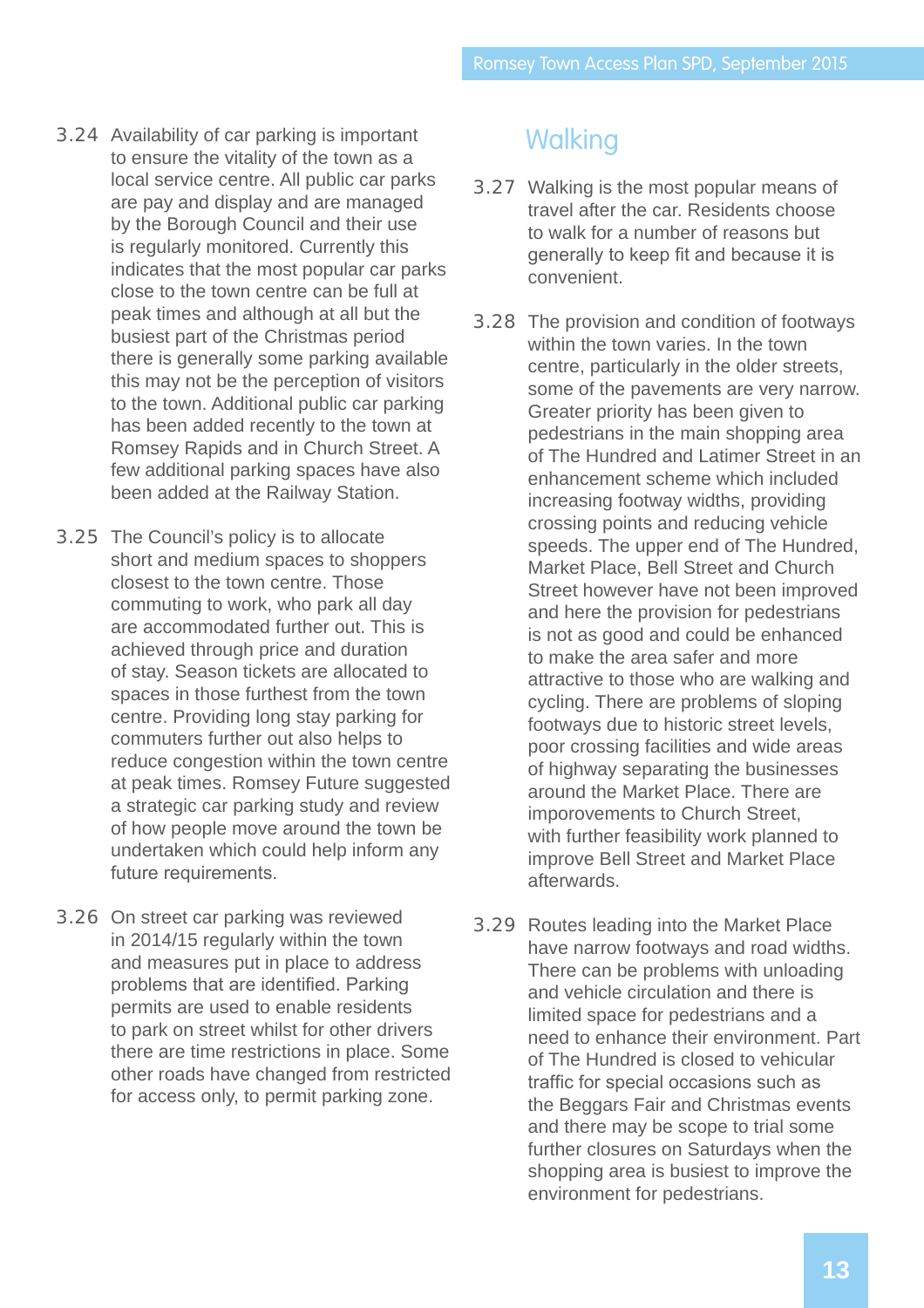- 3.30 The town benefits from some segregated footways linking the outer residential areas to the town centre. Some of these are located alongside waterways in the town with the opportunity to provide a safe and pleasant pedestrian environment away from the busier roads. The Tadburn Stream footpath was enhanced with new fencing dropped kerbs and re-surfacing. The path along the Barge Canal has had improved surfacing, better lighting and new dropped kerbs/ramps to make it more accessible and attractive. Further routes could benefit from similar treatments. Some crossing points have been provided recently such as along Winchester Road, but more crossing points are also required in other areas. Access through the tunnels under the railways which provide useful pedestrian and cycle links could be enhanced.
- 3.31 The types of footways within the residential areas vary depending on the time when they were built but some of the older estates such as Woodley and parts of Halterworth could benefit from an upgrading of the pedestrian environment. Other routes are in need of provision of acceptable dropped kerbs in appropriate locations. There can also be problems associated with the number of dropped kerbs for driveways and entrances in some areas where the resultant undulating camber along the pavement can be difficult for some pedestrians and wheelchair users to negotiate. Footways should be provided which are suitable for use by all members of the public and new development areas should ensure footways are suitable to cater for people with wheelchairs and pushchairs.

3.32 Maintenance of the footways is also an issue with many routes in need of repair or vegetation clearance, improved drainage and better surfacing. There is a need to ensure there is less standing water or puddles, particularly at driveways and crossing points. Certain groups of pedestrians such as the elderly or those with mobility impairments particularly require a good, even, slip resistant surface to make access easy. Ensuring the camber across driveways provides a reasonable surface for pedestrians and that good lighting is provided along footways can also be important.

### Cycling

- 3.33 The Borough Council reviewed and updated its Cycle Strategy in 2015. The document seeks to promote cycling within the borough through the provision of a number of key routes. The town is fairly compact and most residents are within easy cycling distance of the centre and the majority of the area is relatively flat and easy for cycling. However most of the residential areas are located uphill from the town centre and this can mean that travelling into town downhill is relatively easier than the journey back.
- 3.34 The proposed network consists of both utility and leisure routes within settlements and linking them along major roads. Some of the routes are purposebuilt schemes for cyclists, others are shared paths with pedestrians, and some are on road advisory schemes. Some cyclists are confident using the roads whilst others prefer more protected off road routes where it is busy and/or there is fast moving traffic. A range of abilities should be catered for.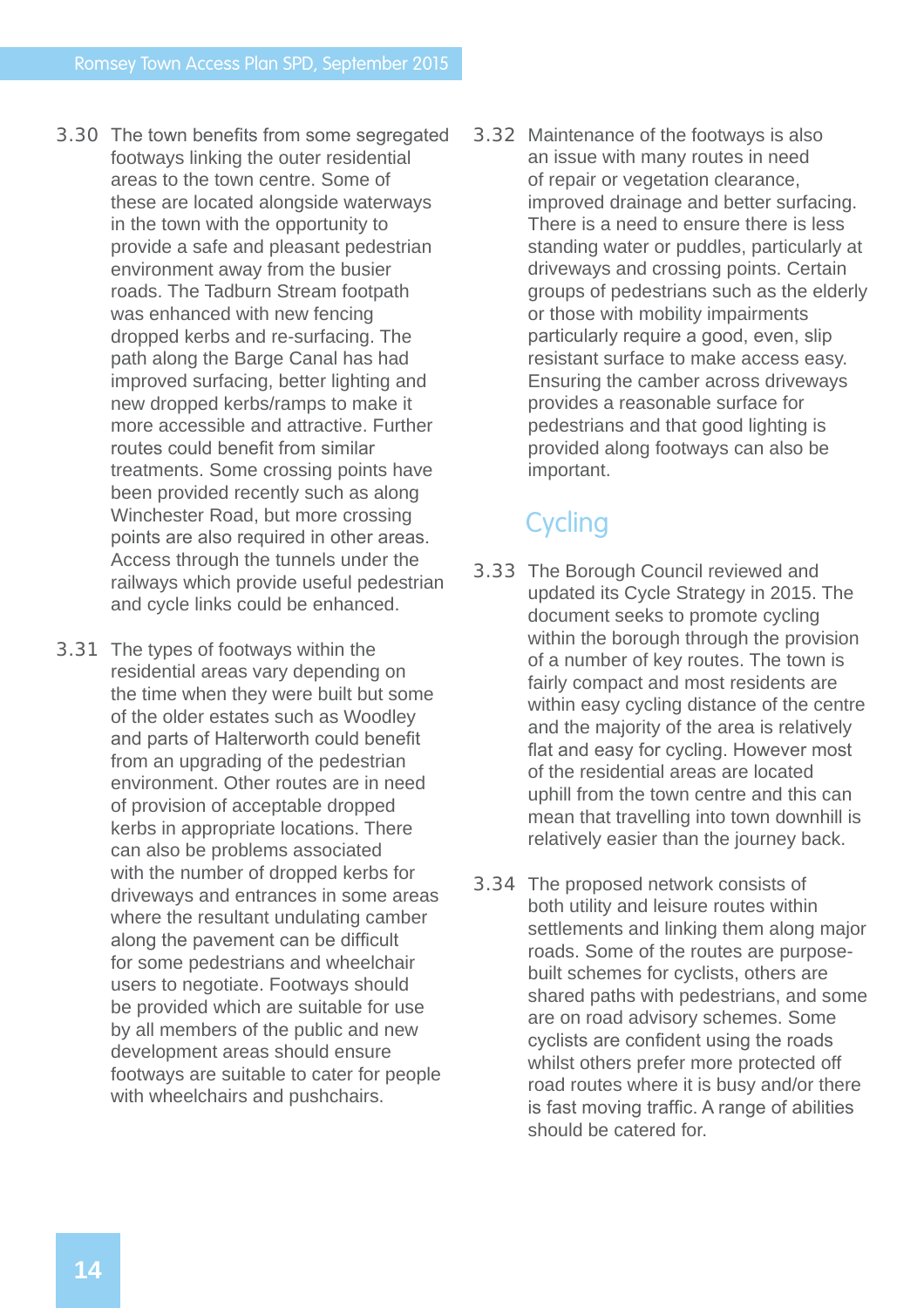- 3.35 Within Romsey there are a limited number of schemes which have been implemented so far but they do provide important sections of the network; Cupernham Lane via Canal Walk into the centre and from Southampton Road and the Sports Centre to the town centre. The central area with narrow roads makes provision of separate cycle ways difficult and reducing speeds of traffic and altering the priority away from motor vehicles in these areas may be the best way forward. Routes out from Romsey; to the north along the Canal towards Timsbury, to the South along Lee Lane towards Nursling, to the west along the bypass to Wellow and the New Forest and east along Winchester Road and Botley Road to North Baddesley are important routes for cyclists that are yet to be implemented and are awaiting funding. A small section of cycleway at Crampmoor has recently been completed and an important crossing point for cyclists has been added for safer access to Lee Lane.
- 3.36 The Strategy also has two other key objectives; to improve the safety of cycling for existing and potential cyclists and to increase the use of cycling as a leisure activity. The Borough Council supports a Bicycle User Group (BUG) to promote cycling and share news and seek views from cyclists within the Borough. The group meets twice a year and was established in 2004.

#### Bus

3.37 Romsey bus station acts as a central point for connections to all the services within and out of the town. There are links to most of the main towns and cities nearby, though not to Andover. There is a quality bus partnership (QBP) route

into Southampton via North Baddesley. This is a partnership between HCC and Bluestar who provide the service which resulted in improvements to the route. There are regular services to Winchester and to Salisbury with services to the villages along the routes. Within the town there are two circular routes for limited periods of the day which serve the outer residential areas linking them to the town centre. There are also bus services during term times to the colleges in Winchester, Eastleigh and Brockenhurst which provide post 16 education for the town's students. The employment areas on the edge of the town however are not well served by buses, neither is the Sports Centre or the railway station. There are no direct bus services to some key destinations further afield such as Southampton General Hospital.

3.38 The bus station is of adequate size for the current level services and is in a good location close to the centre of the town. The facilities it provides for passengers could be improved, with better waiting facilities, improved bus information and better security among the issues to be considered. The introduction of Real Time Information (RTI) at the bus station has been useful and some bus stops on the Southampton route have also benefited from this recently.

#### Rail

3.39 Romsey's rail station is located on the main Portsmouth to Cardiff line. The station is served by three trains an hour to Southampton, and two to Salisbury. A second line connects to the neighbouring towns of Chandler's Ford and Eastleigh and provides a direct link to Southampton Airport. There are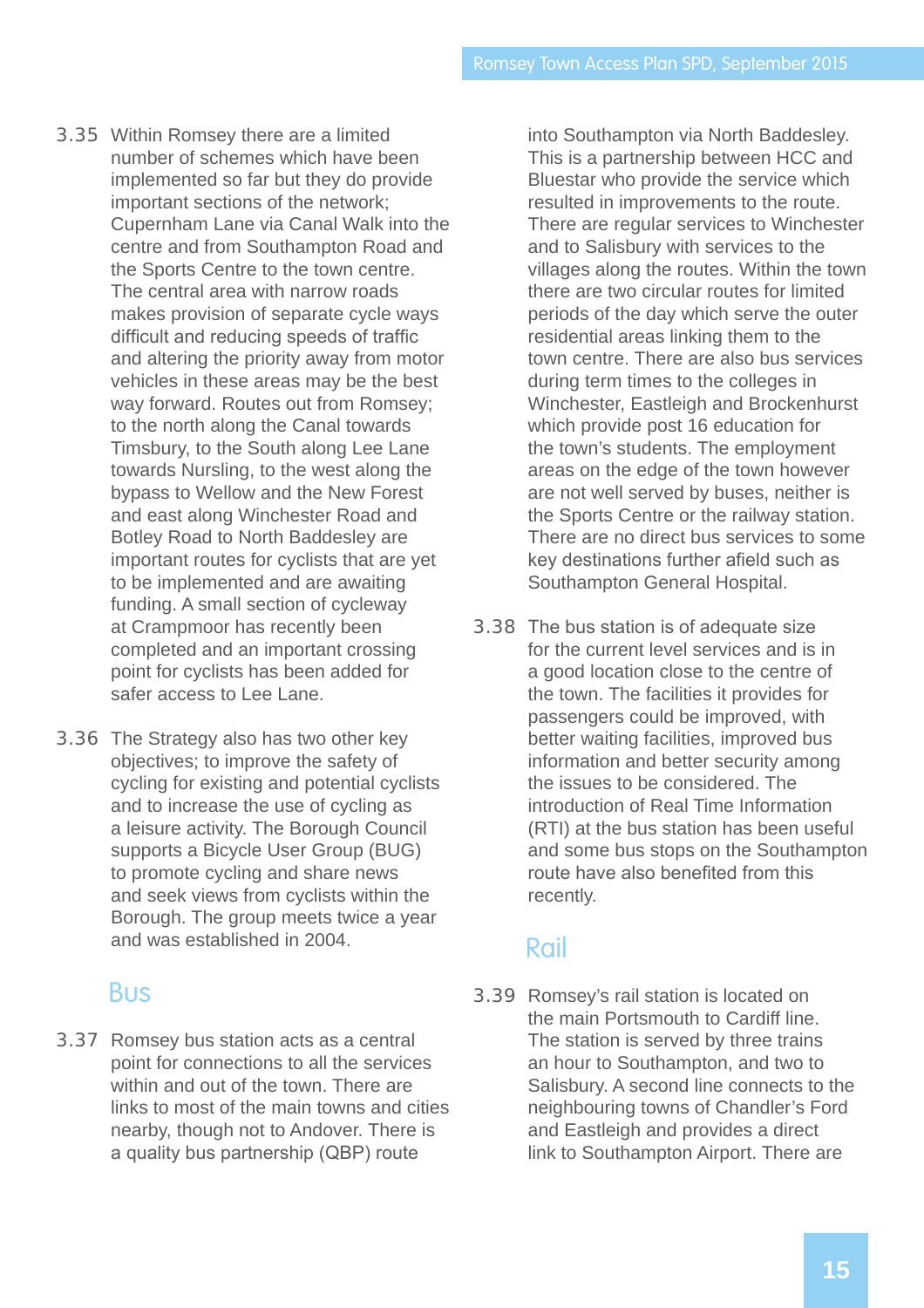connections from Salisbury to London and Exeter, whilst in the other direction, there are connections to London Waterloo and Bournemouth

- 3.40 The station has seen an increase in passengers using it in recent years. The station building and general environment around the area had been deteriorating for some time and there had been poor accessibility to the station and to platform one in particular for the disabled. Passengers with heavy luggage, pushchairs or cycles also had to negotiate the stairs to reach the southbound platform which could be difficult and inconvenient. A scheme has recently been implemented to provide a ramp to the far platform to make it accessible. Improved information on train arrivals has also been provided at the station and additional cycle parking at platform one, in the car park and outside of the station entrance.
- 3.41 The space outside the station forecourt was cramped with insufficient space for drop-off points, buses or easy turning for vehicles but this has also recently been improved to allow more space for vehicles. Some of the parking in the forecourt has been relocated to the derelict stationmaster's garden to allow turning space for mini and midi-buses and drop-off points in the forecourt and also to provide a ramp to the far platform. The County Council, Borough Council, First Great Western and Network Rail worked together to bring about these improvements.
- 3.42 In the longer term there are other opportunities around the station where more car parking could be sought and improvements be made to the pedestrian and cycle routes leading to it as well as improvements to the facilities for

passengers. The station and area around it could benefit from further enhancement as identified in the Station Travel Plan and schemes have been included in the issues and measures table.

#### Community Transport

- 3.43 There are a number of community transport services which play an important role for those who have mobility problems. Dial a Ride provides door to door transport for those who find it difficult or impossible to use ordinary bus services or those who live more than 400 metres from a bus stop and serves Romsey and the surrounding parishes. There are other voluntary organisations who provide transport such as Romsey Good Neighbours, Radish (Romsey and District Information and Support at Home) and Test Valley Community **Services**
- 3.44 There is also an option for residents in the villages of Stockbridge, Houghton and King Somborne on certain days to use a taxishare service to Romsey town centre, Waitrose or Alma Road Surgery.
- 3.45 On Summer Sundays and Bank Holiday Mondays there is a bus provided to link Romsey and Mottisfont and Dunbridge station with Romsey Abbey, Mottisfont Abbey, Kimbridge, Stockbridge and Sir Harold Hillier Gardens.

#### Smarter Choices

3.46 Smarter travel choices encompass a range of measures that seek to give better information and opportunities, helping people to choose to reduce their car use whilst enhancing the attractiveness of alternatives. Such measures include travel planning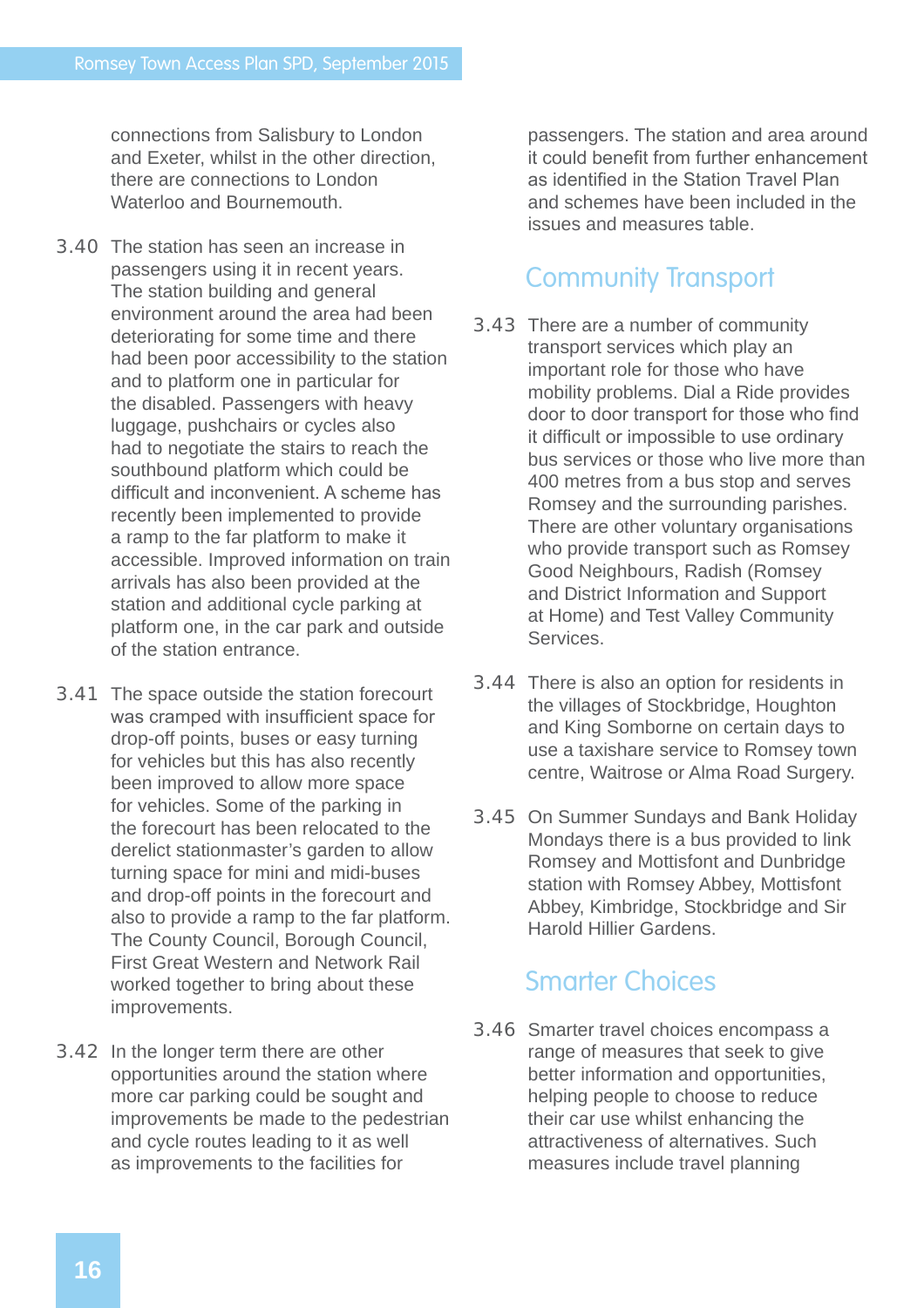(school, workplace and residential) information provision, personalised journey planning, awareness campaigns, car clubs, car sharing and flexible working. The Department for Transport estimates that the potential benefit from such measures is significant and that they compare favourably in terms of cost to other capital schemes. They can therefore help to reduce car traffic and encourage more active travel, thereby supporting the objectives of this plan. All of the state schools in Romsey have a school travel plan and large new developments in the area also have travel plans helping to raise awareness of sustainable choices for travel.

### Freight

- 3.47 The management of freight around the town can be a particular problem given the location of some of the industrial estates in relation to the restricted heights on some of the town's railway bridges (the Sun Arch in Winchester Road in particular). Following a series of incidents of lorries getting stuck under the bridges new electronic warning signs and protection measures have been put in place. With the two A Roads crossing through the centre of the town lorries using these routes contribute to congestion with the added noise and inconvenience of heavy traffic passing through the town.
- 3.48 There are also problems of obstructions being caused due to loading in some of the narrow streets within the town centre. This has been alleviated to some extent by informal negotiations with some retailers to change timing of deliveries.

#### Planned Development

- 3.49 There is planning approval for an additional 800 homes at Abbotswood on the northern boundary of the town, and over 500 of these planned new homes are occupied now. The new residential area will contain a local centre including a community hall and shops. There will also be open space provided on the site. The new housing will be linked to existing services and facilities within the town and transport links will be provided to ensure good accessibility for the new residents particularly by bus and walking and cycling routes. Some of this has been implemented already with the new walking and cycling route around the development connected onto Woodley Lane which has had a traffic calming scheme implemented to reduce speeds and traffic flow. A new bus service is also being provided to serve the development. The residential travel plan helps to promote the use of sustainable transport and the Community Development Worker based on the site is also the Travel Plan Co-ordinator and has organised bike surgeries, bike rides, walks to school, healthy walks and other activities to help promote the use of sustainable transport.
- 3.50 Planning permission has been granted and development commenced for residential development on the former Strong's brewery site close to the centre of the town and the former Romsey Infant School, garage on Winchester Road, Council Office site in Duttons Road and Hillier's Garden Centre on Botley Road. Land at Oxlease has also been approved to be developed for residential use.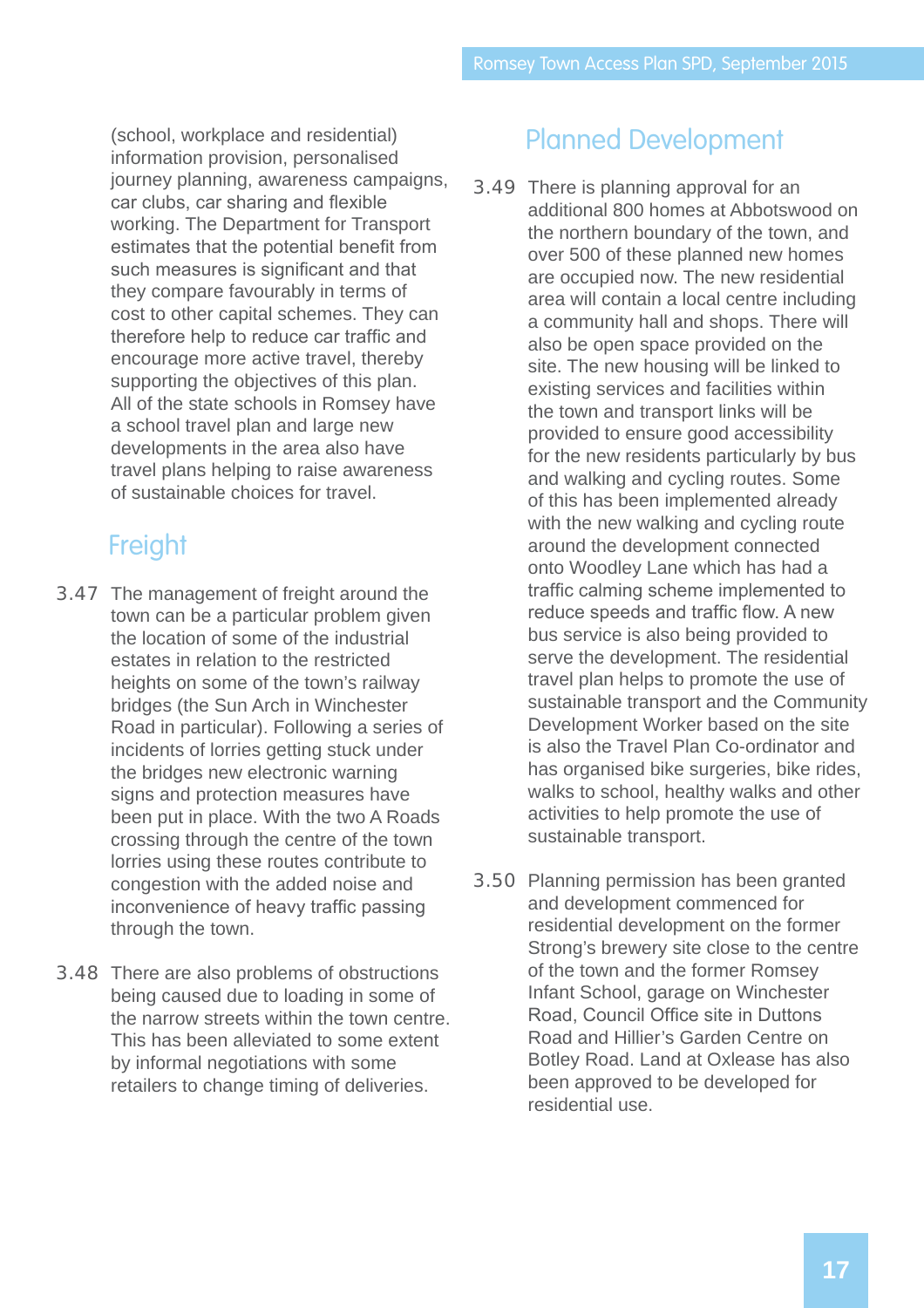3.51 There is a possibility of further residential development in the town and on greenfield sites adjoining the town, to meet future housing needs. Any development would similarly be expected to provide good local services and facilities on the site for future residents and links to existing ones in the town. There will be emphasis on encouraging walking and cycling and the use of sustainable transport. Transport Assessments and Travel Plans will also be required for any larger sites being developed.

#### **Trends**

- 3.52 In addition to the planned development in Romsey there are three key trends which are likely to contribute to future challenges to transport provision:
	- Increasing car ownership and increasing car use is forecast to lead to significant growth in traffic with predictions suggesting that traffic may grow nationally by 29% by 2015 and 38% by 2030 compared to 2000 levels, while traffic on Hampshire's local road network is growing at around 1% a year. Whilst alterations to petrol costs and the level of economic growth may have an effect on these predictions, (and increased car ownership does not necessarily mean increased car usage), it is likely that some traffic growth will occur at the national and county levels and this will be reflected in Romsey unless measures are taken to reduce it and provide viable alternatives. Increasing car use can lead to increasing congestion and can lead to reduced road safety, less reliable journey times and associated public health issues.
- The age profile of the population is likely to change broadly in line with projected trends for Hampshire. An increase of around 50% in the number of people aged 65 or over is expected between 2001 and 2026. This will have implications on patterns and purposes of people's trips and many people may become less able or less willing to drive as they age. It will become increasingly important to ensure that appropriate walking, public and community transport facilities are available.
- Climate change is likely to lead to a number of changes to weather patterns with potential effects for transport planning. New developments and transport schemes will need to consider what these impacts may be in the future and possibly be designed to account for higher temperatures, episodes of high rainfall and flood risk. Recent flooding in Romsey has highlighted the need to ensure the transport
- 3.53 There are new advances in technology which are being progressed that will impact on future transport developments. Some examples include smart ticketing which Solent Transport are aiming to introduce to make it simpler for people to use a range of public transport. Other new ideas are emerging with regard to management and payments for car parking spaces and to assist the visually impaired with access.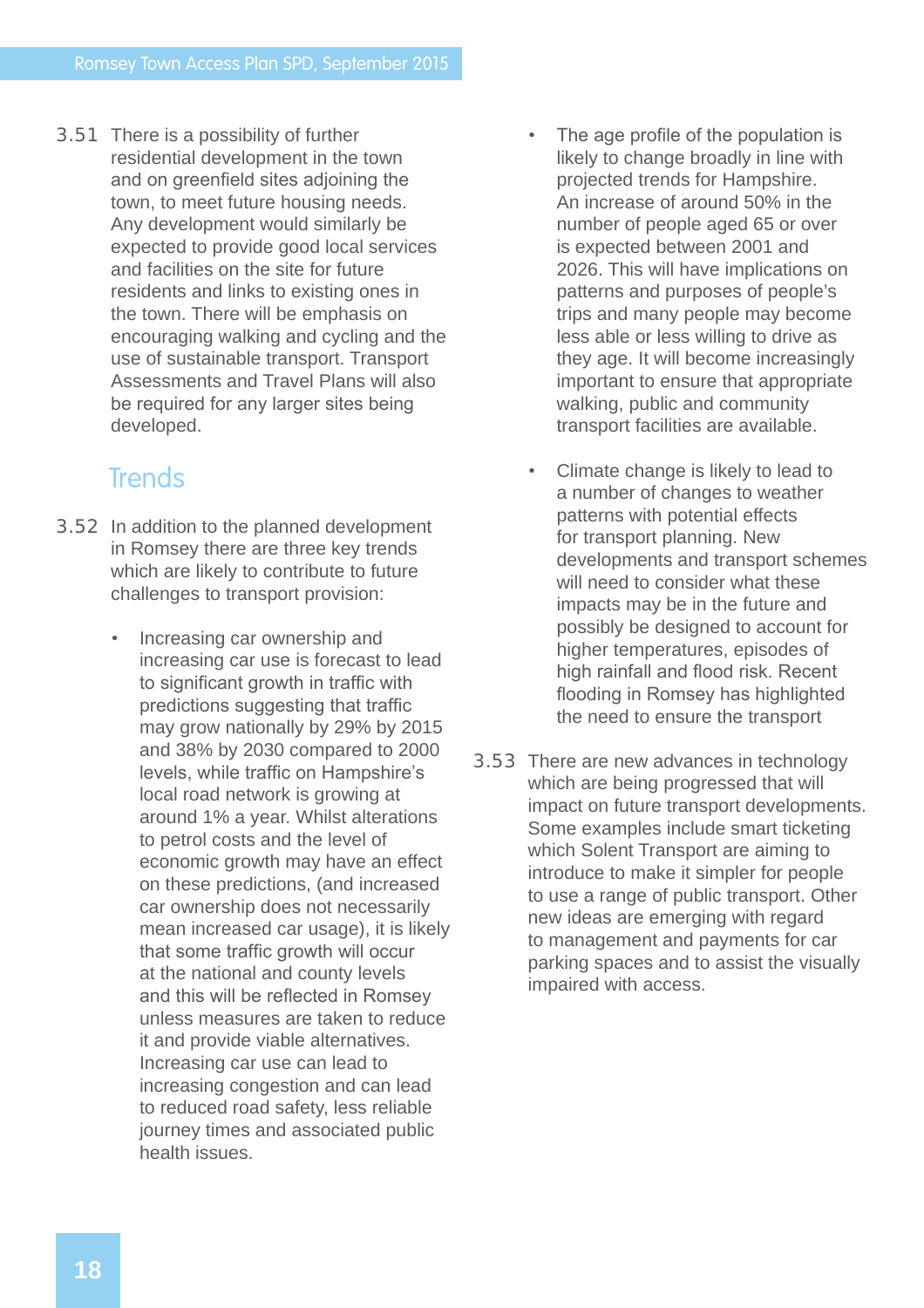## 4 Improving Accessibility in Romsey

- 4.1 The current trends identified and the additional development permitted in Romsey is likely to lead to increases in traffic movements in future years. It could reduce the attractiveness of other forms of travel such as public transport, walking and cycling. For example buses will get delayed due to congestion, roads may become more difficult to cross for pedestrians and cyclists will have to negotiate busy traffic. Those without access to a car may find greater difficulty in accessing services.
- 4.2 The TAP can be used to identify ways to improve the ease with which people can use public transport, walk and cycle around the town to encourage their usage. Seeking to provide efficient interchanges between the different modes of transport will also assist in this. This, combined with improvements to junctions where appropriate measures can be provided to ease traffic congestion and provision of suitable car parking, would then provide less congestion and more reliable journey times for those journeys which need to be made by motor vehicle.
- 4.3 Good accessibility within the town will encourage individuals to walk and cycle more frequently to use facilities nearby, helping to reduce car use and the associated road congestion. In practice this means ensuring that paths and cycleways, particularly to local key destinations, are direct, attractive, safe, and that road crossings are in the

right position to achieve maximum use and to reduce problems of severance. Improvements to accessibility are particularly important to more vulnerable groups such as the young, elderly, less mobile, people with visual impairment and those without access to a car. New developments and improvement schemes should ensure appropriate access for all of the population including wheelchair users. Improving access can provide choice in travel behaviour which will in turn promote and support sustainable travel, ensure inclusiveness, and enhance and maintain vibrant, healthy communities and prosperous places to live and work.

- 4.4 Schemes which are implemented to improve accessibility should consider measures to enhance and protect the environment, including having regard to conserving the ecology of the area. Retaining and where possible enhancing a pleasant and interesting local environment will help to encourage more people to walk and cycle and to enjoy their surroundings. Romsey already benefits from having interesting historic buildings and spaces as well as interesting wildlife habitats particularly along the towns many waterways. The enhancement of the environment and network of green infrastructure both in the town and leading out to the countryside should be sought in the implementation of new schemes.
- 4.5 This approach supports a range of policy objectives of both Test Valley Borough Council and Hampshire County Council, especially:
	- Encourage use of public transport, cycling and walking networks to help reduce reliance on cars and provide choice to the community when making a journey.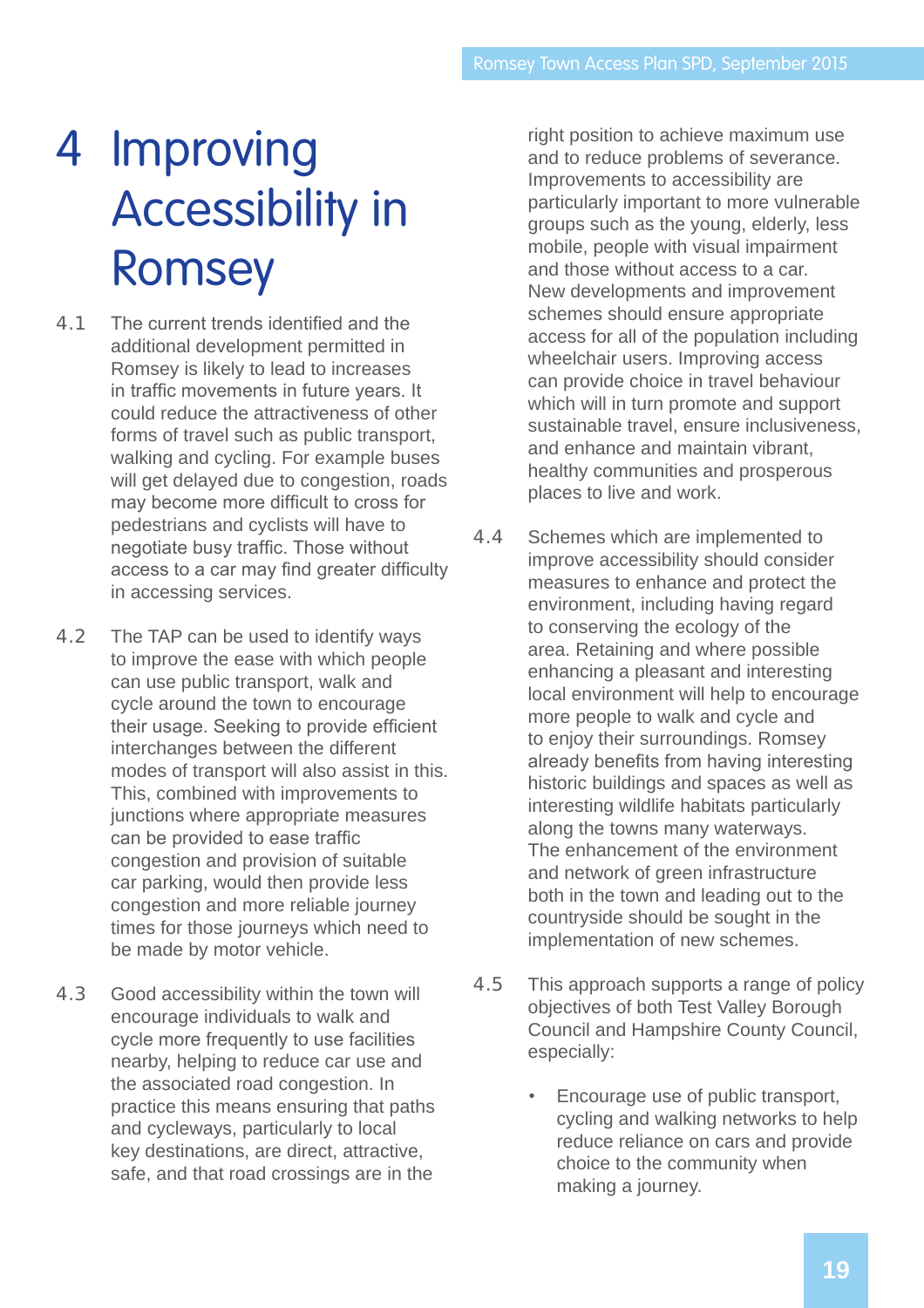- Hampshire County Council's Local Transport Plan 2011-2031 seeks a vision of a 'safe. Efficient and reliable way to get around a prospering and sustainable Hampshire'.
- Hampshire County Council's Countryside Access Plan for Test and Itchen Area seeks to improve access to the countryside. It identified that people wanted new links in the network to enable safe exit from and links between urban areas.

#### **Table 3 - Barriers to good access**

| <b>Lack of appropriate</b><br><b>facilities</b> | A variety of facilities are required to assist and facilitate access,<br>such as dropped kerbs for those with mobility difficulties or children's<br>buggies, or a direct bus service from origin to destination or a<br>surfaced path for those walking to work/school or appropriate car<br>parking. |
|-------------------------------------------------|--------------------------------------------------------------------------------------------------------------------------------------------------------------------------------------------------------------------------------------------------------------------------------------------------------|
| <b>Physical barriers</b>                        | These will vary from large scale barriers such as a main road,<br>motorway, railway or river, to a small scale such as steps or badly<br>undulating pavements for those with buggies, cycles or mobility<br>difficulties.                                                                              |
| <b>Safety and security</b>                      | Individual's perception about the built environment will have a strong<br>influence on whether they walk/cycle. Lighting and the overlooking of<br>paths by buildings and the wider community is a factor when making<br>a decision about how to travel.                                               |
| <b>Information and</b><br>awareness             | The availability of information about alternative modes is key when<br>deciding how to travel. Signage, the availability of public transport<br>times. Real time information and route planning offer choice and<br>confidence when making a journey.                                                  |
| Cost                                            | Cost is often a barrier to the use of motorised forms of transport,<br>including the car. There are households which do not have access<br>to a car in Romsey. Such families are therefore more reliant on the<br>provision of public transport.                                                       |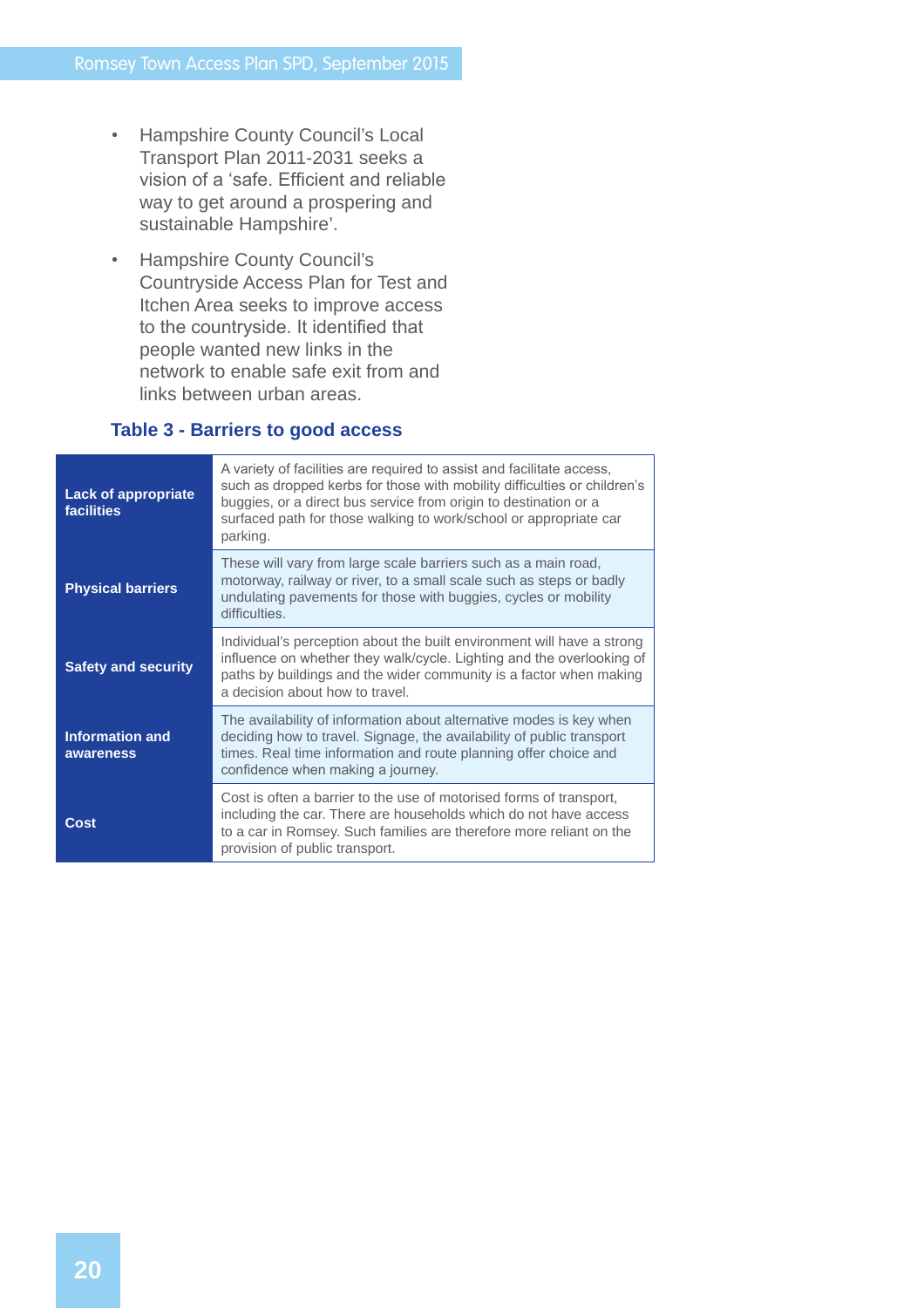### 5 Town Access Plan - Issues and Measures

- 5.1 A range of schemes have been identified as a result of the various consultation and technical studies. These are set out in the following table.
- 5.2 The suggested improvements to the transport infrastructure could be funded from a number of different sources. The main source is likely to come from the contributions negotiated in association with new development and the Community Infrastructure Levy (CIL) when it is adopted. In addition schemes may be funded from the capital programmes of either Council or where possible through bids for Central Government funding.
- 5.3 At this stage some of the schemes included in the tables have yet to be considered in detail to identify whether a viable solution is feasible and/or the exact form the potential scheme may take. Further detailed feasibility work will be required once funding is identified.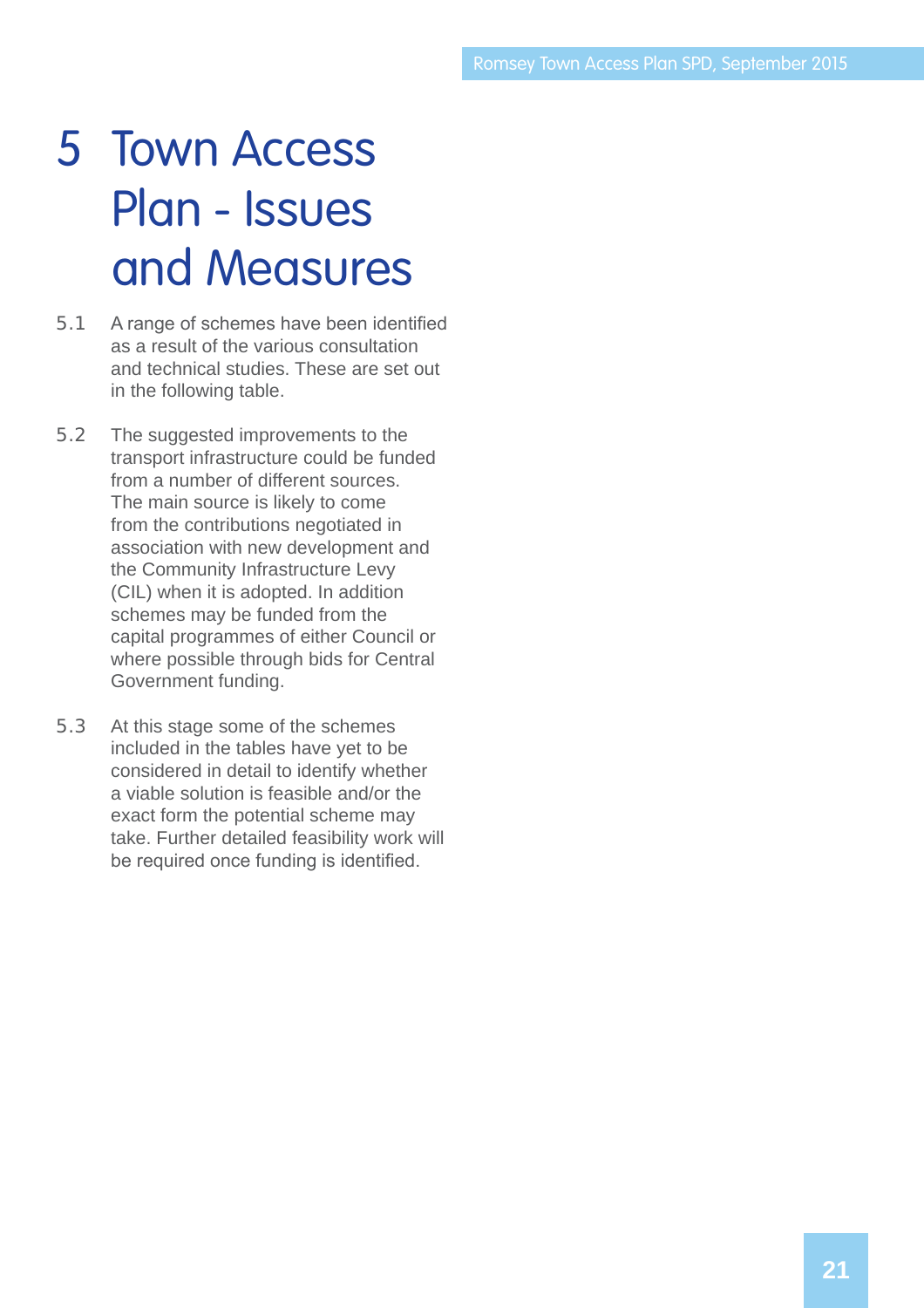### 6 Next Steps, Monitoring and Review of TAP

#### How this document will be used

- 6.1 The document will be used by Development Control and Highway Officers from both Councils to determine the allocation of funds sought from developers via the Section 106 agreements. It will later, refer to the Community Infrastructure Levy (CIL) Charging Schedule. The document will also be used by developers in assessing the anticipated level of financial contribution sought by the authorities when mitigating development and what those funds will provide.
- 6.2 The Plan is currently reliant upon developer contributions and later the CIL Charging Schedule. The Plan will serve as a key document in the negotiation between developers, the Highway Authority and Planning Authority.
- 6.3 There may be the opportunity to direct other sources of funding towards the access plan as the pooling of funds may enable the delivery of schemes. This may include LTP funds, capital funds from TVBC or HCC or other key stakeholders investing in the town such the Department for Transport, Public Transport operators.
- 6.4 The RTAP will be monitored jointly on an annual basis and reviewed every two years. The progress of the Plan and those schemes implemented will be reported to Members. Outstanding issues will be reviewed and new priorities added as necessary and taking account of:-
	- Revisions to Policy context at a local level;
	- New information on transport/access issues in the Borough;
	- The impact of new development;
	- Changes to the transport network; and
	- The Test Valley District Transport Statement.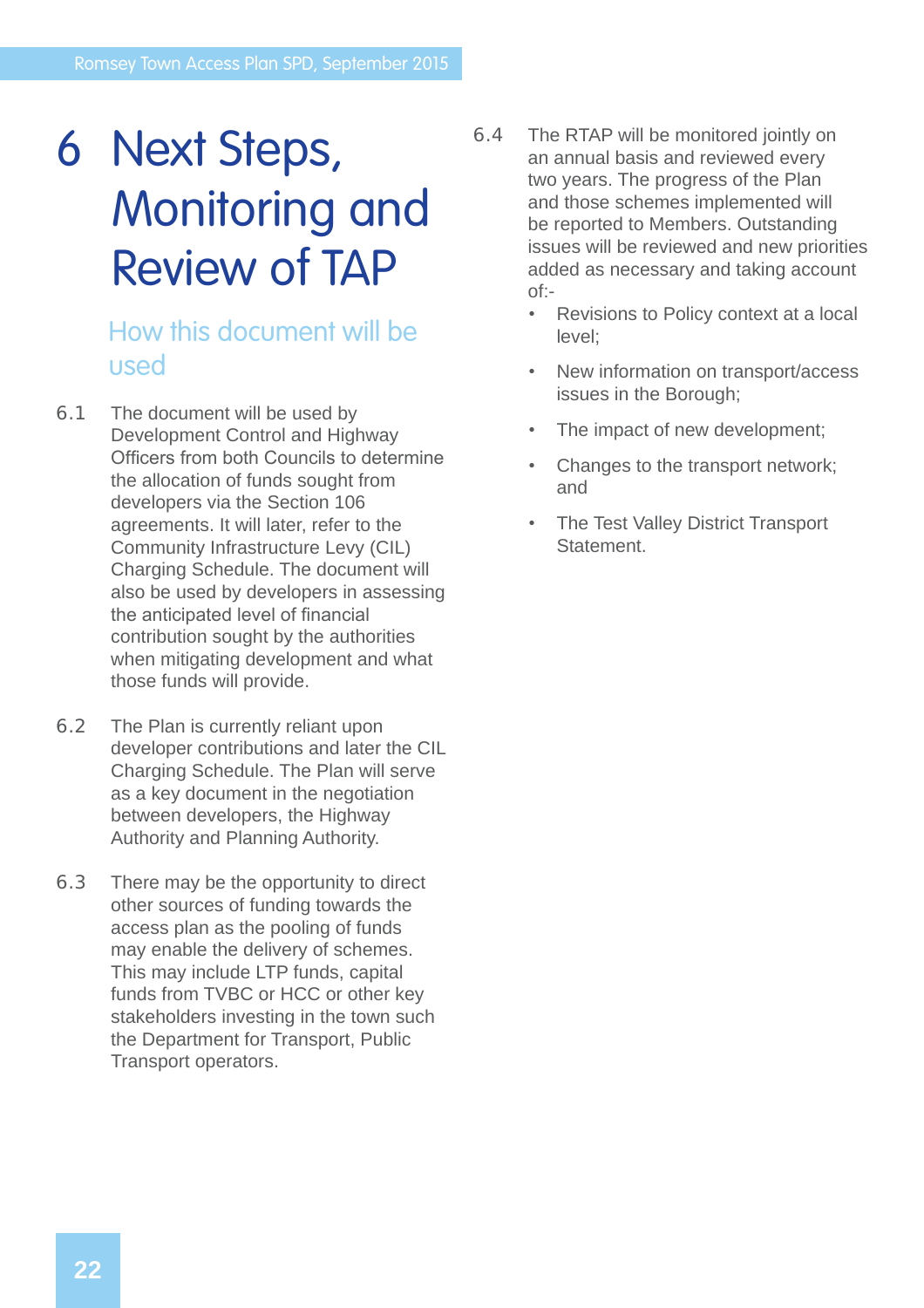## Appendix 1

### Draft Revised Romsey Town Access Plan

Schedule of Issues and Measures (September 2015)

|     | <b>District</b><br><b>Statement</b><br>ref | <b>RTAP Issue</b>                                                                                                                                                                                                   | <b>Location</b>                         | <b>Scheme proposal</b>                                                                                                        | <b>Status/funding</b>                                                                                                                                   |
|-----|--------------------------------------------|---------------------------------------------------------------------------------------------------------------------------------------------------------------------------------------------------------------------|-----------------------------------------|-------------------------------------------------------------------------------------------------------------------------------|---------------------------------------------------------------------------------------------------------------------------------------------------------|
|     |                                            | Measures to reduce impact of additional traffic                                                                                                                                                                     |                                         |                                                                                                                               |                                                                                                                                                         |
| 1.1 | <b>TVBCXXXX</b>                            | Measures are required to ensure that<br>the impact of traffic from planned new<br>development is minimised.                                                                                                         |                                         | A series of traffic measures are proposed<br>and set out in planning applications and<br>106 agreements e.g. Abbotswood site. | A range of works to be built by developer and<br>schemes funded by developer. Completion<br>of schemes dependent on agreed thresholds<br>being reached. |
| 1.2 | <b>TVBCXXXX</b>                            | Measures need to be taken to ensure<br>that the highway capacity is adequate<br>to accommodate any additional traffic<br>from new development without a<br>detrimental impact on congestion or<br>road safety.      |                                         | Make improvements to key junctions to<br>accommodate traffic.                                                                 | A range of works to be built by developer and<br>schemes funded by developer. Completion<br>of schemes dependent on agreed thresholds<br>being reached. |
| 1.4 | <b>TVBCXXXX</b>                            | Difficult right turn at Viney Avenue<br>onto Winchester Road due to volume<br>of traffic.                                                                                                                           | Viney Avenue/<br><b>Winchester Road</b> | Traffic lights in Winchester Road at<br>Cupernham Lane and Braishfield Road.                                                  | Work to be done as part of Abbotswood<br>development Developer to provide.<br>Traffic lights at Cupernham in place -<br>Braishfield Road to follow.     |
| 1.5 | <b>TVBCXXXX</b>                            | Concern about junction of Braishfield<br>Road and Winchester Road.                                                                                                                                                  | Braishfield Road/<br>Winchester Road.   | Traffic lights in Winchester Road at<br>Braishfield Road junction.                                                            | Work to be carried out as part of Abbotswood<br>development Developer to provide.                                                                       |
| 1.7 | <b>TVBCXXXX</b><br>$\bigcap$               | Concern at speeds along Belbins and<br>Sandy Lane and safety of junction with<br>Cupernham Lane.<br>the contract of the contract of the contract of the contract of the contract of the contract of the contract of | Belbins/Sandy Lane                      | Alterations at Cupernham junction will<br>help reduce traffic speeds.<br>しょうしょうしょう こうせいせん 無形 しゅんすいけい しょうこうしゃ せいしょうしょう しょうしょう  | Alterations to be carried out as part of<br>Abbotswood development. Developer to<br>provide.<br>and the contract of the contract of the con-            |

The District Statement references relate to all transport schemes within Test Valley and will not necessarily run in numerical order, particularly since those schemes that have been completed are then removed from the table.

\*\* Not all of the schemes are listed and referenced on Hampshire County Council's District statement on their website. Some are not included because they are being implemented by developers and others because they are yet to be given a reference or updated on the web. Where this is the case it is shown as TVBCXXXX in the table.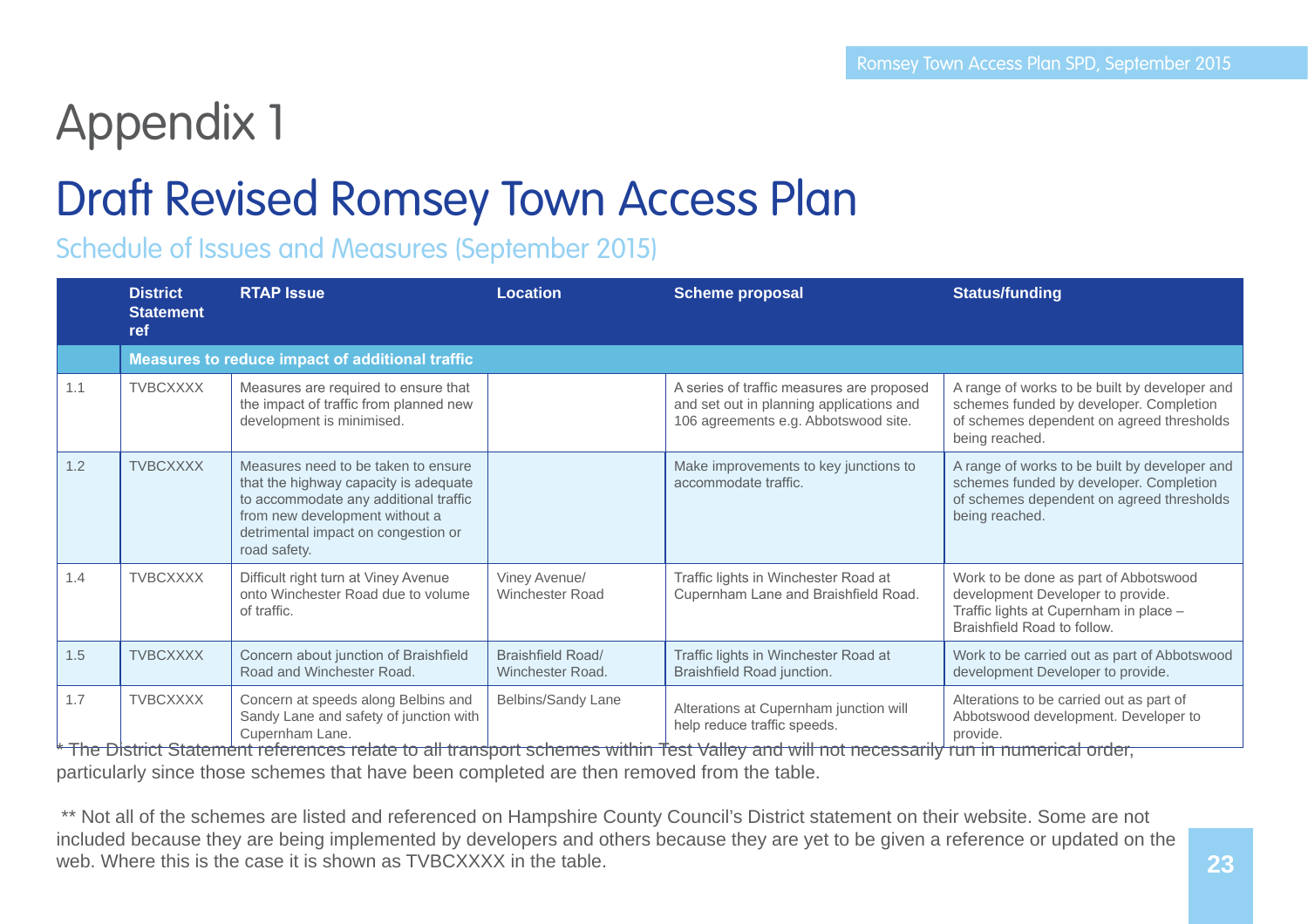|       | <b>District</b><br><b>Statement</b><br>ref | <b>RTAP Issue</b>                                                                                                                                                                                                 | <b>Location</b>                                                | <b>Scheme proposal</b>                                                                                                                   | <b>Status/funding</b>                                                                                                                          |
|-------|--------------------------------------------|-------------------------------------------------------------------------------------------------------------------------------------------------------------------------------------------------------------------|----------------------------------------------------------------|------------------------------------------------------------------------------------------------------------------------------------------|------------------------------------------------------------------------------------------------------------------------------------------------|
| 1.9   | <b>TVBCXXXX</b>                            | Concern about junction of Fishlake<br>Meadows and A3057.                                                                                                                                                          | Fishlake Meadows/<br>Greatbridge Road                          | Junction alterations.                                                                                                                    | Alterations to be carried out as part of<br>Abbotswood.<br>Developer to provide.                                                               |
| 1.10  | <b>TVBC0005</b>                            | Speed of traffic at Mainstone and lack<br>of crossing point for pedestrians.                                                                                                                                      | Mainstone - near<br>Junction of A27 and<br>A3090               | Consider a junction alteration and/or<br>gateway feature and traffic calming to<br>slow and calm traffic and provide for<br>pedestrians. | Some funding identified.                                                                                                                       |
| 1.11  | <b>TVBC0006</b>                            | Speed of traffic too fast along<br>Winchester Road. (A3090)                                                                                                                                                       | Winchester Road                                                | Introduce measures for cyclists and<br>pedestrians which will assist in reducing<br>speeds (see section 3).                              | 30mph speed limits in place.<br>Measures for cyclists and pedestrians yet to<br>be implemented no funding yet identified.                      |
| 1.12  | <b>TVBCXXXX</b>                            | Problem of rat running along<br>Highwood Lane and potential for more<br>when Abbotswood built. Needs of<br>pedestrians in this area should also be<br>considered both for leisure walks and<br>access to schools. | Highwood Lane and<br>Halterworth Lane                          | Consider appropriate traffic calming<br>measures and whether there is need and<br>scope to improve pedestrian access                     | Future measures to be considered as part of<br>Abbotswood development.<br>Some additional footway now implemented<br>Developer's contribution. |
| 1.13  | <b>TVBC0007</b>                            | Traffic entering the town at too<br>fast a speed from south. (A3057<br>Southampton Road)                                                                                                                          | Southampton Road south<br>of The Rapids                        | Consider providing gateway feature to<br>reduce speed of traffic entering town.                                                          | No action to date.<br>No funding yet identified.                                                                                               |
| 1.13A | <b>TVBC0008</b>                            | Traffic entering the town from the<br>north (A3057 Greatbridge Road) at too<br>fast a speed.                                                                                                                      | Greatbridge Road north<br>of junction with Fishlake<br>Meadows | Consider improving the gateway feature<br>to reduce speeds of traffic entering the<br>town.                                              | No action to date<br>No funding yet identified                                                                                                 |
| 1.14  | <b>TVBC0009</b>                            | Speed of cars on hill and narrowness<br>of Richmond Lane- not appropriate for<br>cycle lane.                                                                                                                      | Richmond Lane                                                  | Improve route to accommodate cyclists as<br>part of cycle strategy implementation.                                                       | No action to date.<br>No funding yet identified but may be funded<br>by Abbotswood development.                                                |
| 1.15  | <b>TVBC0010</b>                            | Junction of Palmerston Street and<br>The Hundred difficult to negotiate<br>and concern at operation of junction<br>between Palmerston Street and<br>Broadwater Road.                                              | Palmerston Street/The<br>Hundred/Broadwater<br>Road            | Investigate and consider ways to address<br>any issues identified at the junction.                                                       | No action to date.<br>No funding yet identified                                                                                                |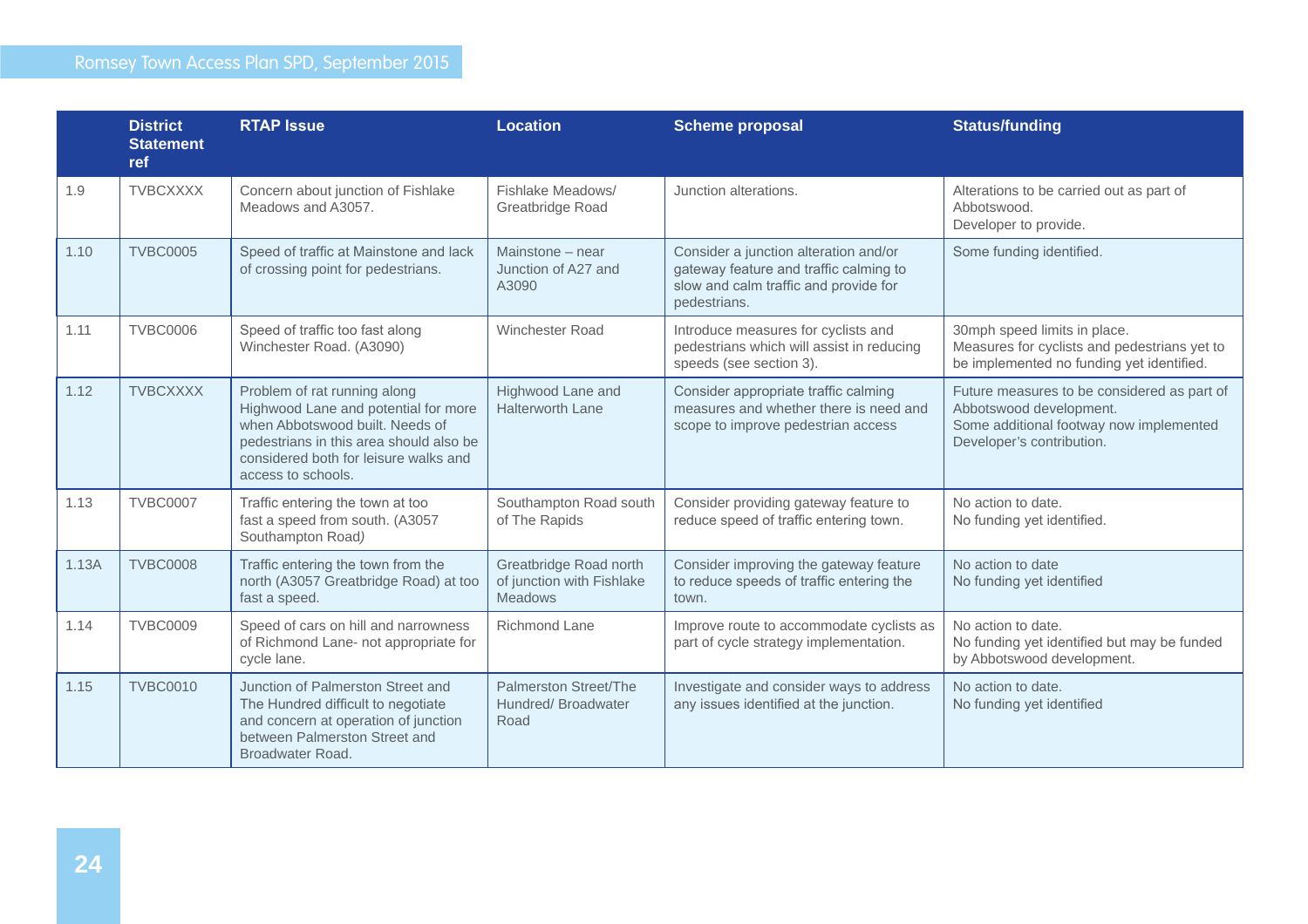|      | <b>District</b><br><b>Statement</b><br>ref | <b>RTAP Issue</b>                                                                                                                                       | <b>Location</b>                                                                                                | <b>Scheme proposal</b>                                                                                                                                                                                | <b>Status/funding</b>                                                                                        |
|------|--------------------------------------------|---------------------------------------------------------------------------------------------------------------------------------------------------------|----------------------------------------------------------------------------------------------------------------|-------------------------------------------------------------------------------------------------------------------------------------------------------------------------------------------------------|--------------------------------------------------------------------------------------------------------------|
| 1.17 | <b>TVBC0012</b>                            | Safety concerns regarding cars<br>emerging from Botley Road<br>roundabout onto Winchester Road<br>not being seen and over deflection on<br>roundabout.  | Botley Road/<br>Winchester Road                                                                                | Improve signage and junction.                                                                                                                                                                         | Some work being proposed as part of<br>Abbotswood development<br>Developers contributions                    |
| 1.18 | <b>TVBC0013</b>                            | Conflict between cars and pedestrians<br>in Love Lane.                                                                                                  | Love Lane                                                                                                      | Previous scheme reduced traffic using<br>route. Consider further options to enhance<br>environment for pedestrians and cyclists.                                                                      | No action to date.<br>No funding yet identified                                                              |
| 1.19 | <b>TVBCXXXX</b>                            | Safety Concerns at junction of<br>Woodley Lane and Braishfield Road.                                                                                    | Woodley Lane/<br><b>Braishfield Road</b>                                                                       | Consider whether alterations required<br>as a result of Abbotswood development.<br>Measures to be considered as part of<br>Abbotswood development.                                                    | Developer to provide as secured by 106<br>agreement.                                                         |
| 1.20 | <b>TVBCXXXX</b>                            | Safety of both Lee Lane and its<br>junction with A27 particularly given<br>increased use by cyclists.                                                   | Lee Lane                                                                                                       | Consider measures to improve the<br>safety of cyclists such as, traffic calming<br>measures to reduce car speeds, signs for<br>cyclists, etc.                                                         | Initial investigation work undertaken.<br>Crossing point has been implemented<br>Limited funding identified. |
| 1.21 | <b>TVBC0016</b>                            | Concern over safety of junction of<br>Malmesbury Road and Duttons Road<br>and flow of traffic along A3057. Need<br>for safe pedestrian crossing points. | Malmesbury Road/<br>Duttons Road                                                                               | Consider options to alter junction<br>to improve vehicle flow, safety and<br>pedestrian movement also taking into<br>account the function of the roundabout at<br>railway bridge in Greatbridge Road. | Initial feasibility work undertaken.<br>Developer's contributions.                                           |
| 1.22 | <b>TVBC0017</b>                            | Congestion caused by cars queuing to<br>access doctor's surgery and car parks<br>in Alma Road, and parked cars.                                         | <b>Consider options</b><br>available to reduce<br>congestion in Alma Road<br>and onsite car parking<br>layout. | One car parking space has been<br>removed. Consideration will be given<br>to the possibility of removing more car<br>parking spaces in Alma Road at peak<br>times.                                    | No funding yet identified.                                                                                   |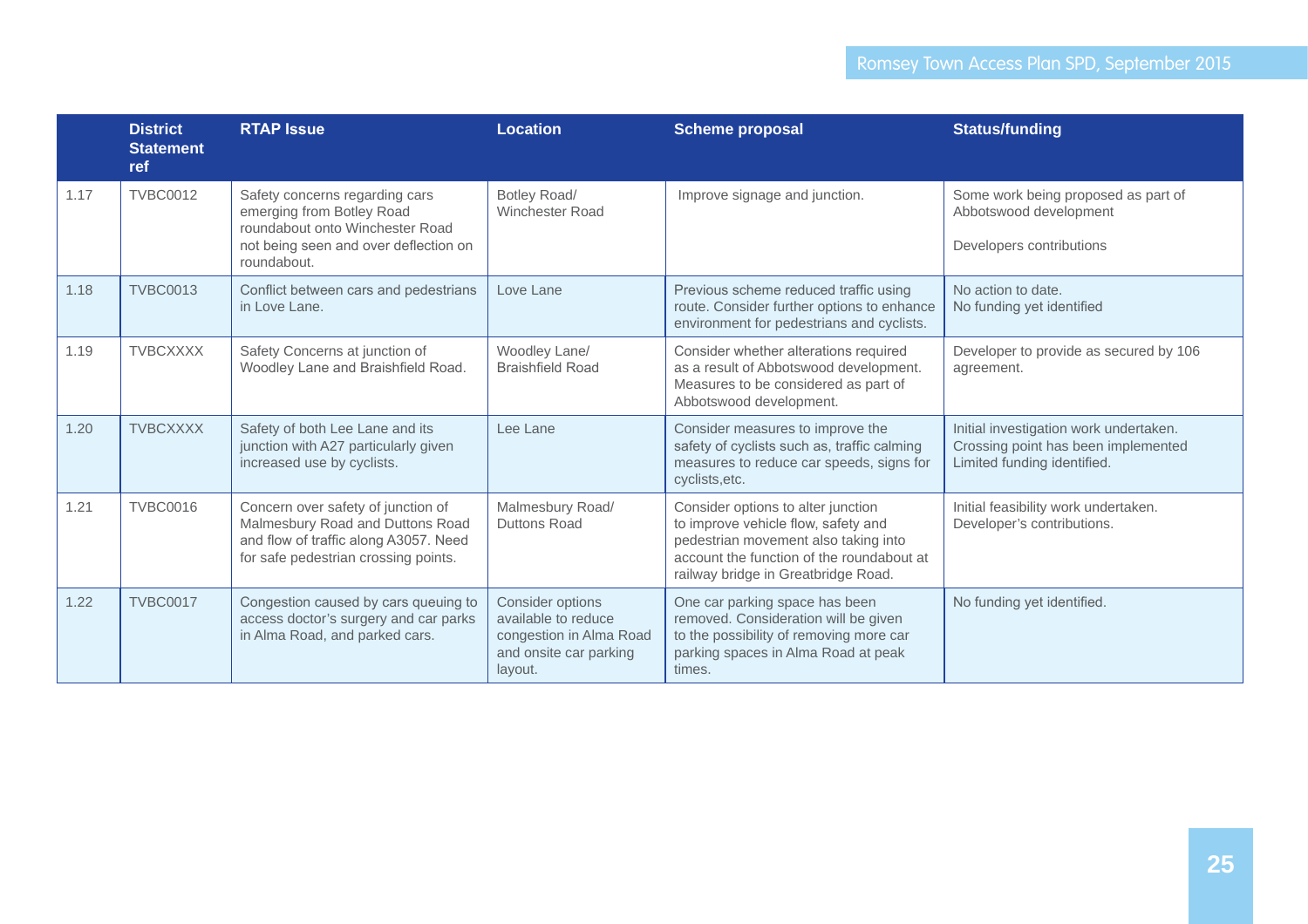|      | <b>District</b><br><b>Statement</b><br>ref | <b>RTAP Issue</b>                                                                                                                                        | <b>Location</b>                                           | <b>Scheme proposal</b>                                                                                                                                                                                | <b>Status/funding</b>                                                                                                                                                                |
|------|--------------------------------------------|----------------------------------------------------------------------------------------------------------------------------------------------------------|-----------------------------------------------------------|-------------------------------------------------------------------------------------------------------------------------------------------------------------------------------------------------------|--------------------------------------------------------------------------------------------------------------------------------------------------------------------------------------|
| 1.23 | <b>TVBC0018</b>                            | Limited capacity and concern relating<br>to function of the roundabout at The<br>Plaza.                                                                  | Winchester Road/<br>Southampton Road-<br>Plaza roundabout | Consider signals or alternative layout<br>should capacity of junction become<br>a greater issue related to future<br>development in the area. RMAS<br>recommends future assessment will be<br>needed. | Developer funding improved pedestrian<br>refuge No funding yet identified for further<br>alterations.                                                                                |
| 1.24 | <b>TVBC0019</b>                            | Schoolchildren and others cycling<br>along one way Whitenap Lane the<br>wrong way. Concern over space for<br>cyclists and pedestrians on narrow<br>road. | Whitenap Lane                                             | Look at contraflow cycling or suitable<br>alternatives. Improvements for<br>pedestrians and cyclists as part of cycle<br>strategy                                                                     | No action to date<br>No funding yet identified.                                                                                                                                      |
| 1.25 | <b>TVBC0020</b>                            | Church Lane needs to be improved.<br>Increased priority given to pedestrians<br>especially by school.                                                    |                                                           | Previous work undertaken in Church Lane<br>- will consider if further measures can be<br>taken.                                                                                                       | No action to date.<br>No funding yet identified                                                                                                                                      |
| 1.28 | <b>TVBCXXXX</b>                            | Vehicles striking low railway bridges<br>causing congestion.                                                                                             | Romsey                                                    | Several measures already implemented<br>will keep under review and consider any<br>further measures needed.                                                                                           | No action to date.<br>No funding yet identified.                                                                                                                                     |
| 1.29 | <b>TVBCXXXX</b>                            | <b>HCC</b>                                                                                                                                               | Romsey                                                    | Undertake town wide car /lorry direction<br>signage review and pedestrian signage<br>and review of street furniture.                                                                                  | Preliminary work to look at street clutter has<br>been carried out by HCC elsewhere in the<br>County. No funding yet identified. Survey<br>undertaken by Romsey and District Society |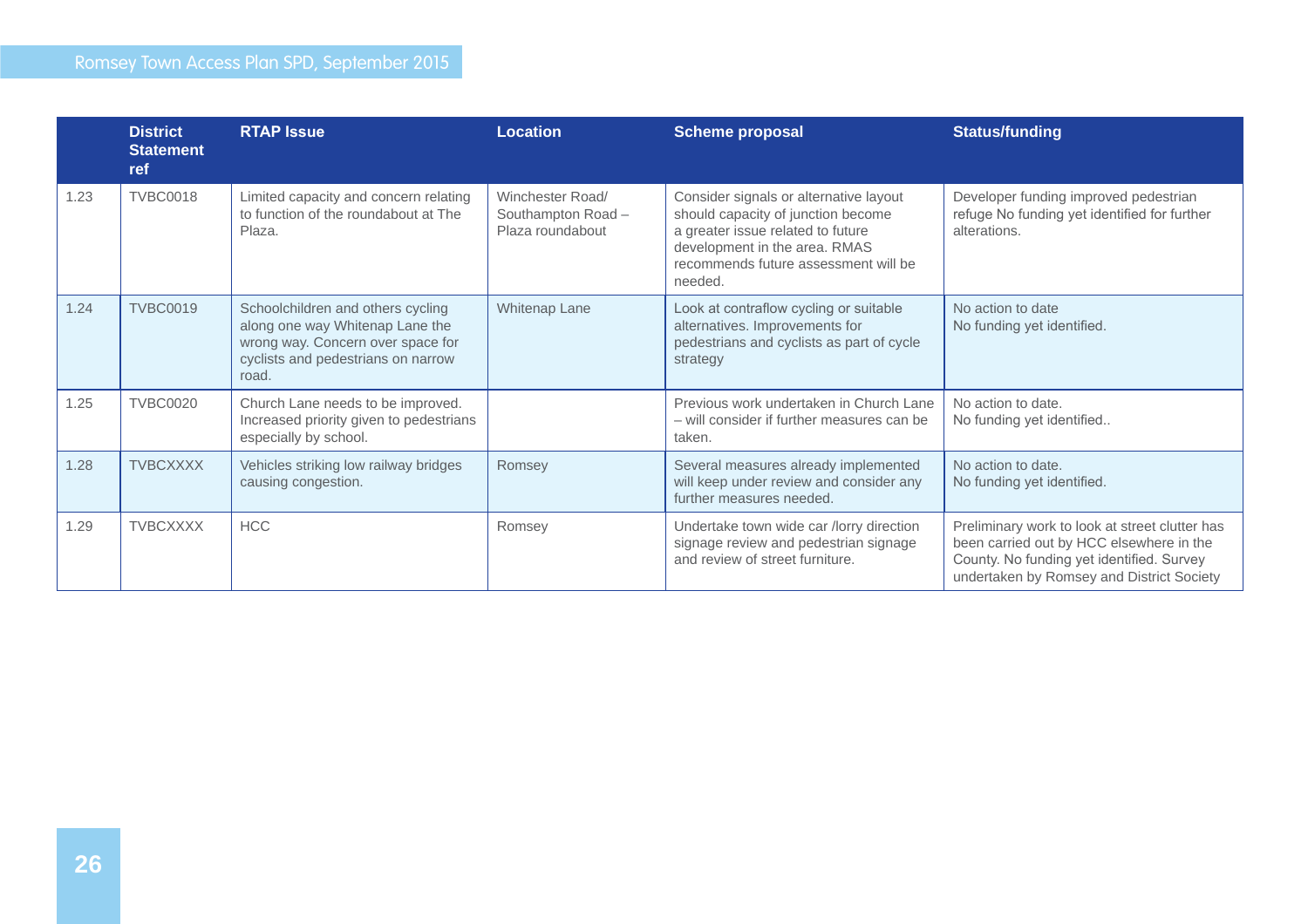### List of parking control and management measures

|     | <b>District</b><br><b>Statement</b><br>ref | <b>RTAP Issue</b>                                                                                                                                                                                                                                                                                    | <b>Location</b>                | <b>Scheme proposal</b>                                                                               | <b>Status/funding</b>                                                                                                                  |
|-----|--------------------------------------------|------------------------------------------------------------------------------------------------------------------------------------------------------------------------------------------------------------------------------------------------------------------------------------------------------|--------------------------------|------------------------------------------------------------------------------------------------------|----------------------------------------------------------------------------------------------------------------------------------------|
| 2.2 | <b>TVBC0024</b>                            | Problems with on street parked cars<br>in particular roads around the town<br>such as parked cars on Botley Road<br>obstruct pedestrian view making<br>crossing unsafe, parking for school<br>on St. Clements Close and lack of<br>car parking in the Vikings and other<br>residential developments. | Various residential<br>streets | Review the on street parking situations<br>regularly to check on any problems and<br>issues arising. | Streets reviewed when required.                                                                                                        |
| 2.3 | <b>TVBC0025</b>                            | Car parks closest to shops can be full<br>giving a perceived lack of sufficient<br>parking in Romsey town centre; even<br>when available.                                                                                                                                                            | Romsey town centre             | Consider options to provide more car<br>parking on the edge of the town centre.                      | Additional off street parking provided at<br>Rapids Car Park. Will be kept under review.<br>No funding identified for additional work. |
| 2.4 | <b>TVBC0026</b>                            | When car parks full (especially<br>Newton Lane car park) other car<br>parks difficult to access due to one<br>way system.                                                                                                                                                                            | Romsey town centre             | Improve signage and car park information.                                                            | No action to date.<br>No funding identified.                                                                                           |
| 2.6 | <b>TVBC0358</b>                            | Concern at safety with current<br>parking arrangements                                                                                                                                                                                                                                               | <b>Footners Close</b>          | Provision of additional parking to improve<br>safety                                                 | No funding yet identified.                                                                                                             |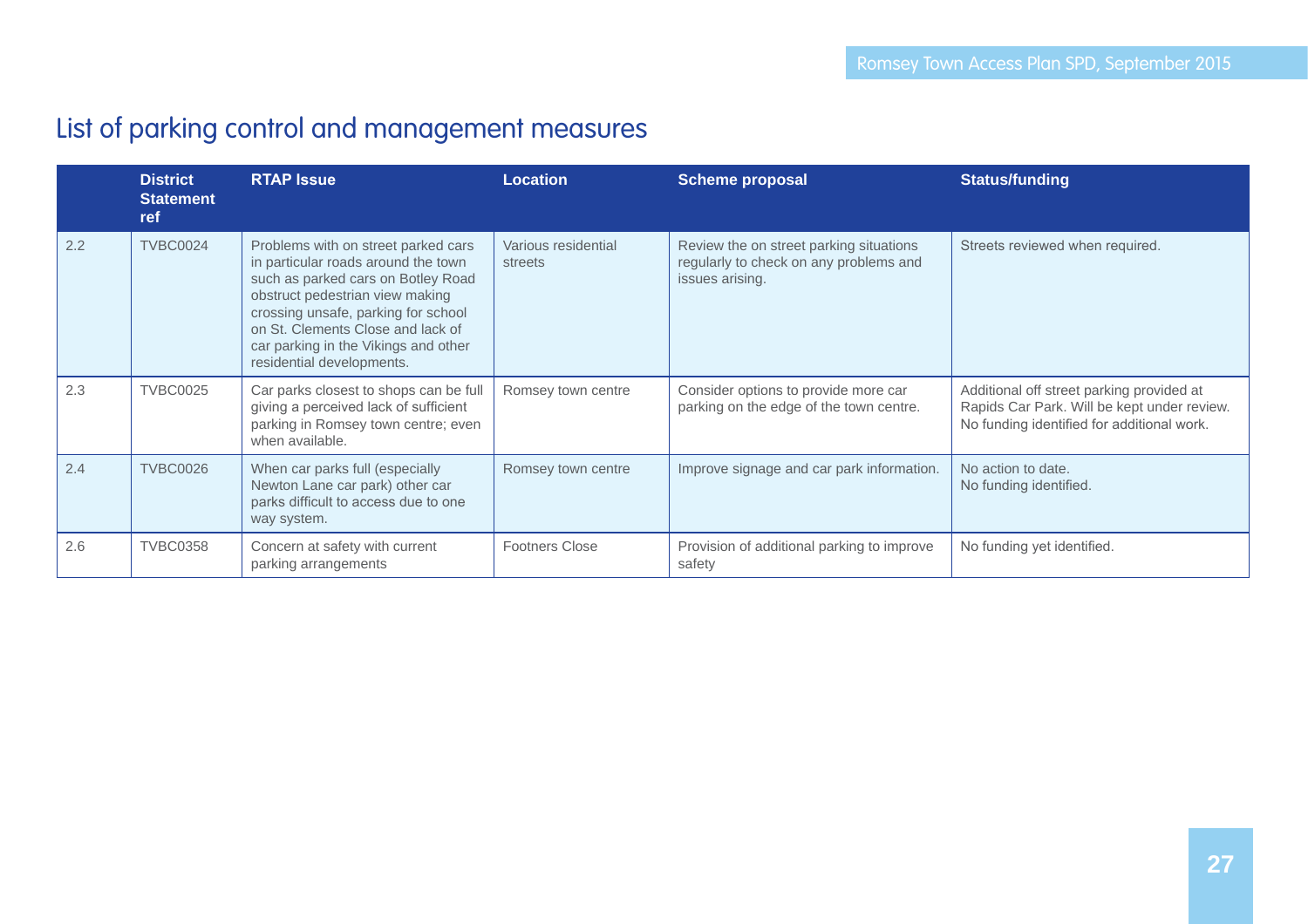### Schemes for improving walking and cycling

|      | <b>District</b><br><b>Statement</b><br>ref | <b>RTAP Issue</b>                                                                                                                                                                                                                                                             | <b>Location</b>                                                                           | <b>Scheme proposal</b>                                                                                                                                                                                                                                                                                                                                                                                                     | <b>Status/funding</b>                                                                                                                                                                                                               |
|------|--------------------------------------------|-------------------------------------------------------------------------------------------------------------------------------------------------------------------------------------------------------------------------------------------------------------------------------|-------------------------------------------------------------------------------------------|----------------------------------------------------------------------------------------------------------------------------------------------------------------------------------------------------------------------------------------------------------------------------------------------------------------------------------------------------------------------------------------------------------------------------|-------------------------------------------------------------------------------------------------------------------------------------------------------------------------------------------------------------------------------------|
| 1.14 | <b>TVBC0009</b>                            | Speed of cars on hill of Richmond<br>Lane and narrowness a problem.<br>Routes needs improving for<br>pedestrians and cyclists                                                                                                                                                 | Richmond Lane                                                                             | Improve route to accommodate cyclists as<br>part of cycle strategy implementation<br>Improve for pedestrians                                                                                                                                                                                                                                                                                                               | No action to date.<br>No funding yet identified but may be funded<br>by Abbotswood development.                                                                                                                                     |
| 3.1  | <b>TVBCXXXX</b>                            | Need to improve pedestrian and cycle<br>access between north and south, in<br>particular to railway station, sports<br>centre and Romsey Primary and<br>Secondary Schools. Need to upgrade<br>paths along waterways.                                                          | Canal tow path                                                                            | Various measures including provide ramp<br>by Plaza, upgrade footpath surface and<br>provide lighting along Canal.<br>Review signage along the path                                                                                                                                                                                                                                                                        | Developer contributions<br>Some improvements provided on Canal Path<br>between the Plaza and Canal Walk but more<br>still to be done to improve the rest of the<br>canal tow path                                                   |
| 3.2  | <b>TVBC0028</b>                            | Need to provide good access to the<br>railway station for pedestrians.                                                                                                                                                                                                        | Romsey railway station -<br>path linking to canal                                         | Various measures including upgrade of<br>path from Canal to the railway station<br>approach road with improved surface, new<br>ramped steps, lighting and signage.                                                                                                                                                                                                                                                         | Some feasibility work and public consultation<br>carried out.<br>Developer contributions.                                                                                                                                           |
| 3.4  | <b>TVBC 0029</b>                           | Lack of space for pedestrians with<br>narrow pavements, steep camber in<br>places and lack of suitable crossing<br>points in Market Place, Bell Street and<br>Church Street.<br>Poor uneven surfacing on some of<br>the pedestrian areas making access<br>difficult for some. | Church Street, Market<br>Place and Bell Street                                            | Enhance the environment for pedestrians<br>in the Market Place and Bell Street/Church<br>Street for pedestrians with improved<br>crossing points, more space and greater<br>priority for pedestrians.<br>Extend the idea of shared surface areas to<br>other areas of the town centre to improve<br>access and manage and reduce vehicular<br>access to The Hundred at specific times to<br>support key events and Markets | Some feasibility work has been carried<br>out. Some funding identified for part of<br>the scheme in Church Street but other<br>improvements will require future funding not<br>yet identified and will take place in longer<br>term |
| 3.5  | <b>TVBCXXXX</b>                            | Insufficient provision for pedestrians<br>to north of railway bridge on<br>Greatbridge Road.                                                                                                                                                                                  | Greatbridge Road                                                                          | consider providing refuge to cross road<br>opposite the house 'Timaru'                                                                                                                                                                                                                                                                                                                                                     | No action on crossing point<br>Pedestrian footway widened no funding<br>identified for crossing point                                                                                                                               |
| 3.6  | <b>TVBCXXXX</b>                            | Improved pedestrian and cycle<br>links between new development at<br>Abbotswood and local services and<br>facilities.                                                                                                                                                         | Fishlake Meadows,<br>Cupermham Lane,<br>Braishfield Road, Sandy<br>Lane, Woodley Lane etc | Includes footway and cycleway provision<br>at Cupernham Lane and Fishlake<br>Meadows and footways on Braishfield<br>Road, Sandy Lane and Woodley Lane.                                                                                                                                                                                                                                                                     | Work to be carried out as part of Abbotswood<br>development<br>Developer to provide.                                                                                                                                                |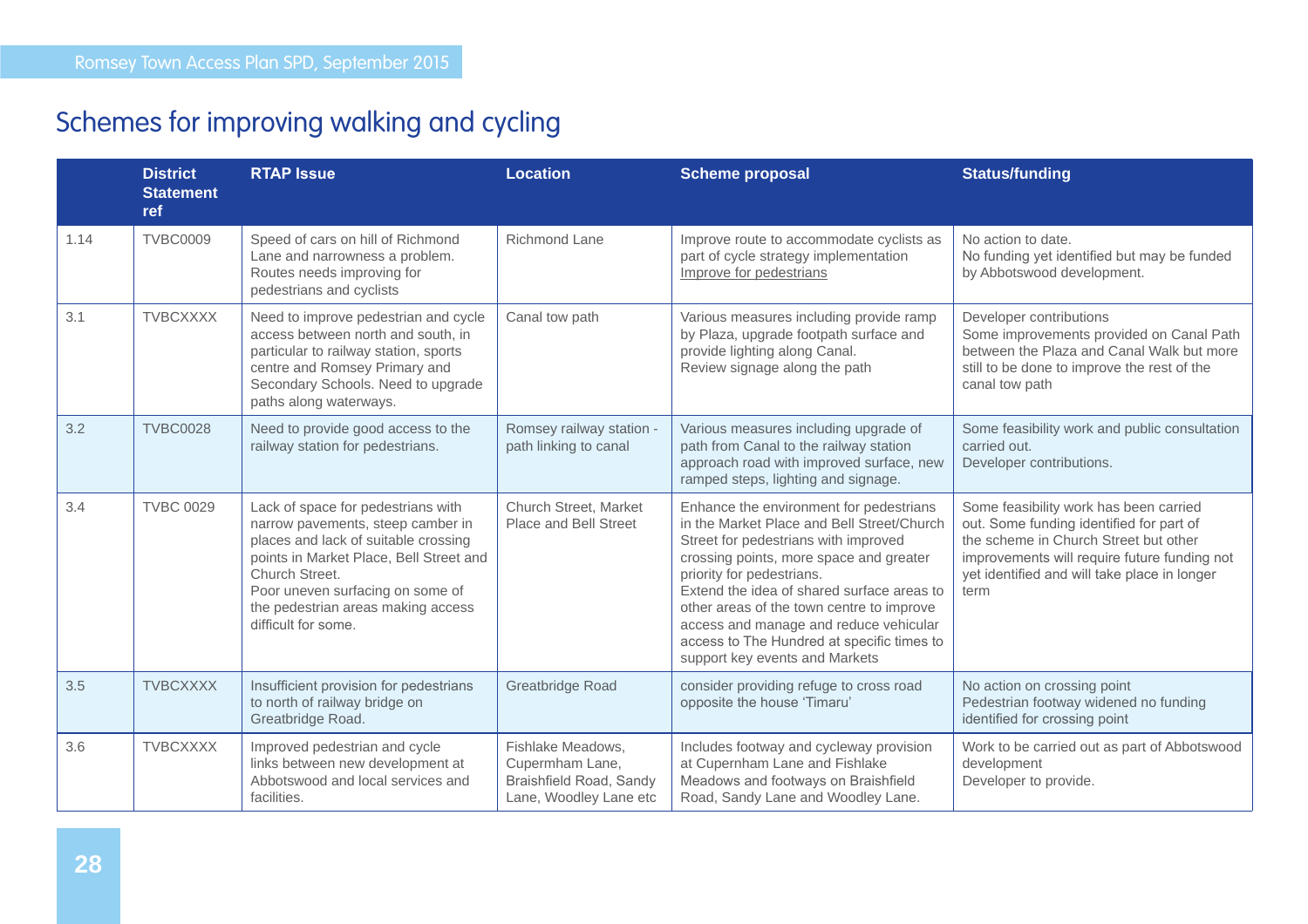|      | <b>District</b><br><b>Statement</b><br>ref | <b>RTAP Issue</b>                                                                                                                                                                                              | <b>Location</b>                                                           | <b>Scheme proposal</b>                                                                                                                                                                             | <b>Status/funding</b>                                                            |
|------|--------------------------------------------|----------------------------------------------------------------------------------------------------------------------------------------------------------------------------------------------------------------|---------------------------------------------------------------------------|----------------------------------------------------------------------------------------------------------------------------------------------------------------------------------------------------|----------------------------------------------------------------------------------|
| 3.7  | <b>TVBC 0031</b>                           | Poor surfacing, narrow pavements in<br>front of the library, and lack of dropped<br>kerbs or seating on route along<br>Station Road from railway station to<br>town centre.                                    | <b>Station Road</b>                                                       | Resurface with drainage channels in new<br>style suitable for wheelchairs. Provide<br>dropped kerbs and crossing points, and<br>consider options to improve access by the<br>library.              | No action to date.<br>No funding identified.                                     |
| 3.8  | <b>TVBC0032</b>                            | Pavements along The Hundred<br>towards Winchester Road, narrow,<br>poorly surfaced, poor sightlines with<br>junctions.                                                                                         | The Hundred - eastern<br>end                                              | Consider whether there is potential to<br>increase width of pavements and improve<br>sightlines.                                                                                                   | Improvements made to junction with Linden<br>Road<br>Limited funding identified. |
| 3.9  | <b>TVBC 0033</b>                           | Lack of attractive pedestrian routes<br>between bus station and shops.                                                                                                                                         | Town centre                                                               | Consider possible enhancement of current<br>routes between bus station and The<br>Hundred/ Bell Street.                                                                                            | No action to date.<br>No funding identified.                                     |
| 3.10 | <b>TVBC0034</b>                            | Wide carriageway, speed of traffic and<br>close proximity of junctions makes<br>it difficult for pedestrians to cross at<br>Bell Street, Middlebridge Street and<br>Broadwater Road junction.                  | <b>Bell Street/</b><br>Middlebridge St/<br><b>Broadwater Road</b>         | Investigate further, possibly linked to<br>improvements to Bell Street, the options<br>to improve access for pedestrians in this<br>area, including potential measures to<br>reduce traffic speeds | No action to date.<br>No funding identified.                                     |
| 3.11 | <b>TVBC0035</b>                            | Lack of dropped kerbs, narrow<br>pavements in some areas and poor<br>camber and surfacing along parts<br>of main pedestrian routes into town<br>centre along Winchester Road, Botley<br>Road & Greatbridge Rd. | Winchester Road/Botley<br>Road/ Greatbridge Road-<br>Cherville Street etc | Upgrade the pedestrian routes along<br>these main routes with appropriate<br>dropped kerbs, and improved surfacing.                                                                                | No action to date.<br>No funding identified.                                     |
| 3.12 | <b>TVBC 0036</b>                           | Need to improve safety and<br>convenience of route for pedestrians<br>behind Cherville Street part of access<br>to Romsey School.                                                                              | Cherville St                                                              | Consider upgrading path to cycleway with<br>direct link into school grounds                                                                                                                        | School reviewing travel plan<br>No funding identified.                           |
| 3.13 | <b>TVBC 0037</b>                           | Increasing traffic congestion problems<br>outside Romsey School resulting<br>in problems for local residents and<br>safety concerns.                                                                           | Priestlands                                                               | Consider updating the school travel plan<br>to investigate options                                                                                                                                 | School reviewing travel plan<br>No funding identified.                           |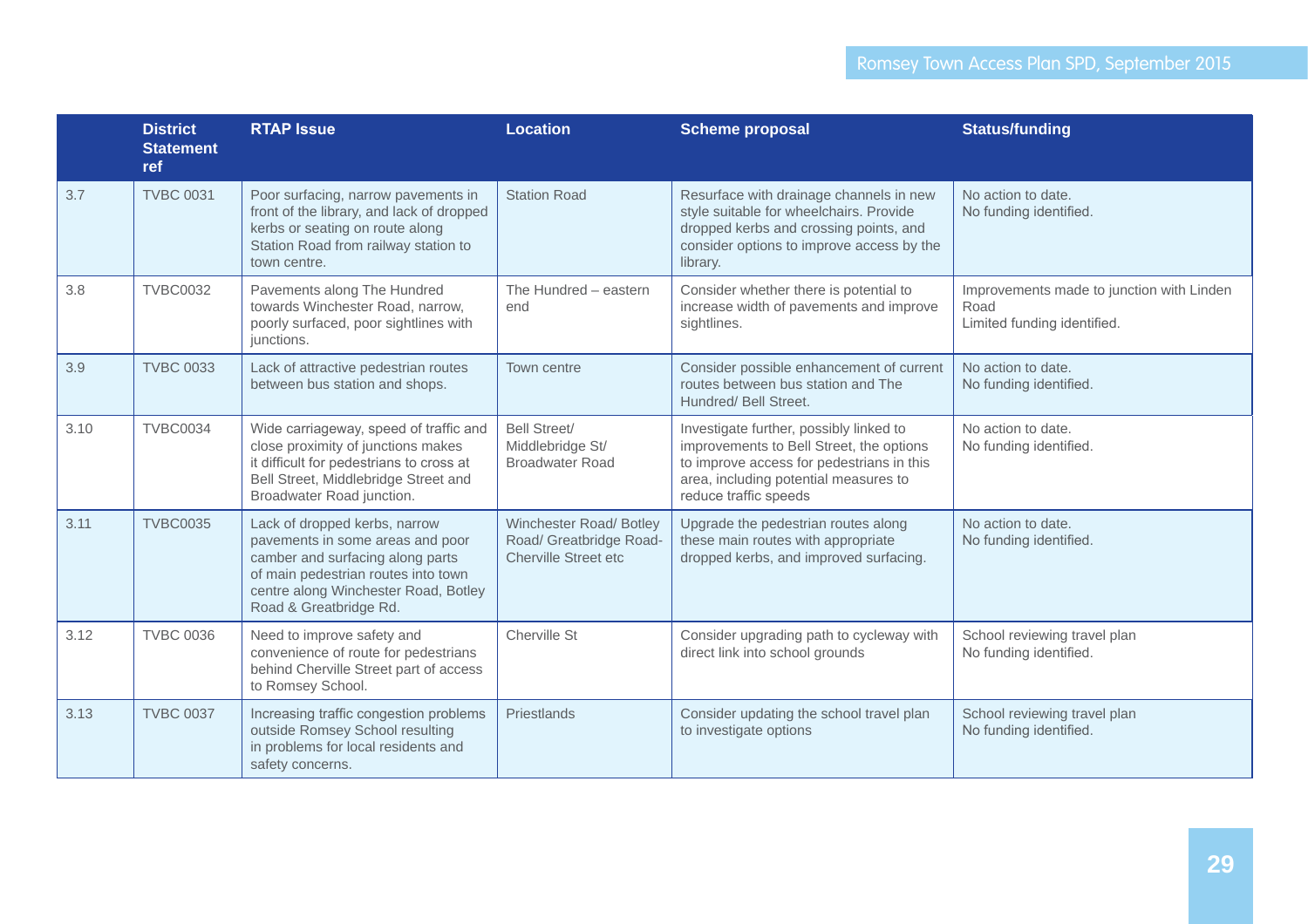|      | <b>District</b><br><b>Statement</b><br>ref | <b>RTAP Issue</b>                                                                                                                                                          | <b>Location</b>                                           | <b>Scheme proposal</b>                                                                                                                                                                                                                 | <b>Status/funding</b>                                                                                       |
|------|--------------------------------------------|----------------------------------------------------------------------------------------------------------------------------------------------------------------------------|-----------------------------------------------------------|----------------------------------------------------------------------------------------------------------------------------------------------------------------------------------------------------------------------------------------|-------------------------------------------------------------------------------------------------------------|
| 3.14 | <b>TVBCXXXX</b>                            | Narrow pavements, poor surfacing<br>and lack of crossing points Duttons<br>Road/Malmesbury Road on route<br>used by large numbers of school<br>children (relates to 1.21). | Duttons Road-<br>Malmesbury Road                          | Consider widening pavement near railway<br>tunnel in particular, resurfacing and<br>improving drainage and providing dropped<br>kerbs and marked crossing points and<br>possible pedestrian refuge near junction<br>with Duttons Road. | Initial feasibility work carried out on junction.<br>Pavement widened by tunnel<br>Developer contributions. |
| 3.15 | <b>TVBC0039</b>                            | Link to industrial estate under railway<br>tunnel in Duttons Road needs<br>upgrading and footpath from there to<br>Fishlake Meadows.                                       | Duttons Road - Fishlake<br><b>Meadows</b>                 | Improve path and provide signing.                                                                                                                                                                                                      | No action to date.<br>No funding identified.                                                                |
| 3.16 | <b>TVBC0040</b>                            | Improve pedestrian links through<br><b>Greatwell Drive to Romsey Primary</b><br>School and Canal Path as alternatives<br>to Winchester Road.                               | Greatwell Drive - Canal<br>Walk                           | Improve signposting, dropped kerbs and<br>road markings.                                                                                                                                                                               | No action to date.<br>No funding identified.                                                                |
| 3.17 | <b>TVBC0042</b>                            | Safe crossing points provided for<br>pedestrians on Alma Road.                                                                                                             | Alma Road                                                 | Consider phasing of controlled pedestrian<br>crossing and provision of pedestrian<br>refuge in Alma Road.                                                                                                                              | No action to date.<br>No funding identified.                                                                |
| 3.18 | <b>TVBC0043</b>                            | Conflict of vehicles, cyclists<br>and pedestrians at The Rapids<br>roundabout.                                                                                             | Rapids roundabout -<br>Southampton Road/<br><b>Bypass</b> | Consider options for safer crossing<br>including possible controlled crossing<br>of Southampton Road - linked to any<br>alterations at Plaza junction.                                                                                 | No action to date.<br>No funding identified.                                                                |
| 3.19 | <b>TVBC0044</b>                            | Controlled pedestrian crossing to<br>Rapids on A27 not as efficient as it<br>could be.                                                                                     | Southampton Road                                          | Consider upgrading pedestrian crossing to<br>Puffin crossing to reduce traffic delays.                                                                                                                                                 | No action to date.<br>No funding identified.                                                                |
| 3.20 | <b>TVBC0045</b>                            | Substandard pedestrian environment<br>under Sun Arch with narrow<br>pavements and reduced headroom<br>leading to safety concerns.                                          | Winchester Road - Sun<br>Arch                             | Provide alternative route and/or improve<br>environment for pedestrians under bridge.                                                                                                                                                  | No action to date.<br>No funding identified.                                                                |
| 3.21 | <b>TVBC0046</b>                            | Need to ensure provision is made<br>for pedestrian and cycle links north<br>to south where this is feasible due to<br>barriers of railway lines.                           | Winchester Road by<br>Plaza Parade                        | Provide access through previous Romsey<br>Infant School site both through the subway<br>to the north and potential bridge across<br>the canal to link to Railway Station.                                                              | Bridge over canal provided as part of<br>development.<br>Developer contributions.                           |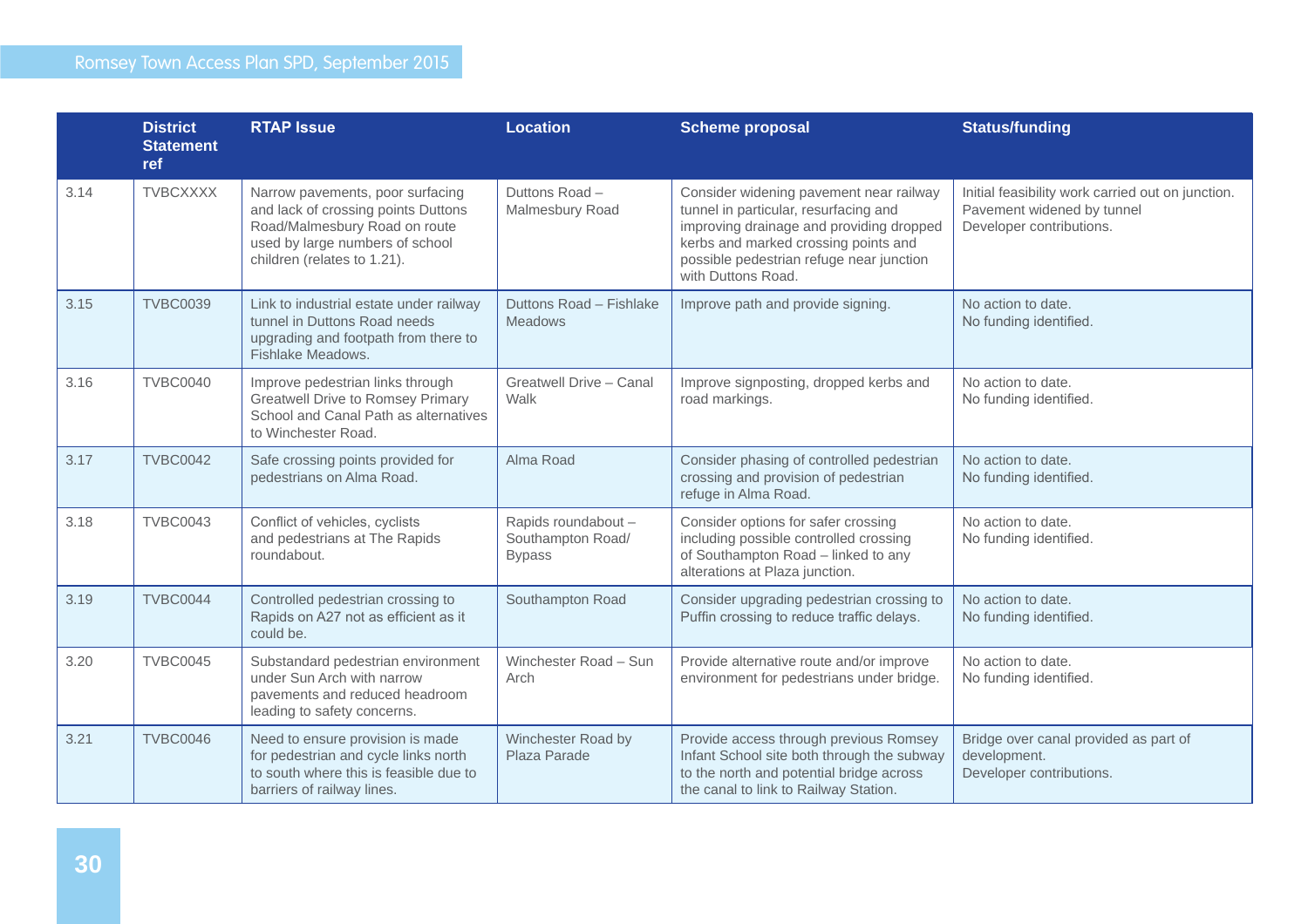|      | <b>District</b><br><b>Statement</b><br>ref | <b>RTAP Issue</b>                                                                                                                                                                                             | <b>Location</b>                         | <b>Scheme proposal</b>                                                                                                                                                                                                              | <b>Status/funding</b>                                                                                                            |
|------|--------------------------------------------|---------------------------------------------------------------------------------------------------------------------------------------------------------------------------------------------------------------|-----------------------------------------|-------------------------------------------------------------------------------------------------------------------------------------------------------------------------------------------------------------------------------------|----------------------------------------------------------------------------------------------------------------------------------|
| 3.22 | <b>TVBC0047</b>                            | Lack of provision for pedestrians to<br>cross Winchester Road. Need for<br>more crossing points especially to<br>reach bus stops, local shops and<br>hospital. Dropped kerbs also needed<br>by Campion Drive. | <b>Winchester Road</b>                  | Traffic lights at Cupernham Lane and<br>Braishfield Road will have a pedestrian<br>phase and provide safe access in those<br>locations. Any additional crossing points<br>would need to be shown to be appropriate<br>and feasible. | Traffic lights to be provided with development<br>at Abbotswood<br>Dropped kerbs provided by garage.<br>Developer contributions. |
| 3.23 | <b>TVBC0048</b>                            | Lack of pedestrian space at access<br>points to school.                                                                                                                                                       | Cupernham Lane                          | To improve access to school.                                                                                                                                                                                                        | No funding indentified.                                                                                                          |
| 3.24 | <b>TVBC0049</b>                            | Need to introduce measures to reduce<br>the barrier effect of railway between<br>north and south and link Winchester<br>Road area with Tadburn/Halterworth.                                                   | Tadburn/Harefield                       | Consider bridge over railway.                                                                                                                                                                                                       | No action to date.<br>No funding identified.                                                                                     |
| 3.25 | <b>TVBC0050</b>                            | Need to reduce traffic speeds and<br>through traffic from residential area of<br>Halterworth. Need for dropped kerbs<br>at junctions.                                                                         | Halterworth                             | Consider creating pedestrian friendly<br>environment with dropped kerbs for<br>crossing roads and upgraded footpath<br>links.                                                                                                       | No action to date.<br>No funding identified.                                                                                     |
| 3.26 | <b>TVBC0051</b>                            | Desire line across Botley Road<br>recreation ground to Whitenap Lane.                                                                                                                                         | <b>Botley Road recreation</b><br>ground | Consider whether there is need for new<br>footpaths across recreation ground.                                                                                                                                                       | No action to date.<br>No funding identified.                                                                                     |
| 3.27 | <b>TVBCXXXX</b>                            | No provision for pedestrians to<br>cross Woodley Lane at junction with<br>Cupernham Lane or for pedestrians<br>crossing Cupernham Lane from<br>Richmond Lane to Homefield.                                    | Woodley Lane by<br>Cupernham Lane       | Provide pedestrian crossing point at end<br>of Woodley Lane and consider crossing<br>point near Richmond Lane and Homefield.                                                                                                        | No action to date.<br>Abbotswood will provide some as part of<br>links to schools.                                               |
| 3.28 | <b>TVBC0052</b>                            | Lack of signing, poor surfacing<br>and narrow footpaths with no cycle<br>provision in Woodley estate.                                                                                                         | Woodley                                 | Improve signing and, surfaces and widen<br>some of main footpath links to provide<br>joint cycle use through parts of the<br>Woodley estate                                                                                         | Feasibility carried out on some routes.<br>Some funding from Abbotswood<br>development.                                          |
| 3.29 | <b>TVBC0048</b>                            | No dropped kerbs, disabled space,<br>or cycle parking at local shops in<br>Woodley and poor surfacing.                                                                                                        | Woodley                                 | Enhance environment around local shops<br>and make provision for disabled and<br>cycles                                                                                                                                             | No action to date.<br>No funding identified.                                                                                     |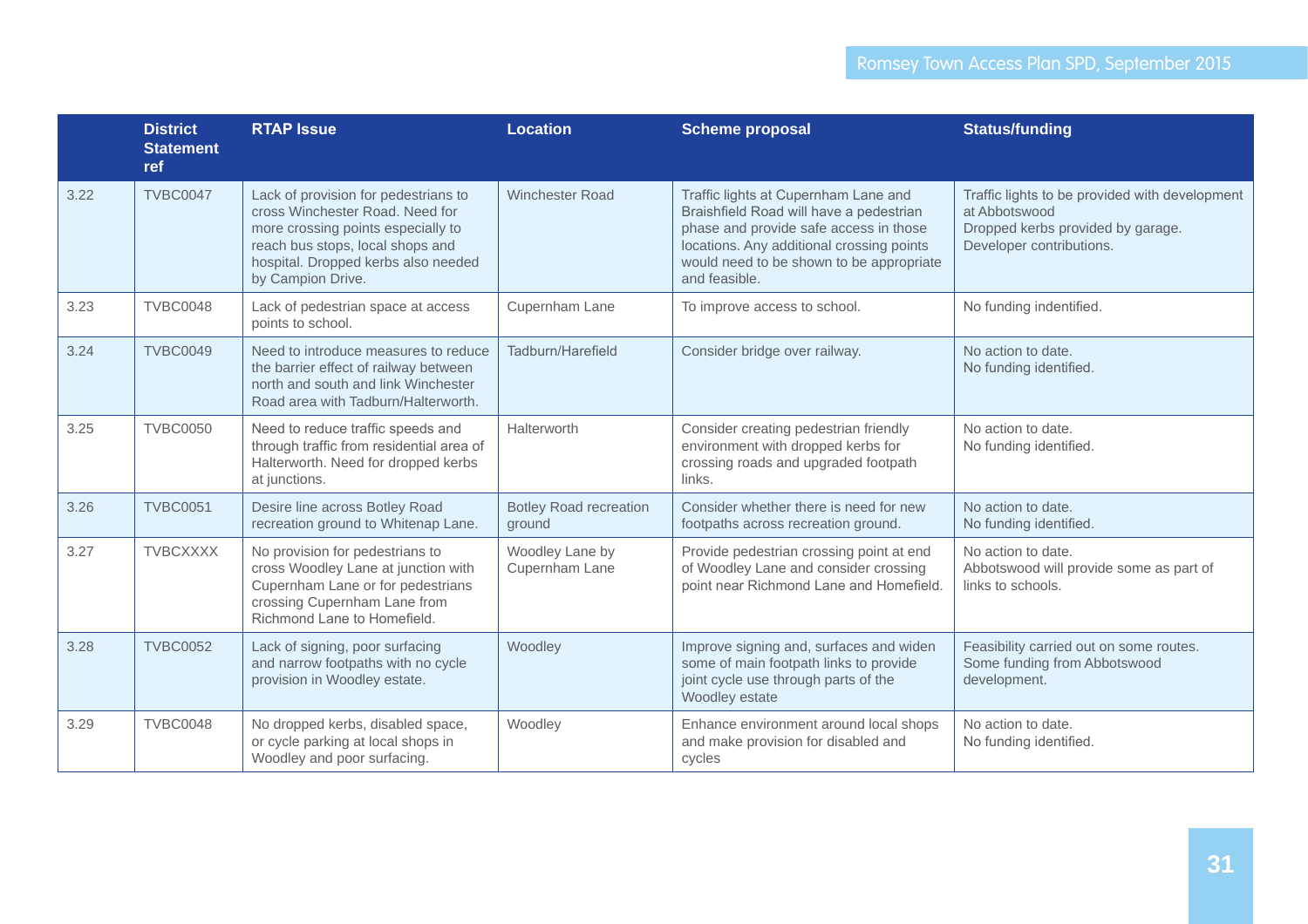|       | <b>District</b><br><b>Statement</b><br>ref | <b>RTAP Issue</b>                                                                                                                                                                               | <b>Location</b>                       | <b>Scheme proposal</b>                                                                                                                                                                  | <b>Status/funding</b>                                                                     |
|-------|--------------------------------------------|-------------------------------------------------------------------------------------------------------------------------------------------------------------------------------------------------|---------------------------------------|-----------------------------------------------------------------------------------------------------------------------------------------------------------------------------------------|-------------------------------------------------------------------------------------------|
| 3.30  | <b>TVBC0049</b>                            | Need for some improvement to<br>pedestrian routes and general<br>environment within residential areas<br>to encourage and enable more people<br>to walk and cycle with ease around<br>the town. | Romsey                                | Consider upgrading some pedestrian<br>routes in residential areas including<br>dropped kerbs, better surfacing, improved<br>footpath links and lighting when the<br>opportunity arises. | No action to date.<br>No funding identified.                                              |
| 3.31  | <b>TVBC0050</b>                            | Lack of cycle storage facilities in the<br>town. Need more Sheffield stands in<br>appropriate locations.                                                                                        | Romsey                                | Provide suitable non-intrusive cycle<br>storage in town centre and other<br>destinations.                                                                                               | No action to date.<br>No funding identified.                                              |
| 3.31A | <b>TVBCXXXX</b>                            | Need one location that cyclists can go<br>for information and to act as a focal<br>point for promotion of cycling.                                                                              | Town centre                           | Provide an area which can be a focal<br>point for cyclists with cycle parking, map<br>information, electric bike charging etc                                                           | No action to date.<br>No funding identified.                                              |
| 3.33  | <b>TVBC 0053</b>                           | Need better access to town centre for<br>cyclists and pedestrians along bypass                                                                                                                  | <b>Bypass</b>                         | Shared pedestrian and cycle route<br>along edge of bypass in cycle strategy.<br>Investigate the provision of lighting.                                                                  | No action to date.<br>No funding identified.                                              |
| 3.34  | <b>TVBC 0057</b>                           | More cycle routes need to link<br>residential areas with town centre<br>and linking out to nearby villages and<br>other destinations.                                                           | Romsey                                | Implement cycle routes within the cycle<br>strategy.                                                                                                                                    | Preliminary investigation work on some of the<br>routes.<br>Some funding identified.      |
| 3.35  | <b>TVBC0054</b>                            | Limited access to countryside for<br>people with reduced mobility.                                                                                                                              | Canal tow path                        | Improve access along the Canal to<br>countryside to North of the town to provide<br>a greenway for improved access to<br>countryside for cyclists and pedestrians. *                    | Initial feasibility work.<br>Partial funding identified.                                  |
| 3.36  | <b>TVBCXXXX</b>                            | Lack of pedestrian access from the<br>town to the Sir Harold Hillier Gardens<br>and footway link to Braishfield.                                                                                | <b>Braishfield Rd/Jermyns</b><br>Lane | Provide footway to link to the entrance<br>to Sir Harold Hillier Gardens and to link<br>new development at Abbotswood with<br>Braishfield.                                              | To be provided as part of the development at<br>Abbotswood.<br>Developer's contributions. |
| 3.36a | <b>TVBCXXXX</b>                            | Need for improved cycle access to<br>employment areas in the town for<br>commuters                                                                                                              | Wider Romsey Area                     | Improve cycle access to employment<br>areas in the town.                                                                                                                                | Some funding available.                                                                   |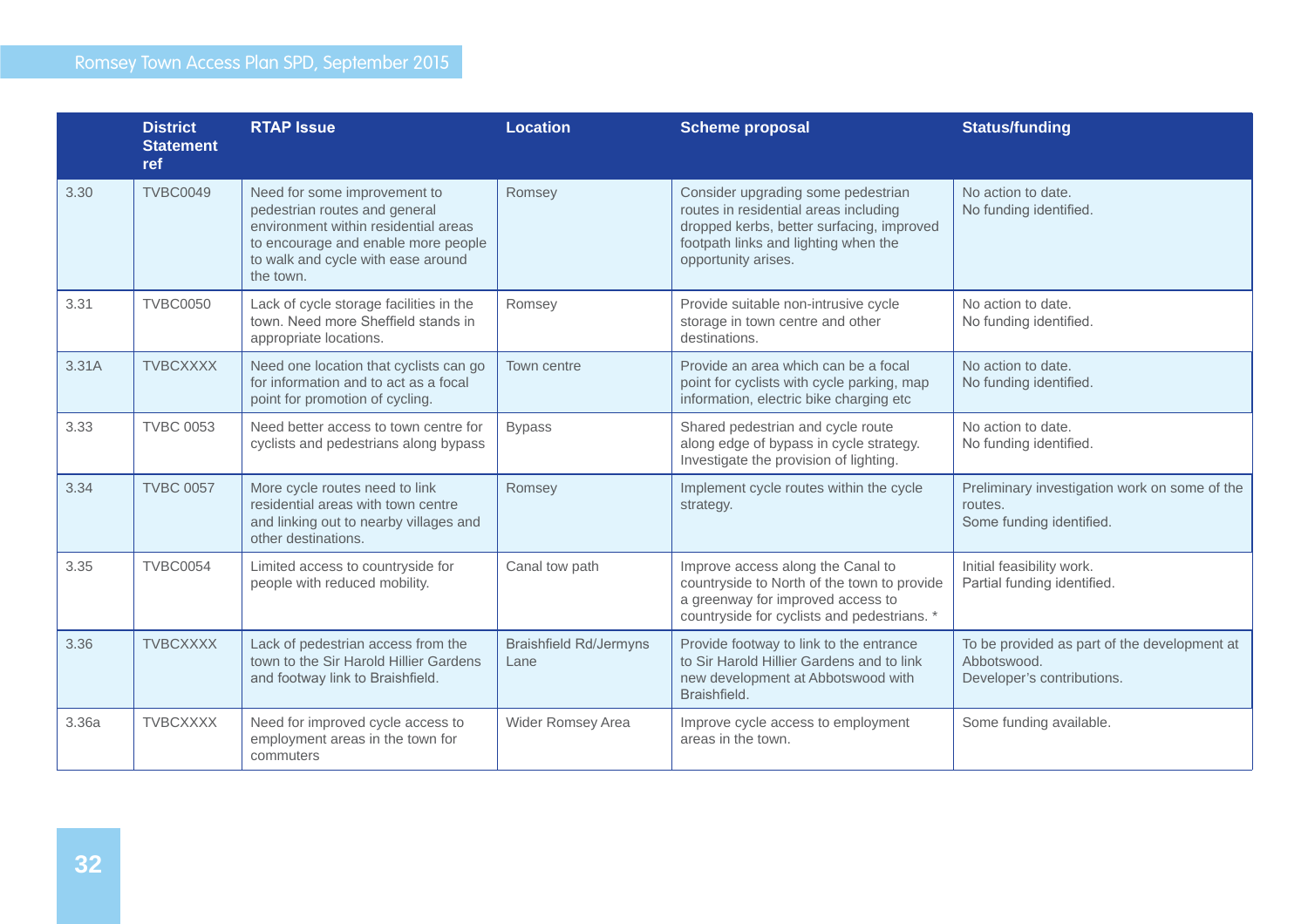|      | <b>District</b><br><b>Statement</b><br>ref | <b>RTAP Issue</b>                                                                                                                       | <b>Location</b>                                   | <b>Scheme proposal</b>                                                                                                                                                                                                                          | <b>Status/funding</b>                                                                     |
|------|--------------------------------------------|-----------------------------------------------------------------------------------------------------------------------------------------|---------------------------------------------------|-------------------------------------------------------------------------------------------------------------------------------------------------------------------------------------------------------------------------------------------------|-------------------------------------------------------------------------------------------|
| 3.37 | <b>TVBCXXXX</b>                            | Lack of a safe leisure route to<br>promote for family use in the town                                                                   | Wider Romsey area                                 | Develop a circular family cycle route<br>around the town.                                                                                                                                                                                       | Sections of cycle route available but not all<br>connected.<br>No funding yet identified. |
| 3.39 | <b>TVBCXXXX</b>                            | Lack of a crossing point for<br>pedestrians wishing to access bus<br>stops or local facilities in this location                         | <b>Botley Road/Fryers</b><br>Close                | Provide an additional pedestrian crossing<br>point that is wider than current crossing<br>point on desire line along the Tadburn<br>stream footway.                                                                                             | Minor works funding.                                                                      |
| 3.40 | <b>TVBCXXXX</b>                            | Improve the pedestrian route<br>from Tadburn to The Hundred via<br>Knatchbull Close and The Harrage,<br>especially for wheelchair users | The Hundred/The<br>Harrage/Rosedale<br>Avenue     | Improve dropped kerbs, and surfacing<br>along route especially at junction of<br>The Harrage and The Hundred, outside<br>Heatherstone Dental Surgery and at<br>eastern side of junction of Latimer Street/<br>The Hundred                       | Limited funding identified - minor works<br>funding.                                      |
| 3.41 | <b>TVBCXXXX</b>                            | Desire for Improved leisure routes and<br>good access to waterways and some<br>of the open spaces around the town                       | Romsey waterways and<br>green spaces              | Development of access routes in<br>conjunction with the Green Infrastructure<br>Strategy and Romsey Waterways and<br>Wetlands Enhancement Strategy(<br>including an improved pedestrian and<br>cycle link along the canal (see 3.25<br>above)). | Some funding available from developer's<br>contributions. Feasibility work carried out.   |
| 3.42 | <b>TVBC0358</b>                            | Concern about conflict of cars exiting<br>new development on former infant<br>school site and pedestrian crossing.                      | A3090 Winchester Rd<br>near Plaza Parade          | Consider relocating controlled crossing to<br>resolve issues.                                                                                                                                                                                   | No funding yet identified.                                                                |
| 3.43 | <b>TVBCXXXX</b>                            | Lack of provision for cyclists on<br>bypass                                                                                             | Junction of Middlebridge<br>Street and the Bypass | Provide right turn into Middlebridge Street<br>for cyclists                                                                                                                                                                                     | Funding available - work to be carried out.                                               |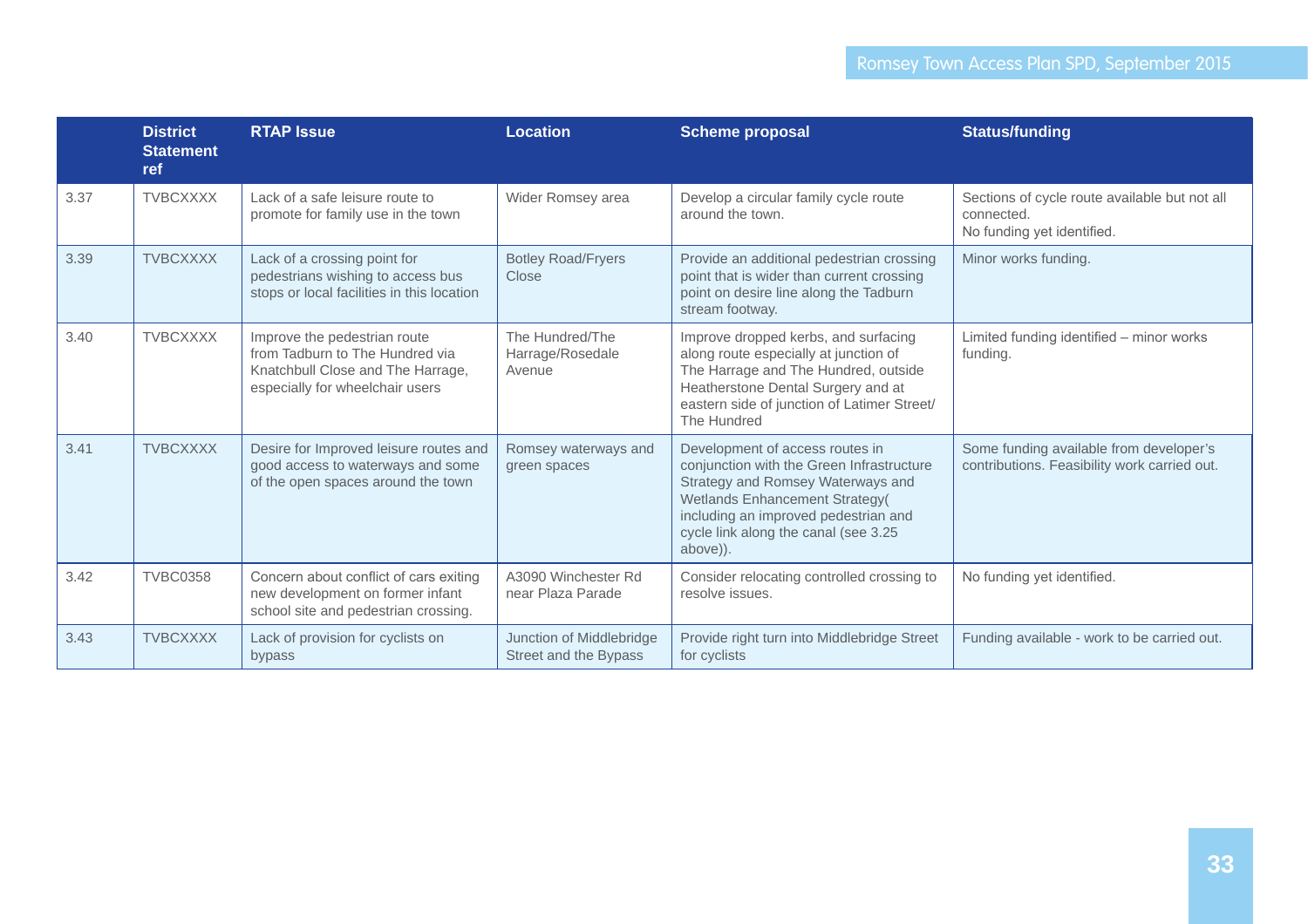### List of Public and Community Transport Schemes/Measures

|     | <b>District</b><br><b>Statement</b><br><b>ref</b> | <b>RTAP Issue</b>                                                                                                                                                                   | <b>Location</b>    | <b>Scheme proposal</b>                                                                                                                             | <b>Status/funding</b>                                                                                               |  |  |  |
|-----|---------------------------------------------------|-------------------------------------------------------------------------------------------------------------------------------------------------------------------------------------|--------------------|----------------------------------------------------------------------------------------------------------------------------------------------------|---------------------------------------------------------------------------------------------------------------------|--|--|--|
|     |                                                   | Improve access to railway station                                                                                                                                                   |                    |                                                                                                                                                    |                                                                                                                     |  |  |  |
| 4.4 | <b>TVBC0060</b>                                   | Lack of appropriate signage, to<br>railway station and other destinations<br>in vicinity.                                                                                           | Railway station    | Provide new signs to railway station, and<br>other destinations in vicinity, and erect<br>sign to clarify access under the tunnel.                 | Work to be carried out as part of project to<br>improve pedestrian access on Canal Walk.<br><b>LSTF</b>             |  |  |  |
| 4.5 | <b>TVBC0061</b>                                   | Cycle parking needed at railway<br>station.                                                                                                                                         | Railway station    | Provide additional cycle parking.                                                                                                                  | Some additional cycle parking provided<br>Developer contributions.                                                  |  |  |  |
| 4.6 | <b>TVBC0062</b>                                   | Station facilities are fairly old with<br>limited space for passengers queuing<br>to buy tickets and lack of provision for<br>the disabled. Need to enhance area<br>around station. | Railway station    | Provide more space for ticket purchase,<br>improve waiting area and add disabled<br>toilet to improve facilities for passengers at<br>the station. | Could be linked to scheme to change use of<br>currently empty stationmaster's house.                                |  |  |  |
| 4.7 | <b>TVBC0063</b>                                   | More parking needed at the railway<br>station.                                                                                                                                      | Railway station    | Investigate further parking opportunities.                                                                                                         | Initial discussion with Network Rail and First<br>Great Western - no scheme as yet.<br>Some developer contributions |  |  |  |
| 4.8 | <b>TVBC0064</b>                                   | No bus service linking to the railway<br>station to provided integrated<br>transport.                                                                                               | Alma Road          | Encourage bus service providers to stop<br>close to the station or use midi bus to<br>serve station forecourt.                                     | Wheelers bus service now stops in Alma<br>Road<br>No funding yet identified.                                        |  |  |  |
|     | <b>Improve Bus Station and Bus Services</b>       |                                                                                                                                                                                     |                    |                                                                                                                                                    |                                                                                                                     |  |  |  |
| 4.9 | <b>TVBC0065</b>                                   | Environment and facilities by the bus<br>station need enhancement. More<br>seating, better shelter from weather<br>and improved security.                                           | <b>Bus station</b> | Upgrade the buildings, public facilities and<br>general environment at the bus station.                                                            | No funding yet identified.                                                                                          |  |  |  |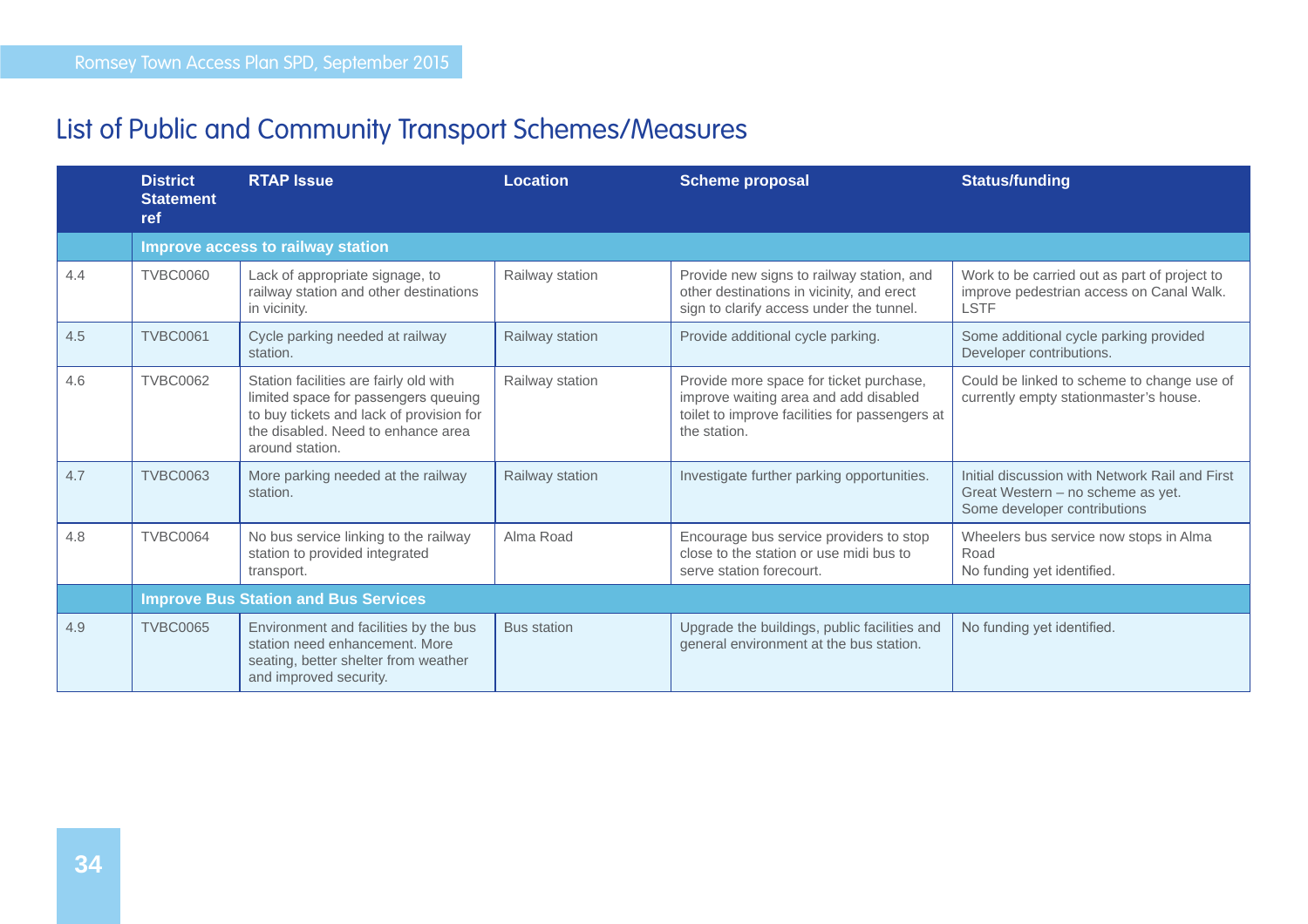|      | <b>District</b><br><b>Statement</b><br>ref | <b>RTAP Issue</b>                                                                                                                                                                                                                                                                                                          | <b>Location</b>   | <b>Scheme proposal</b>                                                                                                                                                                                                                                                                                                                                                                            | <b>Status/funding</b>                                                                                                                                                                                                                                                                                            |
|------|--------------------------------------------|----------------------------------------------------------------------------------------------------------------------------------------------------------------------------------------------------------------------------------------------------------------------------------------------------------------------------|-------------------|---------------------------------------------------------------------------------------------------------------------------------------------------------------------------------------------------------------------------------------------------------------------------------------------------------------------------------------------------------------------------------------------------|------------------------------------------------------------------------------------------------------------------------------------------------------------------------------------------------------------------------------------------------------------------------------------------------------------------|
| 4.10 | <b>TVBC0066</b>                            | Some areas of the town are not<br>served by bus and no circular town<br>route to link areas- (e.g. Waitrose,<br>some employment areas, Sports<br>Centre, railway station * and need<br>to have drop off on same side as<br>Romsey Hospital). Would like link to<br>Paultons Park. More reliable more<br>frequent services. | Wider Romsey area | Buses park/layover at the bus station and<br>could potentially do more routes (* See 4.8<br>above). Consider provision of a circular<br>bus route around the town providing<br>links to other key destinations and new<br>development eg at Abbotswood.<br>Consider a circular bus route stopping<br>closer to residential areas with greater<br>frequency on particular days or during<br>events | Some developer funding for bus service<br>associated with new development at<br>Abbotswood. Longer term sustainability of<br>any new bus services need to be taken into<br>account.<br>New bus service to Abbotswood and Hillier<br>Gardens, and more frequent services to<br>Winchester provided in Autumn 2014 |
| 4.11 | <b>TVBC0067</b>                            | No direct bus to Southampton<br>hospital.                                                                                                                                                                                                                                                                                  | Wider Romsey area | Consider ways to improve access to the<br>hospital either by a sustainable service<br>and/or better promotion of alternative<br>modes.                                                                                                                                                                                                                                                            | Improved information on bus routes to<br>hospital provided in Hampshire bus timetable<br>booklets<br>No funding yet identified for potential<br>alteration to services.                                                                                                                                          |
| 4.12 | <b>TVBC0068</b>                            | No direct fast bus service to<br>Southampton.                                                                                                                                                                                                                                                                              | Wider Romsey area | Already have QBP. Although not a fast or<br>direct route - could investigate alternative<br>options for sustainable service.                                                                                                                                                                                                                                                                      | A new commercial route into Southampton<br>has recently been provided by new bus<br>company<br>Commercial route                                                                                                                                                                                                  |
| 4.13 | <b>TVBC0069</b>                            | New development areas to be served<br>by bus.                                                                                                                                                                                                                                                                              | Abbotswood        | Extend existing routes or provide<br>additional service through any large new<br>development areas.                                                                                                                                                                                                                                                                                               | New bus service provided to Abbotswood<br>Some developer funding for bus service.                                                                                                                                                                                                                                |
| 4.14 | <b>TVBC0070</b>                            | Lack of real time information at bus<br>stops, raised kerbs needed at some<br>stops for easy access and seating<br>where possible.                                                                                                                                                                                         | Wider Romsey area | Improve access and information at bus<br>shelters and appropriate hardstanding<br>where possible.<br>Improve real time information at the bus<br>station and local bus stops                                                                                                                                                                                                                      | Real time information has been added to<br>some bus stops on the Bluestar 4 route.<br>Developer contribution and LSTF grant.<br>Further improvements still required.                                                                                                                                             |
| 4.15 | <b>TVBC0071</b>                            | Congestion caused by traffic on<br>school run.                                                                                                                                                                                                                                                                             | Wider Romsey area | Consider ways of improving alternative<br>travel choices for children e.g. possible<br>provision of a minibus for those children<br>travelling from outlying areas.                                                                                                                                                                                                                               | No funding yet identified.                                                                                                                                                                                                                                                                                       |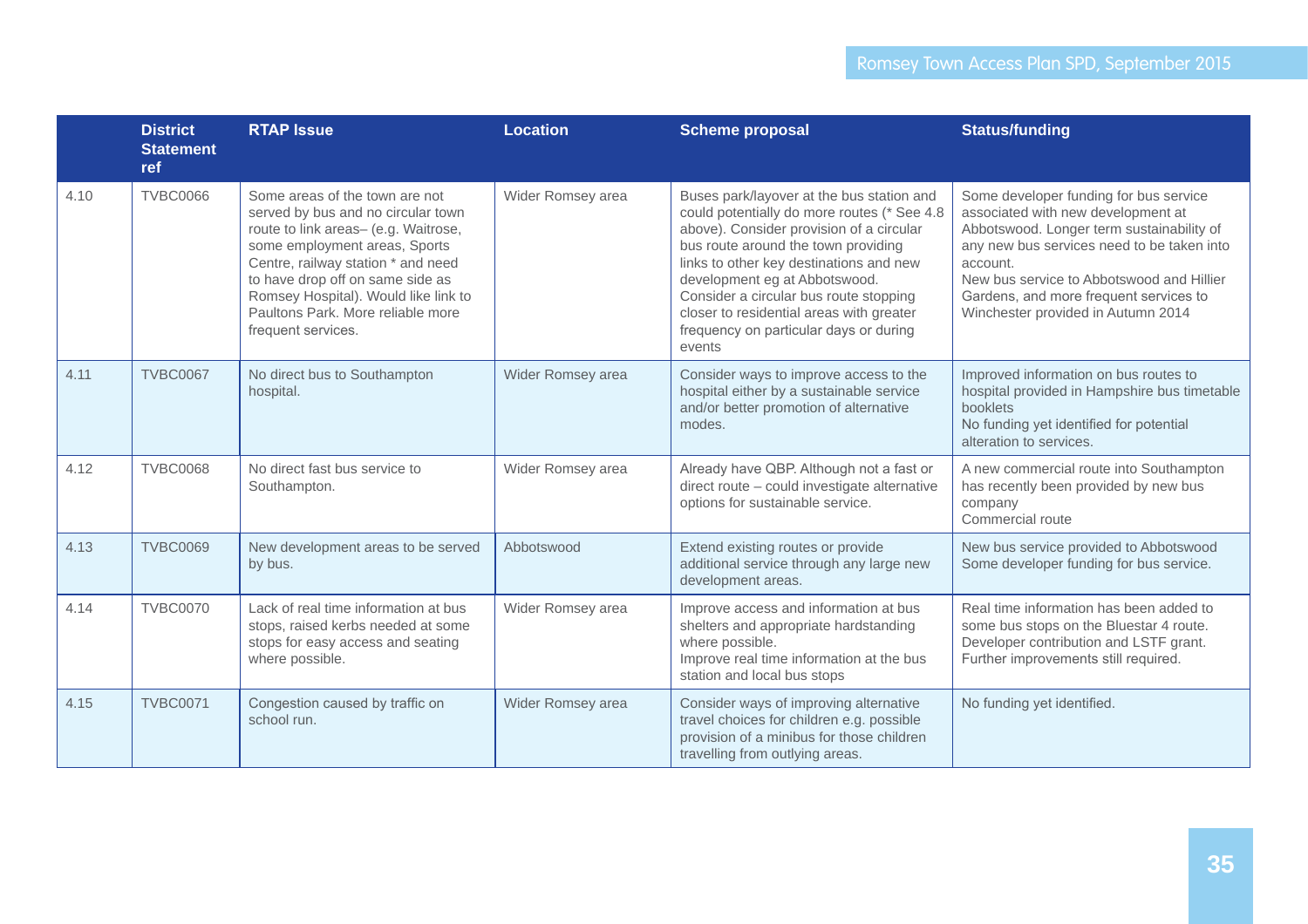#### Schemes for delivering new smarter choices initiatives

|     | <b>Borough</b><br><b>Statement</b><br>ref | <b>RTAP Issue</b>                                                                                                                                                            | <b>Location</b>   | <b>Scheme proposal</b>                                                                                                                                                                                                                                                       | <b>Status/funding</b>                                                                              |
|-----|-------------------------------------------|------------------------------------------------------------------------------------------------------------------------------------------------------------------------------|-------------------|------------------------------------------------------------------------------------------------------------------------------------------------------------------------------------------------------------------------------------------------------------------------------|----------------------------------------------------------------------------------------------------|
| 5.1 | <b>TVBC0072</b>                           | Delivery of smarter choices measures<br>could help to reduce car traffic and<br>increase public transport patronage<br>and use of active modes and<br>sustainable transport. | Wider Romsey area | Encourage development of workplace<br>travel plans for existing employment sites.                                                                                                                                                                                            | Being progressed.<br>Developer funding.                                                            |
| 5.2 | <b>TVBC0073</b>                           |                                                                                                                                                                              |                   | Monitor implementation of travel<br>plans and provide support in their<br>implementation.                                                                                                                                                                                    | Ongoing.<br>Developer funding.                                                                     |
| 5.3 | <b>TVBC0074</b>                           |                                                                                                                                                                              |                   | Continue to promote events to encourage<br>changes to travel habits such as Bike<br>Week and National Liftshare Day                                                                                                                                                          | Being progressed.<br>Various events supported by My Journey in<br>2014.<br>Developer contributions |
| 5.4 | <b>TVBCXXXX</b>                           |                                                                                                                                                                              |                   | Provide updated walking and cycling<br>maps for Romsey with information on<br>local events and attractions.<br>Develop an app to provide information<br>on walking and cycling routes around<br>Romsey with links to walking and cycling<br>guides, bus and train timetables | No action as yet.<br>No funding yet identified.                                                    |
| 5.5 | <b>TVBCXXXX</b>                           |                                                                                                                                                                              |                   | Provide electric charging points for cars<br>and bicycles to support energy efficient<br>transport                                                                                                                                                                           | Two electric car charging points have been<br>installed at Rapids car park.                        |

\* The District Statement references relate to all transport schemes within Test Valley and will not necessarily run in numerical order, particularly since those schemes that have been completed are then removed from the table.

\*\* Not all of the schemes are listed and referenced on Hampshire County Council's District statement on their website. Some are not included because they are being implemented by developers and others because they are yet to be given a reference or updated on the web. Where this is the case it is shown as TVBCXXXX in the table.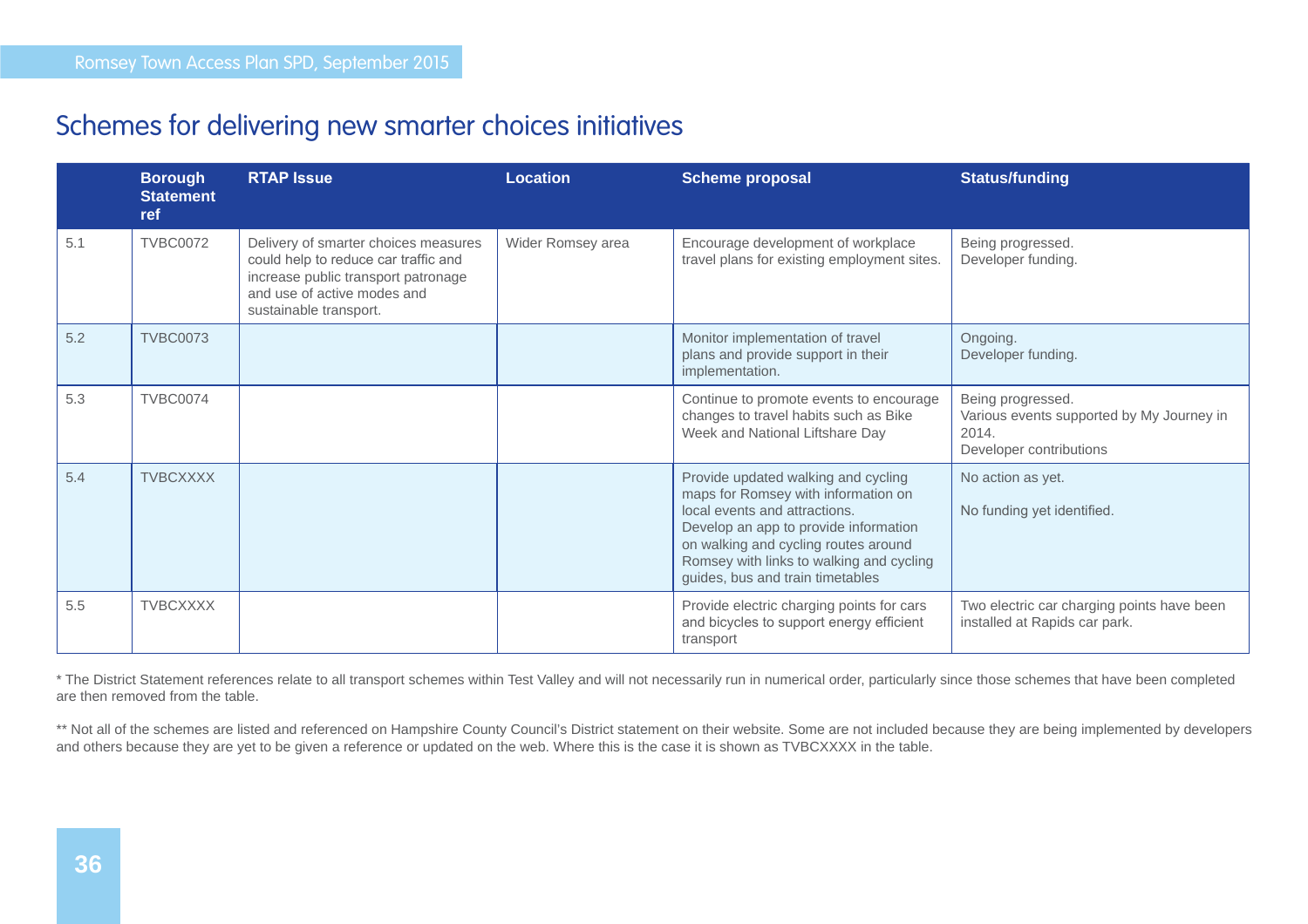#### **Figure 1**

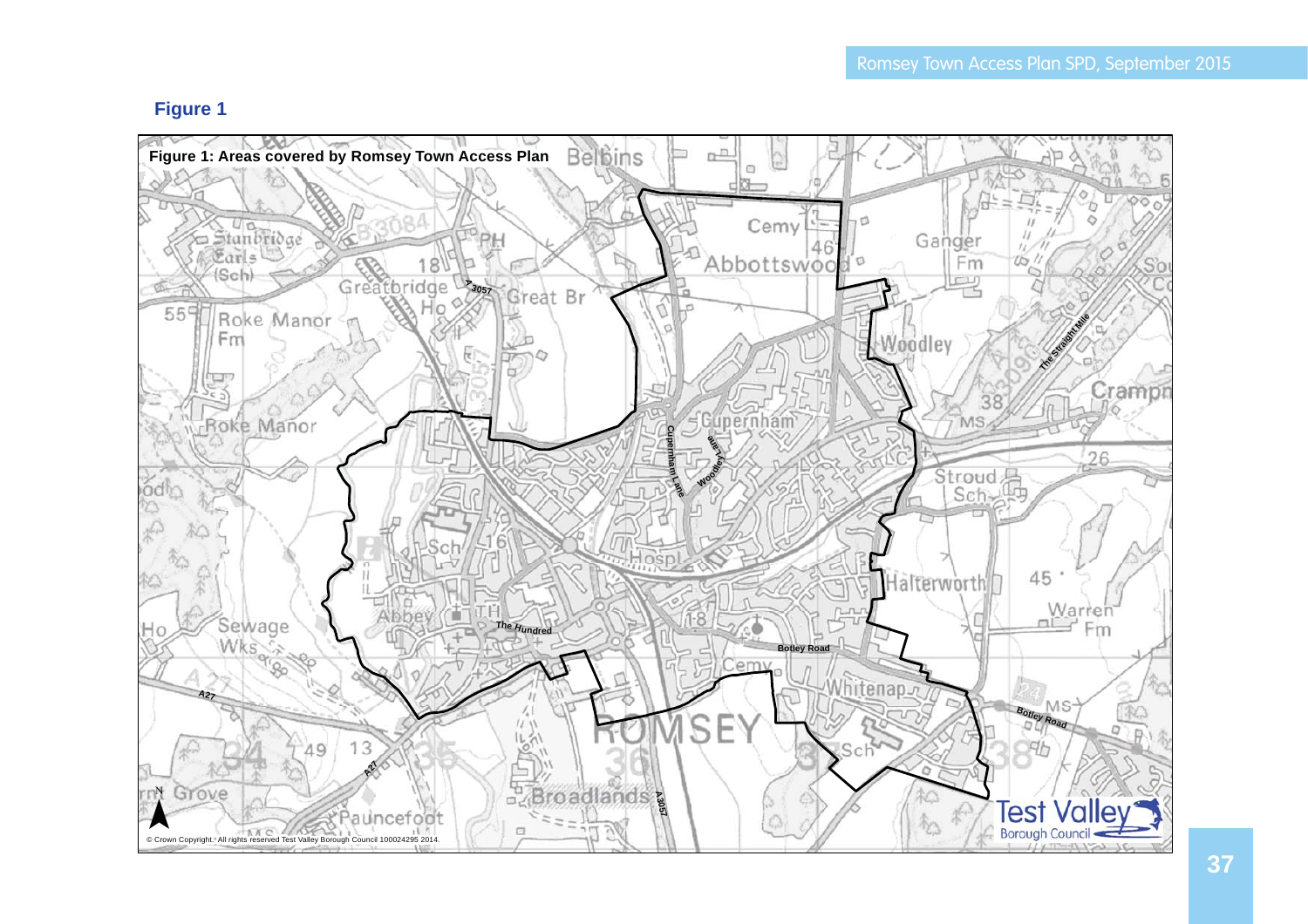#### **Figure 2 - Map of Parishes and Access Plan Boundaries**